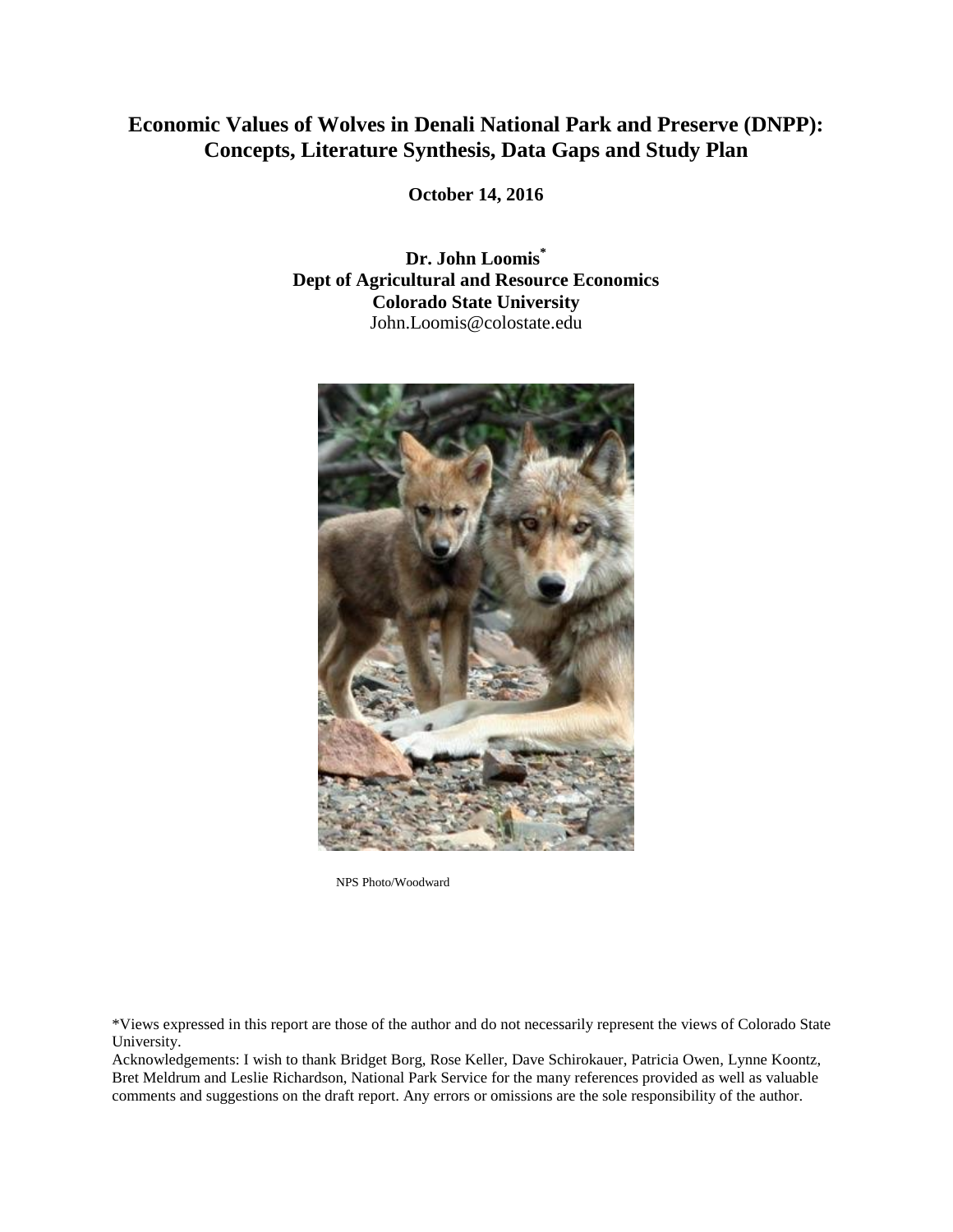# **Economic Values of Wolves in Denali National Park and Preserve (DNPP): Concepts, Literature Synthesis, Data Gaps and Study Plan**

**Dr. John Loomis Dept of Agricultural and Resource Economics Colorado State University** John.Loomis@colostate.edu

# **EXECUTIVE SUMMARY**

This report identifies what is currently known about economic values of wolves in Denali National Park and Preserve (DNPP) to visitors, Alaska residents and residents of the rest of the United States (U.S.). Our literature review and synthesis found that little is known specifically about the economic value of wolf viewing in DNPP and about visitors that come to DNPP primarily to view wolves (Iverson and Borg, 2012).

However, wildlife viewing is clearly a source of socio-economic value in the state of Alaska. Wildlife viewing is a driver of tourism for DNPP (Stynes and Ackerman 2010) and the state of Alaska. For example, wildlife viewing activities in Alaska supported over \$2.7 billion in economic activity in 2011 (ECONorthwest 2014a). In 1997, non-resident visitors who came to Alaska primarily to view wildlife had average expenditures of \$6,000 per trip (Miller and McCollum, 1997). The benefits per trip in excess of their expenditures were on the order of \$700 to \$900 (Miller and McCollum, 1997). From economic valuation questions found in Alaska wildlife viewing literature, it can be inferred that a non-resident visitor may have an additional value in the range of \$200-\$300 per wildlife viewing trip to Alaska if a wolf is seen on their trip.

 Based on our literature review, there is currently nothing known about the non-use/passiveuse values (sometimes called existence and bequest values) of wolves in Alaska to Alaskan and other U.S. residents. What little literature exists on the passive-use values of wolves pertains to reintroduction of wolves in Yellowstone National Park (YNP) and wolf habitat protection in Minnesota (Chambers and Whitehead, 2003). Surveys of U.S. households indicated passive-use values were about \$14 per U.S. household for wolf reintroduction into YNP (Duffield, et al. 1993). Similar values were published in the United States Fish and Wildlife Service Environmental Impact Statement on wolf reintroduction into YNP and Central Idaho (U.S. Fish and Wildlife Service, 1994). Minnesota household's passive-use values for wolf habitat protection range from \$7 to \$31 per household, with the value depending on the region of Minnesota. With millions of households in the U.S., these small passive-use values per household add up to a sizeable amount of total economic value.

The state of Alaska is mandated to provide for consumptive uses of wildlife, and harvest of wolves can provide significant economic benefits as well (National Research Council 1997). However, there is minimal information on the economic value of consumptive uses of wolves, including the value procured from hunting and trapping (harvest) in the region surrounding DNPP (Borg, personal communication). However, in 2011, hunting throughout Alaska supported over \$1.3 billion dollars in economic activity (ECONorthwest 2014a).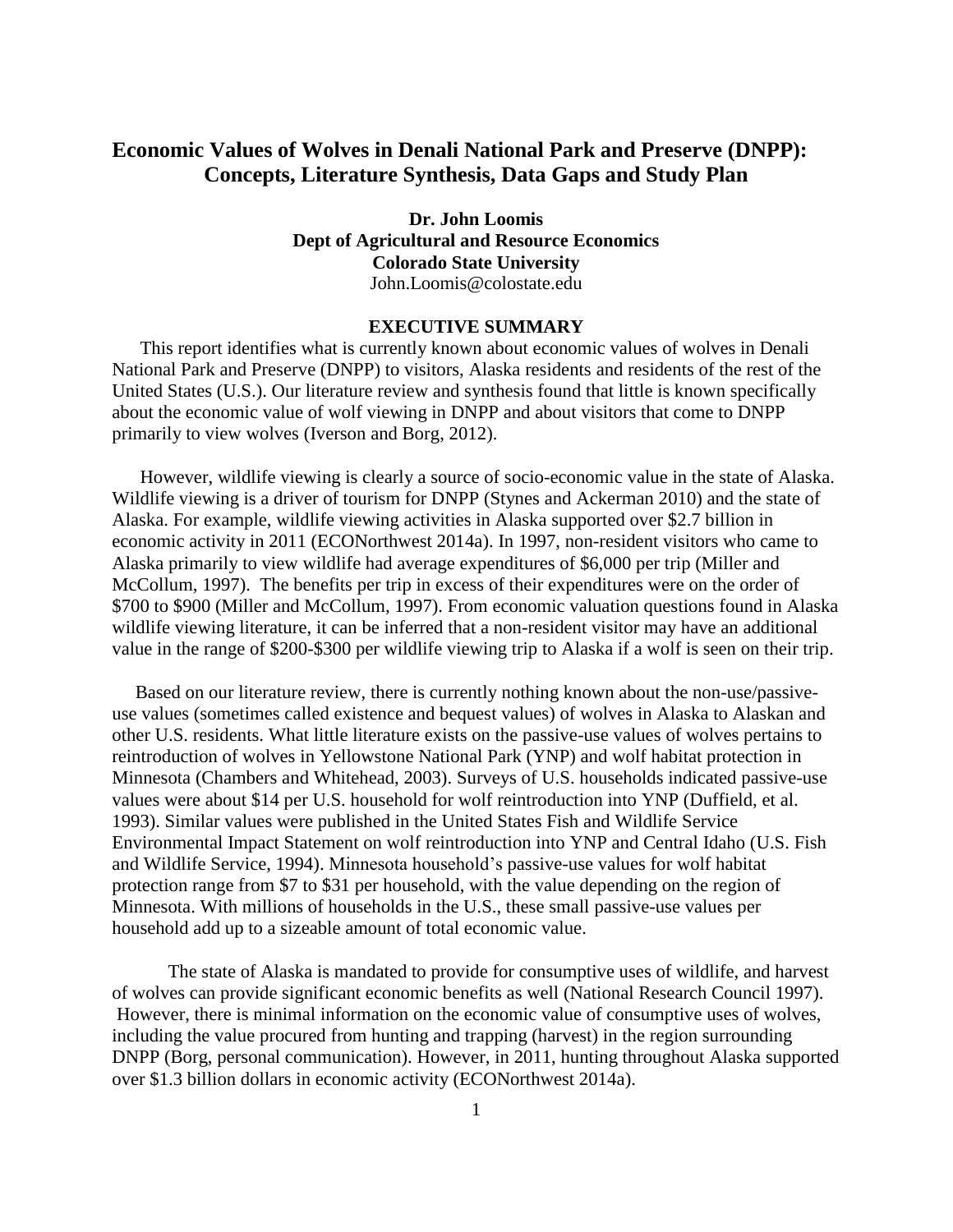Managers tasked with making decisions regarding wildlife management need accurate information on the economic values of wolves to viewers, hunters, trappers and the general public to make well informed decisions regarding management of wolves and their prey (NRC, 1997). Wolf management is particularly contentious in the areas surround DNPP (Borg 2015) and data are needed on the specific magnitude of revenues and other economic values derived from wolf harvest around DNPP. Specifically, data is needed that will support an analysis of the passive (or non-use) value of wolves in DNPP area that can be brought in as a direct comparison to the values received by local subsistence and sport hunters. In Alaskan culture, hunting and trapping have a high cultural value, as these practices underpin the conceptualization of a frontier landscape and lifestyle. Trapping practices of wolves also acts to maintain traditional and modern trapping knowledge specifically ("Alaska Trappers Association" 2015). Additionally, there are associated costs of limiting wolf harvest, given not only the revenue generated from hunting (Treves 2009; ECONorthwest 2014a) but also the potential of wolf harvest to increase land owner's acceptance of large carnivores (Treves 2009). Likewise, the non-consumptive economic value of wolf viewing in DNPP and the existence values of wolves in DNPP to the U.S. and wider public are predicted to bring significant "alternative" wolf value to bear on the market, given the findings of other wolf viewing valuation studies (Duffield, 1991; Duffield, et al, 1993) and ongoing social science research in DNPP regarding wolf viewing tourism.

Luckily, there are well established methods for filling all these data gaps regarding hunter and viewer use values, as well as the general public's passive-use values of wolves in and around DNPP. In 1997, the NRC (1997) suggested a coordinated social science research program to address similar data gaps regarding consumptive and non-consumptive uses of wolves in Alaska. Our report provides many of the details of such a research program. In particular, our report provides details and examples of the economic methods for quantifying wolf related visitor spending and benefits, hunter spending and benefits, and passive-use values. This report also outlines several study plans to provide these values that are needed for informing local and regional wolf management strategies.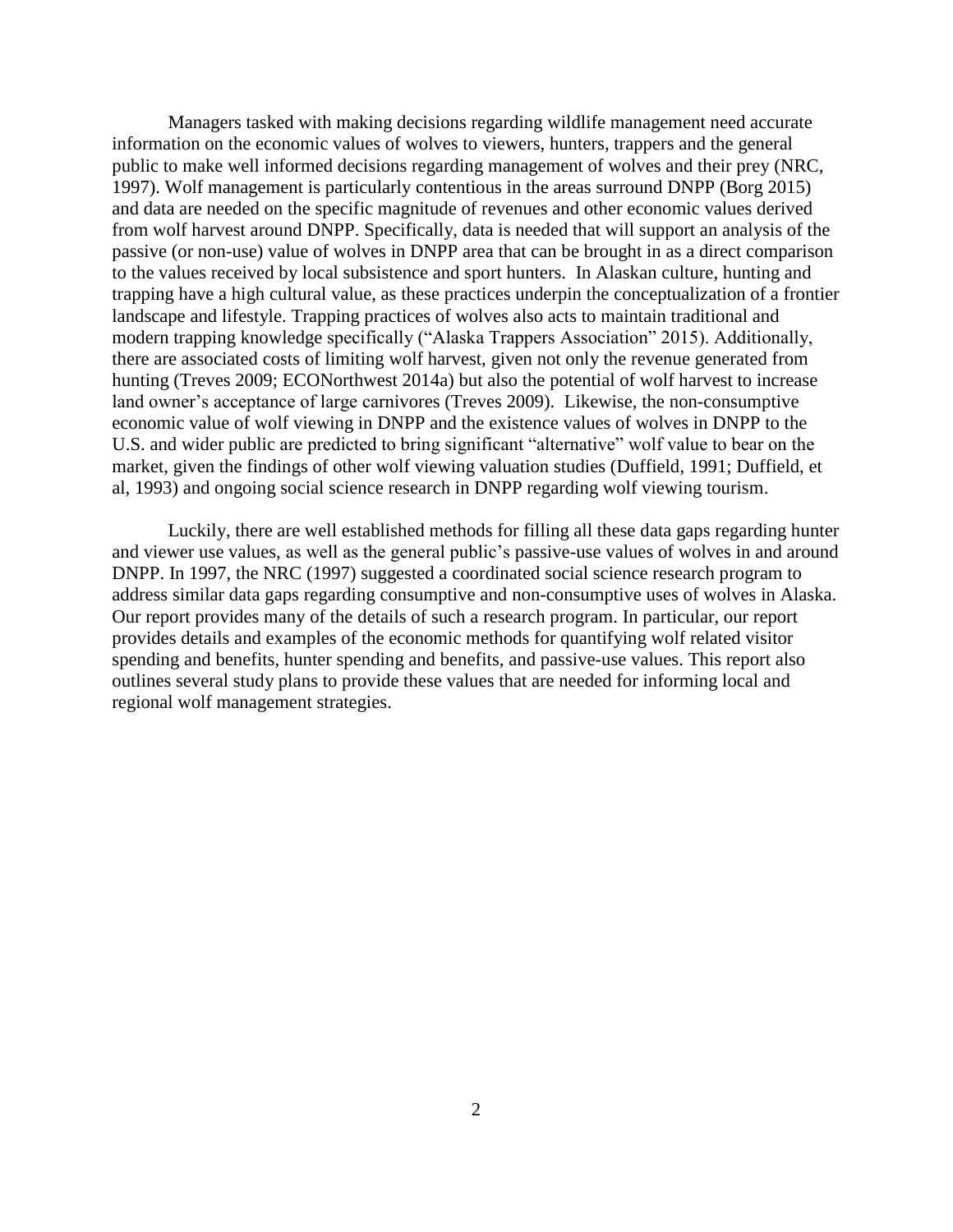# **TABLE OF CONTENTS**

|       | Page #                                                                    |    |
|-------|---------------------------------------------------------------------------|----|
| I.    | <b>Study Purpose</b>                                                      | 4  |
| II.   | Types of Economic Values and Methods for Quantifying Them                 | 5  |
|       | A. Types of Economic Values                                               | 5  |
|       | B. Methods for Quantifying Economic Values                                | 8  |
| Ш.    | <b>Uses and Users of DNPP</b>                                             | 20 |
|       | A. Visitor Use of DNPP                                                    | 20 |
|       | B. Visitor Interest in Wildlife Viewing in General and Wolves             | 20 |
|       |                                                                           |    |
| IV.   | <b>Economic Impacts Associated with DNPP and Wildlife Viewing</b>         | 22 |
| V.    | <b>Economic Benefits (WTP) associated with DNPP Wildlife Viewing</b>      | 24 |
| VI.   | The Importance of Wildlife and Wolves in Alaska                           | 24 |
|       | A. Uses of Wildlife in Alaska                                             | 24 |
|       | B. Economic Impacts of Wildlife Viewing and Hunting in Alaska             | 26 |
|       | C. Economic Values of Non-Resident's Wildlife Viewing and Hunting         | 27 |
|       | D. Economic Values of Alaska Resident's Wildlife Viewing and Hunting      | 28 |
|       | E. Summary of Resident and Non-resident Values for Viewing and Hunting    | 29 |
| VII.  | <b>Economic Impact of Wolf Viewing in Yellowstone National Park (YNP)</b> | 31 |
| VIII. | Visitors' Use and Existence Value of Wolves in YNP                        | 32 |
| IX.   | Use and Existence Values of U.S. Households for Wolves                    | 35 |
|       | A. Yellowstone NP Wolf Reintroduction Program                             | 35 |
|       | B. Wolf Habitat Protection in Minnesota                                   | 36 |
|       | C. Summary of Use and Existence Values                                    | 36 |
| X.    | <b>Summary of Data Gaps</b>                                               | 38 |
|       | A. Data Gaps About Visitors to Denali NP and Preserve                     | 38 |
|       | B. Data Gaps about Big Game Hunting and Trapping around DNPP              | 39 |
|       | C. Data Gaps about Household Use and Existence Value                      | 40 |
| XI.   | <b>Study Plans to Fill Data Gaps</b>                                      | 41 |
|       | A. Visitor Surveys at Denali NP and Preserve                              | 41 |
|       | <b>B.</b> Hunter Surveys                                                  | 49 |
|       | C. Household Use and Existence Value Surveys                              | 51 |
| XII.  | <b>Conclusions</b>                                                        | 59 |
| XIII  | <b>References</b>                                                         | 61 |
|       |                                                                           |    |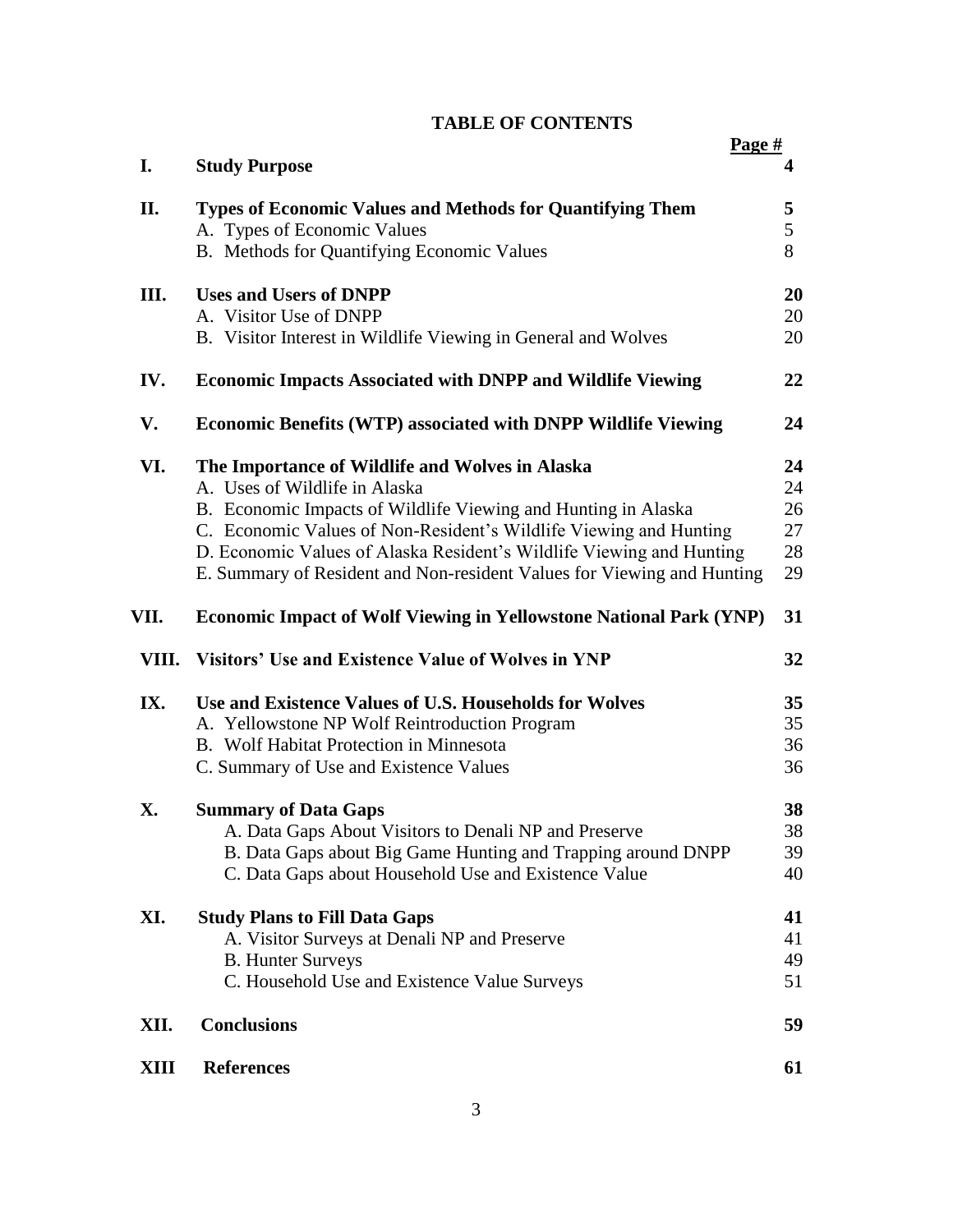# **Economic Values of Wolves in Denali National Park and Preserve (DNPP): Concepts, Literature Synthesis, Data Gaps and Study Plan**

#### **I. Study Purpose**

Wolf management has proven controversial, whether in Alaska or in the lower 48 states of the U.S. (Huey, 2016). The controversy in Alaska resulted in the Natural Research Council (part of the National Academy of Sciences), evaluating wildlife management in Alaska in the 1990s with particular attention to wolves and their prey (NRC, 1997). The overall conclusion of the committee with regard to economics was that there are several information gaps that need to be filled before a complete economic analysis of wolf management can be performed. In the intervening years, wolf management has continued to be a source of often heated debate with many different stakeholders. Specifically, management of wolves at the boundaries of protected areas, such as National Parks and Preserves, has been subject to ongoing debate and attention with ample rhetoric, but there has been a lack of quantitative evidence regarding economic valuation to inform management decisions (Borg 2015). The purpose of this study is to define specific data gaps related to wolf economic values in and around Denali National Park and Preserve and present a plan for addressing the current data gaps. Therefore, this study does the following: (1) describes the types of economic values associated with wolves in the Denali National Park and Preserve area (DNPP) area; (2) describes the methods available to measure these values; (3) defines the current state of empirical knowledge on these values; (4) identifies data gaps that need to be filled in order to quantify economic trade offs in wolf management in and adjacent to DNPP, and (5) proposes study plans to estimate the most relevant economic values of wolves in DNPP and the surrounding area.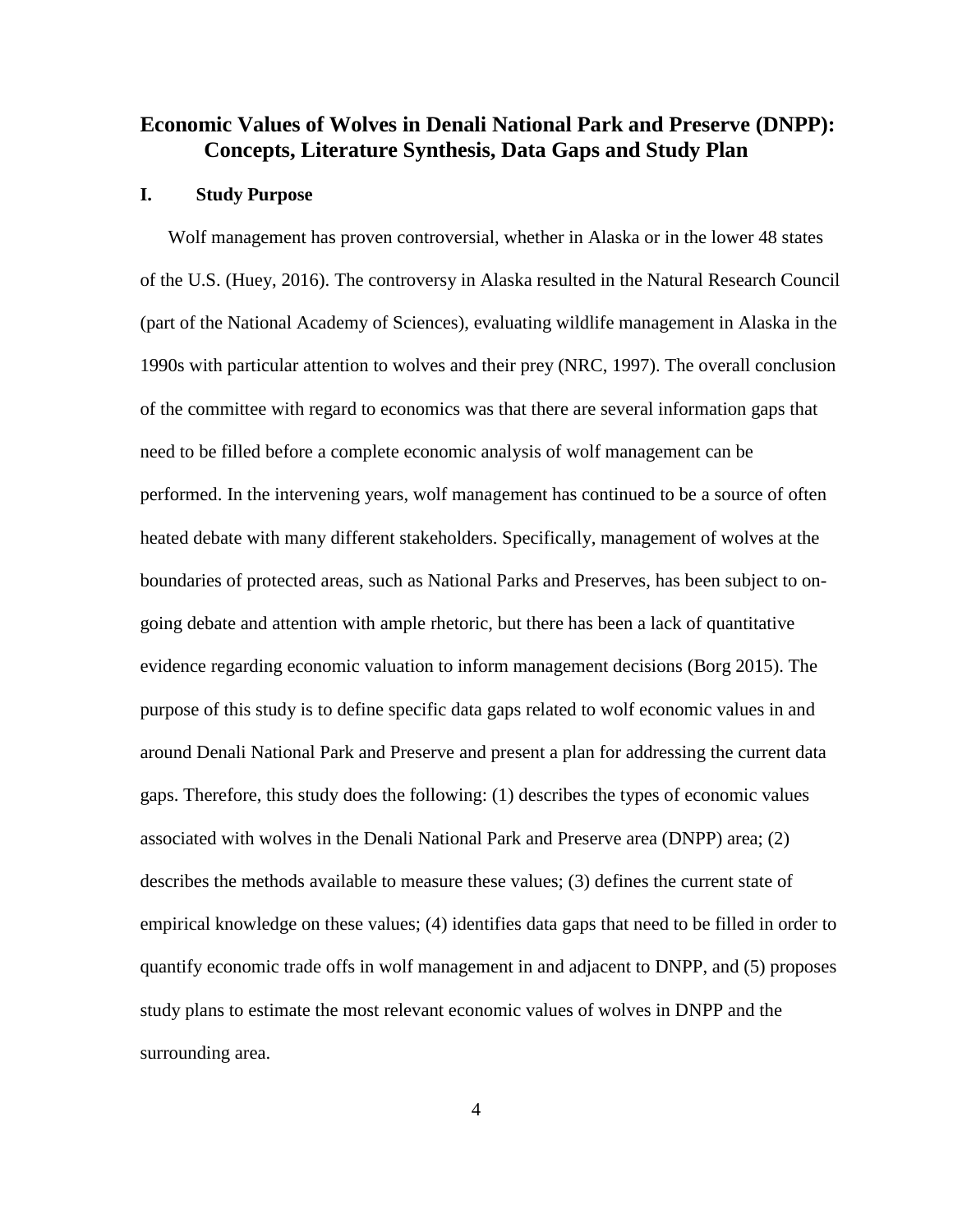# **II. Types of Economic Values and Methods for Quantifying Them**

### **A. Types of Economic Values**

# *Willingness to pay and Consumer Surplus*

Benefits are defined in benefit-cost analysis as what a consumer or producer would pay to have or retain access to a private or public good. Economists call this *net willingness to pay* (WTP), or willingness to pay over and above costs. This concept is also known as *consumer surplus* and *producer surplus* (USWRC, 1983; OMB, 1992; 2000; EPA, 2000; Freeman, 2003). *Price* is the willingness to pay for one more unit of the good. The absence of price does not mean absence of value; if a good provides a person (not necessarily everybody) with enjoyment/satisfaction and is scarce, it has an economic value (Schuhmann and Schwabe, 2000:4). As Office of Management and Budget (1992:7) notes, "[P]rices sometimes do not adequately reflect the true value of a good to society." This is certainly the case of many natural resources, which are purposely non-marketed. For example, the fact that wildlife is not privately owned but held in public trust by government agencies does not diminish the fact that these species have an economic value to people. In the case of wildlife, the general concept of net WTP or consumer surplus applies, since the market price is zero for many species, or prices exist for just one attribute of the species (e.g., meat or fur or license).

While WTP is the measure of benefits to the user (hunter, viewer), there may also be spin-off economic effects in terms of jobs in a local community related to wildlife viewing, hunting, or trapping. Economists refer to these as local or regional *economic impacts*. The term local can be a community, county or borough when the data are available at that level of detail. In some cases, the term regional indicates a substantial part of a state. In some cases, economic impact analysis can be conducted for an entire state.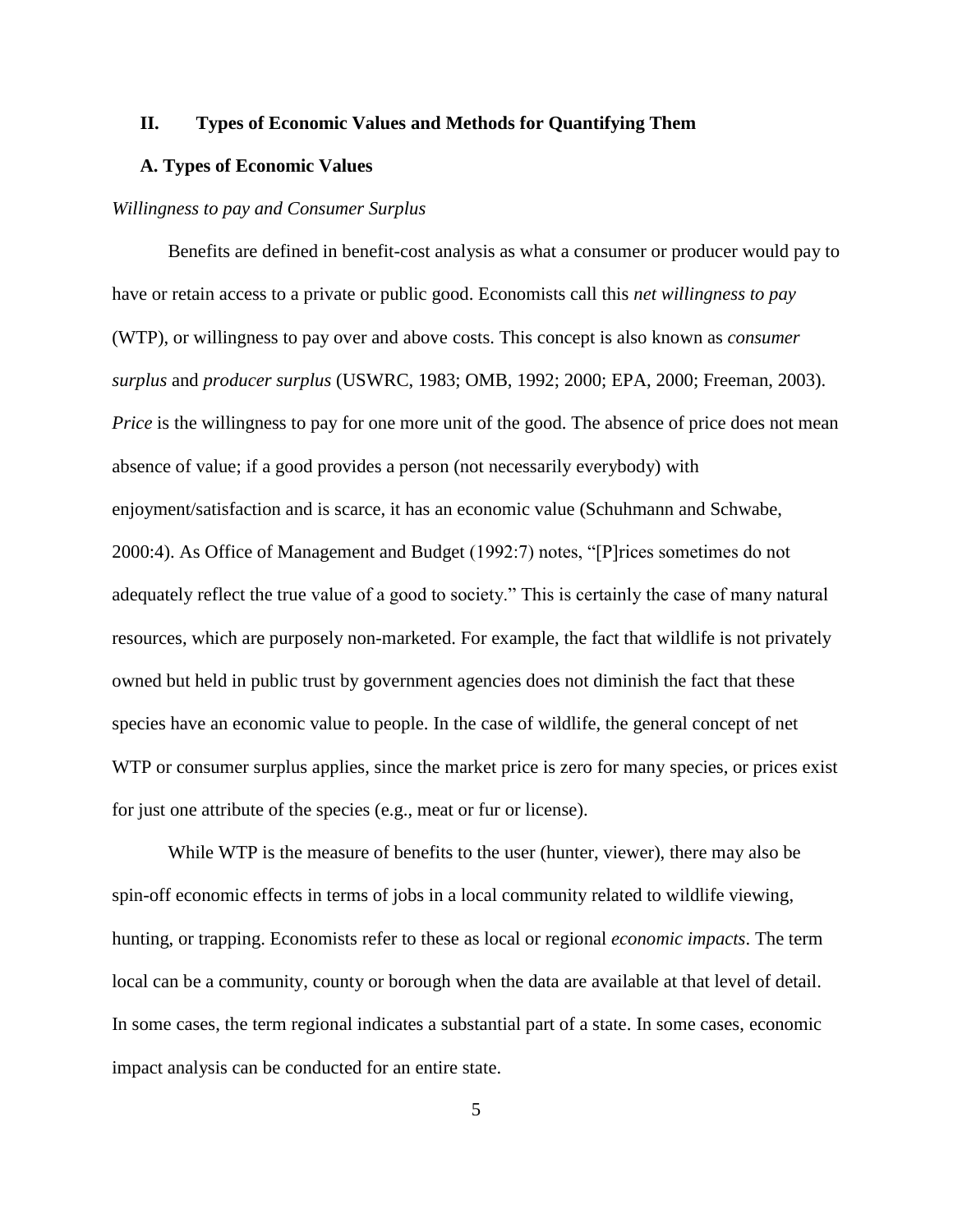While much past economic analysis performed by federal agencies such as the United States Department of Agriculture Forest Service (USFS) or National Park Service (NPS) has emphasized economic impacts, these agencies are broadening their analysis to include net WTP for non-market resources as well. One of the reasons for this has been an increasing emphasis on valuing ecosystem services. The economic value of ecosystem services is the consumer surplus or cost savings arising from the benefits that an ecosystem provides people. Wildlife viewing and harvest of wildlife (hunting and trapping) are considered ecosystem services of wildlife. A complete economic analysis will consider an economic impact analysis to a regional or state economy **and** a benefit cost analysis of the benefits to the users themselves. In a sense there are two beneficiaries of wildlife management: (a) tourism related businesses—guides, hotels, etc. and (b) the hunters/trappers and viewers themselves. A complete economic analysis will include both.

# *Use Values: The economic value of market goods and recreational resources*

For decades, people have recognized that many wildlife species provide direct use values to hunters and non-consumptive wildlife viewers (Loomis, et al. 1984). These benefits are measured by their net WTP or consumer surplus. As can be seen in Figure 1, which uses hunting as an example, the demand curve represents the incremental or marginal benefits to a hunter from additional hunting trips. As described in the methods section below, the major "price" of a trip is the travel costs to the site (especially for residents where the license cost is low and the license allows for numerous trips).

The amount the hunter would pay over and above the actual travel costs incurred is a measure of their consumer surplus. Essentially, they would have been willing to pay a higher cost on the first trip rather than not go hunting (much like most coffee drinkers would pay a great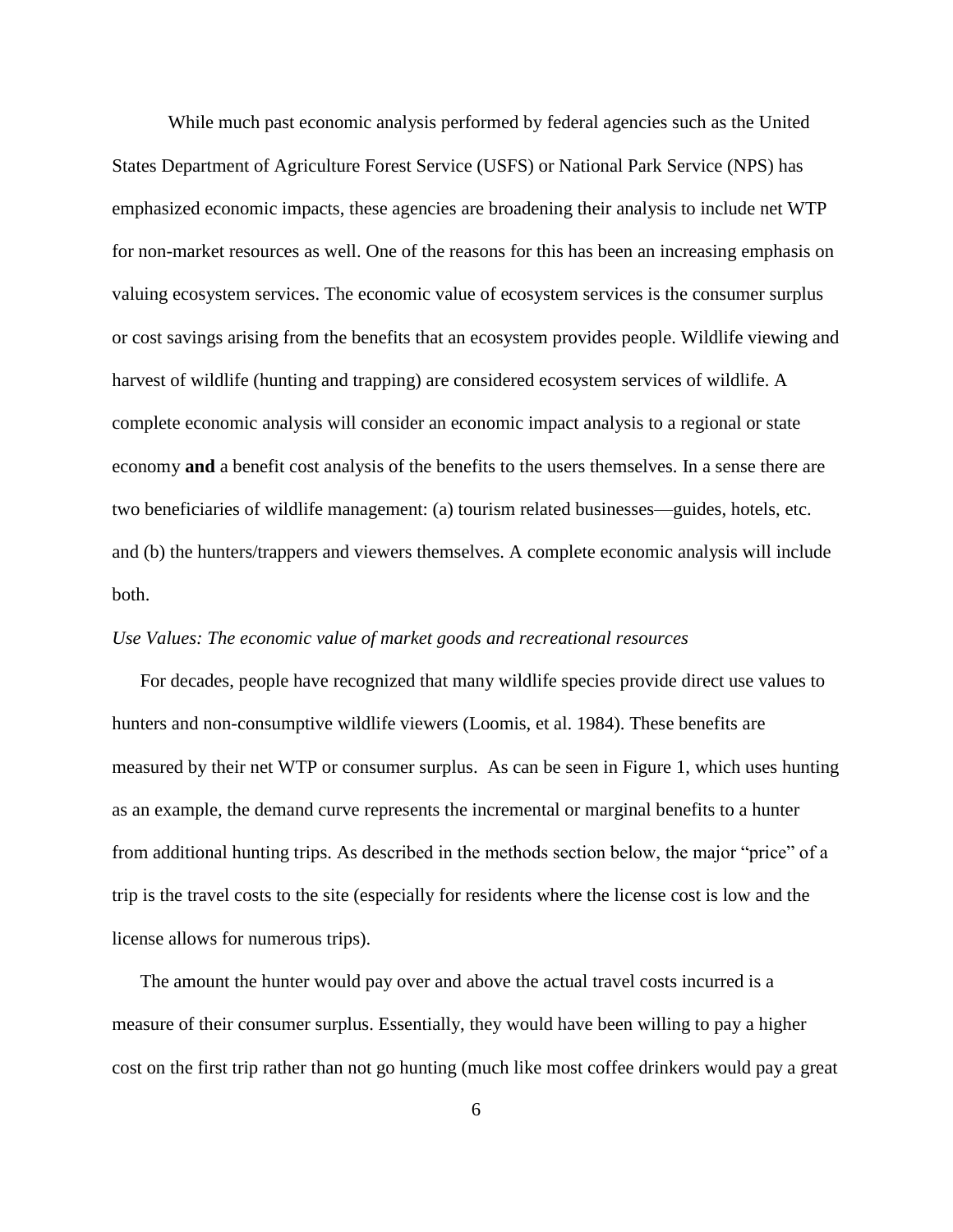deal more than the price for the first cup of coffee in the morning than for the second or third cup). Each additional trip has less and less consumer surplus, until the travel cost of the trip equals the incremental (marginal) benefit of another trip. At that point they stop taking trips as the cost of another trip exceeds their benefit.



The amount the hunter actually spends (travel cost (TCo) times the number of trips (To)), is the expenditure used in a regional economic model to estimate jobs and wages resulting from the hunter expenditures.  $<sup>1</sup>$ </sup>

# *Existence/Passive-Use/Non-Use Values*

 $\overline{a}$ 

As first noted in 1967 (Krutilla, 1967) and empirically demonstrated beginning in the early 1980s (Brookshire, et al. 1983), wildlife also has an *existence value* to people who may

<sup>&</sup>lt;sup>1</sup> The regional economic model used to convert hunter/viewer spending into regional income and employment is known as an input-output model. A commonly used input-output model is named IMPLAN for Impact Planning since estimating regional income and employment is known as economic impact analysis as distinct from economic efficiency analysis which is used in benefit-cost analysis.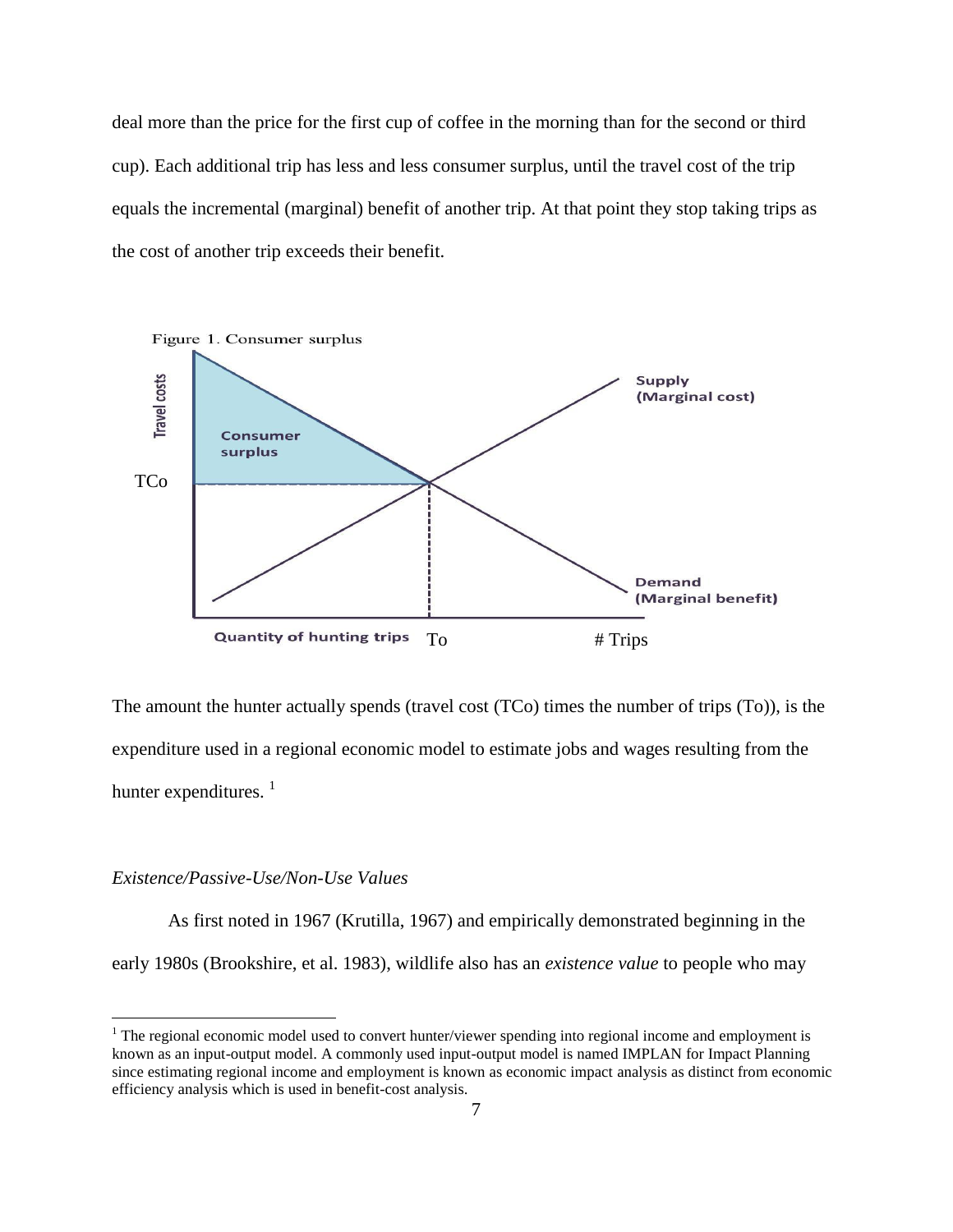never see the species in the wild. These people are often willing to pay for protection of these species. Other people would pay for protection of habitats for wildlife species to keep the wildlife species protected for future generations. This is known as *bequest value*. Evidence of existence and bequest values may be expressed in donations to conservation groups such as the World Wildlife Fund as well as donations to numerous state "Non-Game Wildlife check-offs" on State Income Tax forms. These *passive-use values* are recognized in federal natural resource damage assessment, when the U.S. District Court of Appeals in 1997 termed existence and bequest values "*passive-use values*" (*Ohio v. U.S. Department of Interior*, 880 F. 2d. 432, 444 (D.C. Cir. 1989)). Also called *non-use values*, these values are considered compensable damages arising from environmental damages (e.g., old hardrock mines) under the Superfund legislation as well as oil spills under the Oil Pollution Act of 1990.

In the case of wolves, research summarized below, indicates that people living hundreds of miles away from wolf habitat (e.g., southeastern U.S.) would still pay something to know there is a viable population of wolves today and that protection of this population and its habitat would provide wolf populations for future generations.

# **B. Methods for Quantifying Economic Values**

### *Travel Cost and Valuation Methods*

Economists have developed several methods for estimating the use and passive-use values of wildlife. In this section we review each of these methods in detail. The first method reviewed (*the travel cost method*) is based on actual visitor travel behavior and is used to estimate recreation use benefits. Specifically, the travel cost method (TCM) uses variations in visitor travel costs and their associated trips taken to trace out a demand curve like the one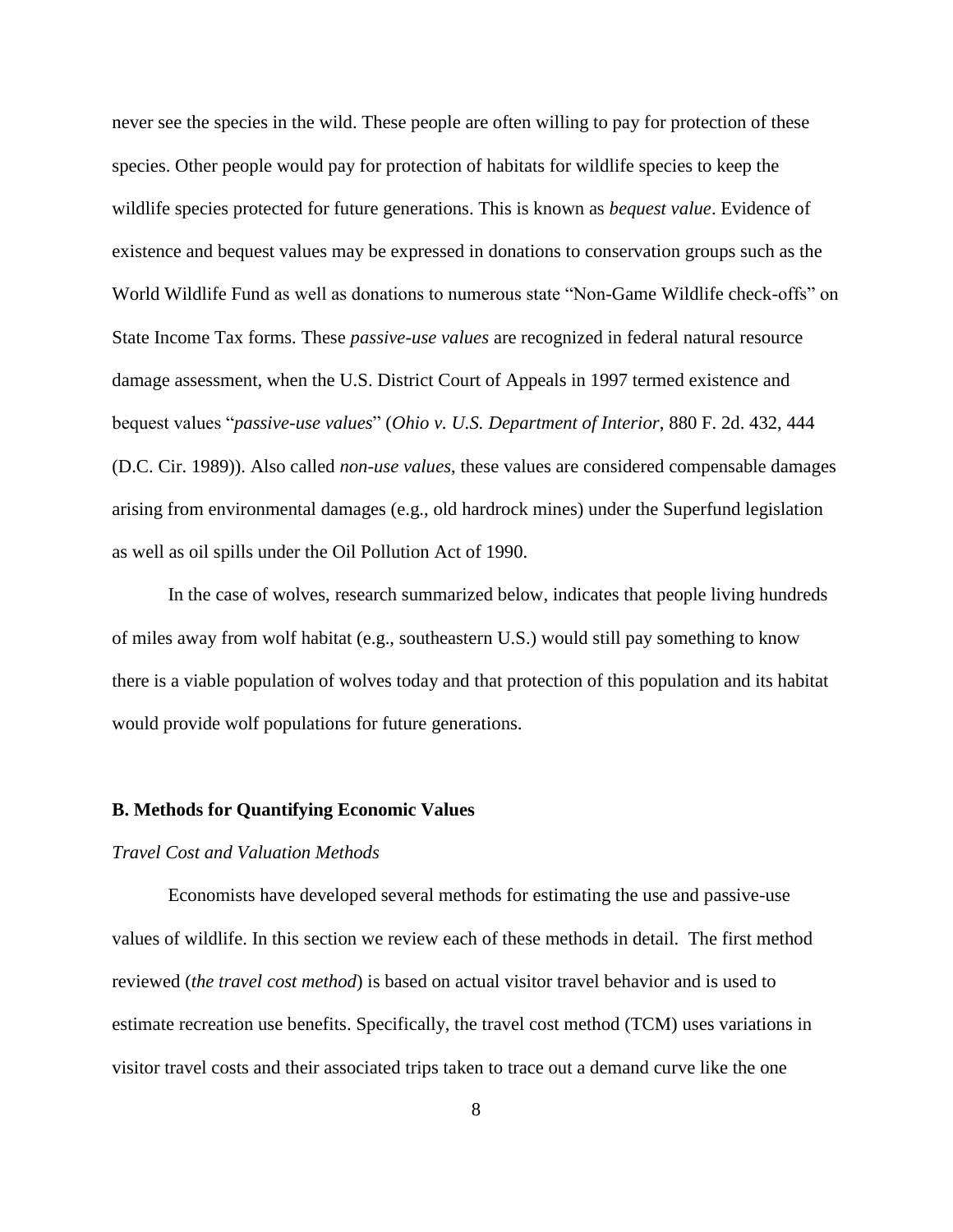shown in Figure 1. Once the demand curve is estimated, the net WTP or consumer surplus is calculated. TCM is a preferred method for estimating **current** use values because it is based on visitors actual travel behavior (travel cost and travel time incurred) to obtain their **current** wildlife experience. However, future visitor benefits might change with potential wildlife management alternatives that have not yet been implemented. The benefits of the future scenarios are difficult to quantify with TCM. In this case the *contingent valuation method* (CVM) may be a better tool in these cases where management actions may change the populations of wildlife and hence the magnitude of use value of wildlife. This method (described in more detail below) constructs a simulated market to ask visitors what the maximum amount they would pay (WTP) for each scenario associated with a potential management alternative. For example, visitors might be presented a "payment card" that has ten alternative increases in trip costs to visit an area where they could view twice as many wolves as they might typically see now. The visitor would be asked to circle the dollar amount that represents the maximum additional amount they would pay to visit this area where they could see twice as many wolves. Although the TCM and CVM approaches are very different techniques for estimating WTP, both TCM and CVM provide comparable estimates of WTP. In a review of more than a hundred recreation studies where both TCM and CVM were used, Carson, et al. 1996 found that the WTP derived from TCM and CVM were not statistically different from one another.

#### *Details of the Travel Cost Method (TCM) for Estimating Recreation Benefits*

Travel Cost Method (TCM) is a method that uses variations in travel costs incurred by visitors living at different distances from the site and their corresponding number of trips taken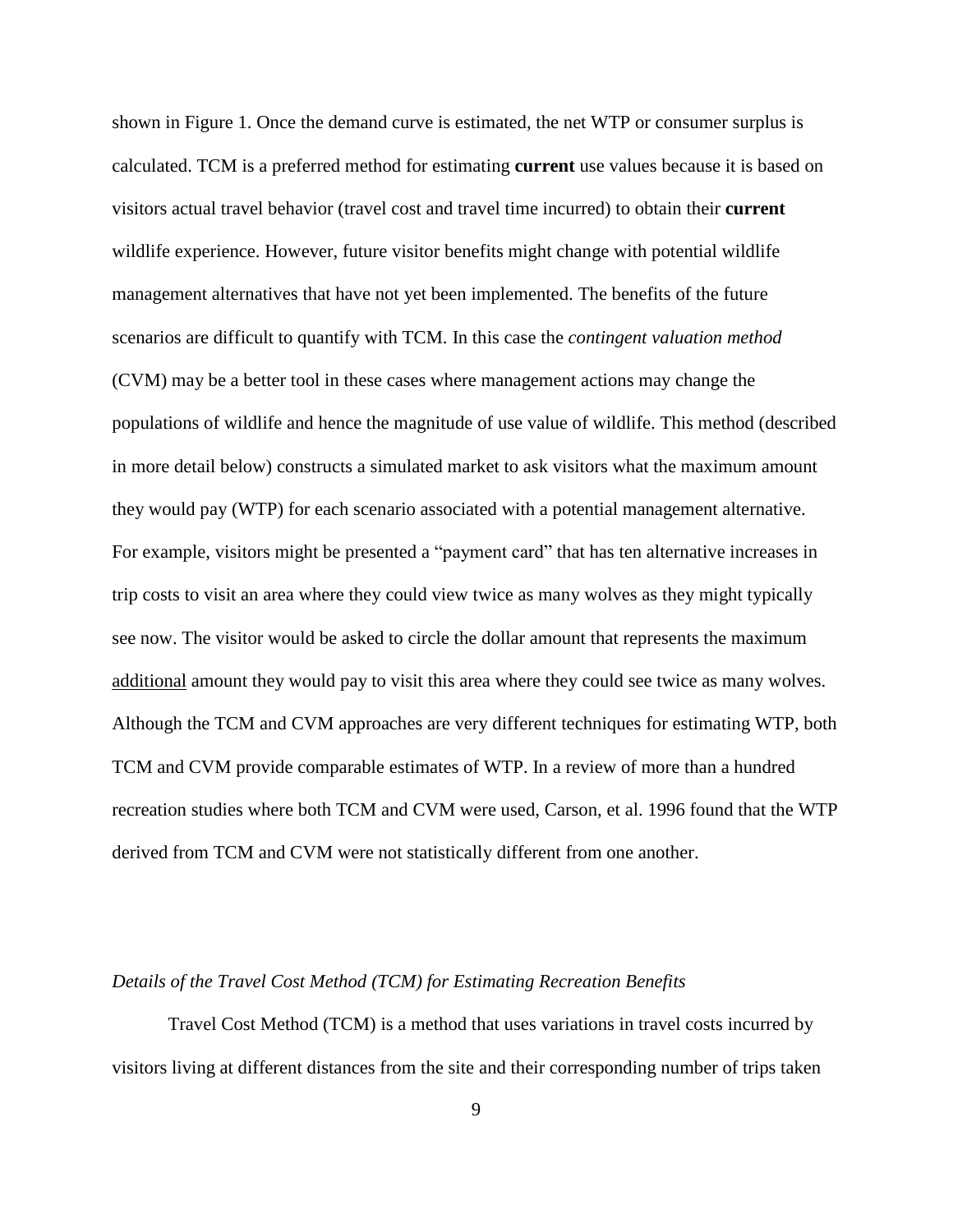to statistically estimate a *demand curve* like that shown in Figure 1. From the demand curve, the consumer surplus or net WTP beyond the current cost is calculated (see Loomis and Walsh, 1997 for details). The strength of this method is that it uses actual trips taken and actual travel costs to trace out the demand curve. Hence the measures of net WTP reflect actual behavior. Application of TCM can sometimes be accomplished using existing data (e.g. hunter zip codes found on hunting permits), but is typically performed using a short survey of hunters or viewers. This survey can be administered by the state fish and game agency during its post-season hunter survey. For example, in Idaho, this interagency approach was implemented by the Idaho Fish and Game in cooperation with the U.S. Forest Service (Donnelly, et al. 1985). TCM is a well established methodology as it has been used in nearly a hundred valuation studies of hunting and wildlife viewing conducted in the U.S., including many by state fish and game agencies, such as those in Alaska, California, and Idaho (Peterson, et al. 1992; Loomis, et al. 1989; Donnelly, et al. 1985).

## *Details of the Contingent Valuation Method (CVM)*

CVM can provide information about the potential economic consequences of alternative possible management plans. CVM (and choice experiments) are the only methods that can estimate the non-visiting public's WTP for existence/non-use or passive-use values. Since those not visiting have no trips and incur no travel costs, their WTP has to be ascertained by asking them in a constructed market or simulated voter referendum.

CVM measures the use values of hunting, trapping and viewing of wildlife by employing simulated or constructed market. The simulated or constructed market provides a well defined description of the good to be valued (e.g., a specific increase in harvest success rate or a specific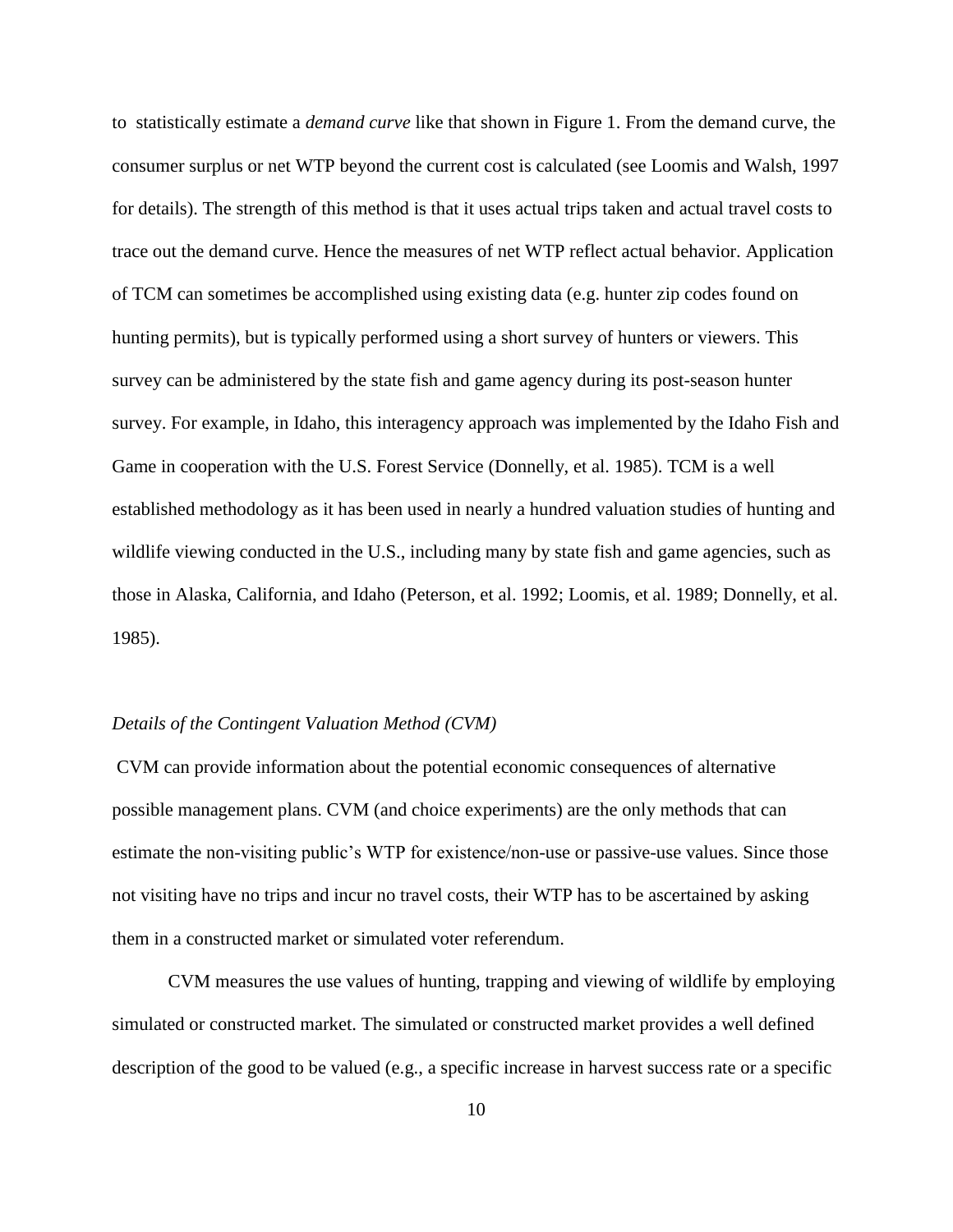increase in number of animals a viewer would see) and a means by which the hunter or viewer would pay for this improvement. The simulated or constructed market then gives the hunter or viewer an opportunity to "use the market" and indicate their willingness to pay (if any) for the improvement. Using the example of the payment card described above, a hunter would circle the maximum amount they would pay for a specific increase in harvest success rate next year. Likewise a wildlife viewer would circle the maximum they would pay to see a specific increase in the number of animals. The dollar amount circled would reflect their maximum WTP or consumer surplus for the specific increase presented in the survey.

CVM is also more appropriate than TCM if visitors are on multiple destination trips in Alaska, where the travel cost to Alaska is not attributable to visiting just a single site or activity. In fact, most non-resident wildlife viewing tourists to Alaska may visit many different areas during their trip from home. This is especially true of visitors from the lower 48 states. Trying to attribute the travel cost to Alaska to any one site becomes problematic and hence the TCM is difficult to apply to wildlife viewing trips in Alaska.<sup>2</sup>

Thus, in the case of multiple destination trips a CVM scenario can be developed that allows the researcher to focus on just the wildlife viewing experience for a particular species in a specific area. For example, a visitor to DNPP could be asked if they would pay a given amount more for the trip they have taken to DNPP if they could see twice as many wolves as they saw on their current trip. This could be asked using the payment card that was described above, or a more preferred method the *dichotomous choice* approach. With this approach the dollar amount of the increase in trip cost is varied across the sample of visitors. For example, 10% of the

 $\overline{a}$ 

<sup>&</sup>lt;sup>2</sup> However, for big game hunting, many hunters do come to Alaska to hunt a specific species in a particular area. In this case the TCM would be applicable since the entire travel costs of the trip are attributable to hunting a particular species in a particular area. For hunters that come to Alaska to hunt multiple species in several different locations, then the CVM as described for wildlife viewing would be equally applicable to these multi-species hunters.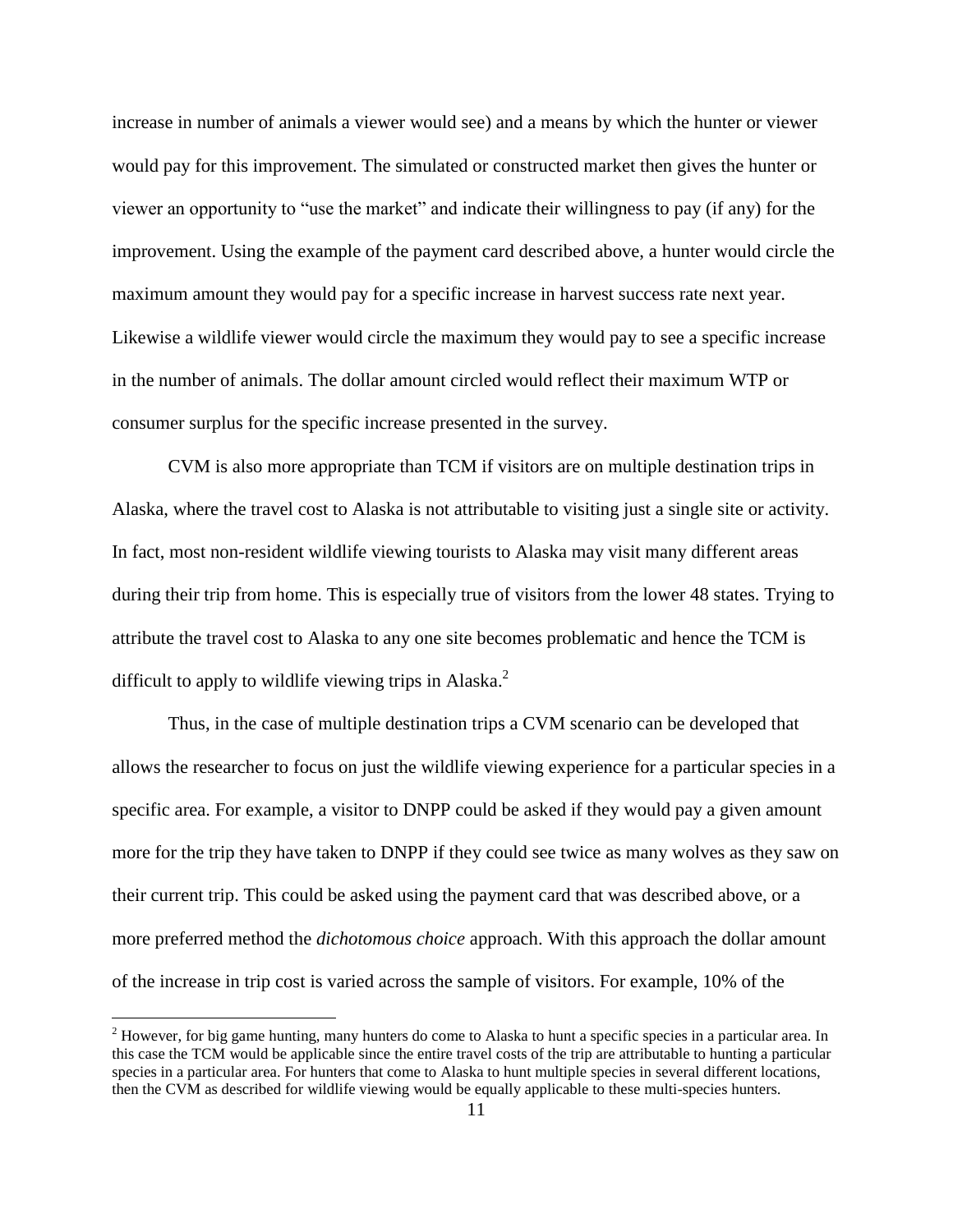sample could be asked if they would pay \$10 more for a trip where they would see twice as many wolves, a different 10% of the sample could be asked \$15 more per trip, and so on, until the last 10% of the sample might be asked \$150 more per trip. The range of the dollar amounts presented would be pretested to make sure it covered the likely range of the visitor's maximum WTP. By analyzing the percentage of visitors that would pay the differing dollar amounts, a quasi-demand curve or marginal benefit function similar to Figure 1 can be estimated. From this curve, the net WTP or consumer surplus can be calculated. The reason the dichotomous choice method is the preferred method is that a dichotomous choice WTP question format mimics a market: the person is simply asked if they would "buy" the good at the price stated like people actually do in nearly all markets in the U.S. Asking a person to circle the most they would pay for a good, as is done in a payment card format, is unusual in most markets, although it is used by many charities such as United Way, or conservation organizations.

#### *Methods for estimating Existence Values*

 $\overline{a}$ 

Another strong feature of CVM is its ability to measure the monetary amount of existence values for maintaining a specific number of animals in a particular location. With CVM, a simulated or constructed referendum is often used to ask non-visiting households whether they would vote to pay for a well-defined change in the population of a given wildlife species. The general public is sampled usually via a mail survey using an USPS address based sample to ensure a random sample of whatever geographic area is being sampled.<sup>3</sup> The reason that a mail survey is needed is that individuals must be provided with sufficient information on the species

 $3$  A combination mail and internet survey is also used, where the address based sample is given the option of filling out the survey on-line via a URL in their letter. Our experience in two different surveys (one of the U.S. population and one of New Jersey households with solar panels) indicates that only about 20% of the households offered the option of both survey modes choose the internet survey option.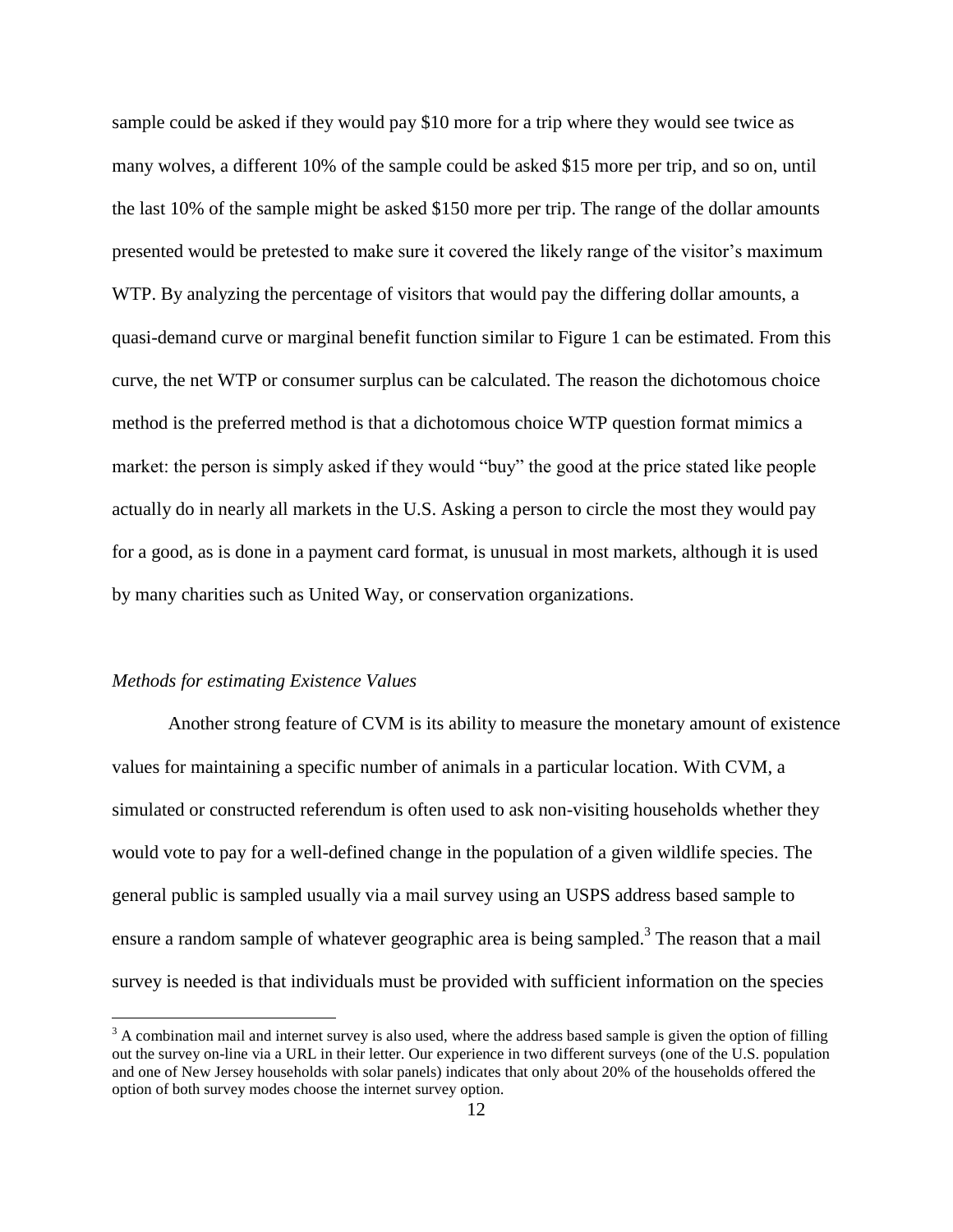they are being asked about so as to provide an informed valuation. This information would include a map showing where the species of interest is located, and what the management action would be to "produce" an increase in the number of animals or to reverse a decline in their population. How wide a geographic area of households to sample is often determined by whether the species is only of state significance (i.e., it is found in many other states) or of national significance (i.e., it is found in few other places in the U.S.). Species that are federally listed T&E species or found on federal public lands suggest that a survey of the entire U.S. be done because the resource "belongs" to everyone in the U.S. Further, management of the species will likely be paid from federal appropriations financed by national taxes such as an income tax. Loomis (2000) summarizes several empirical studies that estimate how WTP values change with increasing distance to where the wildlife resource is located. This research suggests that WTP can be significant even at a distance of 1,000 miles from the resource.

Even though the dollar amounts stated by people in response to a CVM survey are not actually paid, the method has shown to be reliable in test-retest reliability studies (Loomis, 1990; Reiling et al., 1990). Richardson and Loomis (2009) provide a listing of these passive-use value studies of wildlife and a meta-analysis of them as well.

Chambers and Whitehead (2003) provide an example of using a CVM scenario to estimate the existence value of preserving wolves. In their survey a Wolf Management Plan (WMP) is described to the household in the following way: the plan "…*would include monitoring the population and health of wolves and preserving their habitat and that of their primary prey.*" The respondents were informed that if the plan was passed, a stable wolf population goal of 1600 wolves would be sustained, and wolves would not be returned to the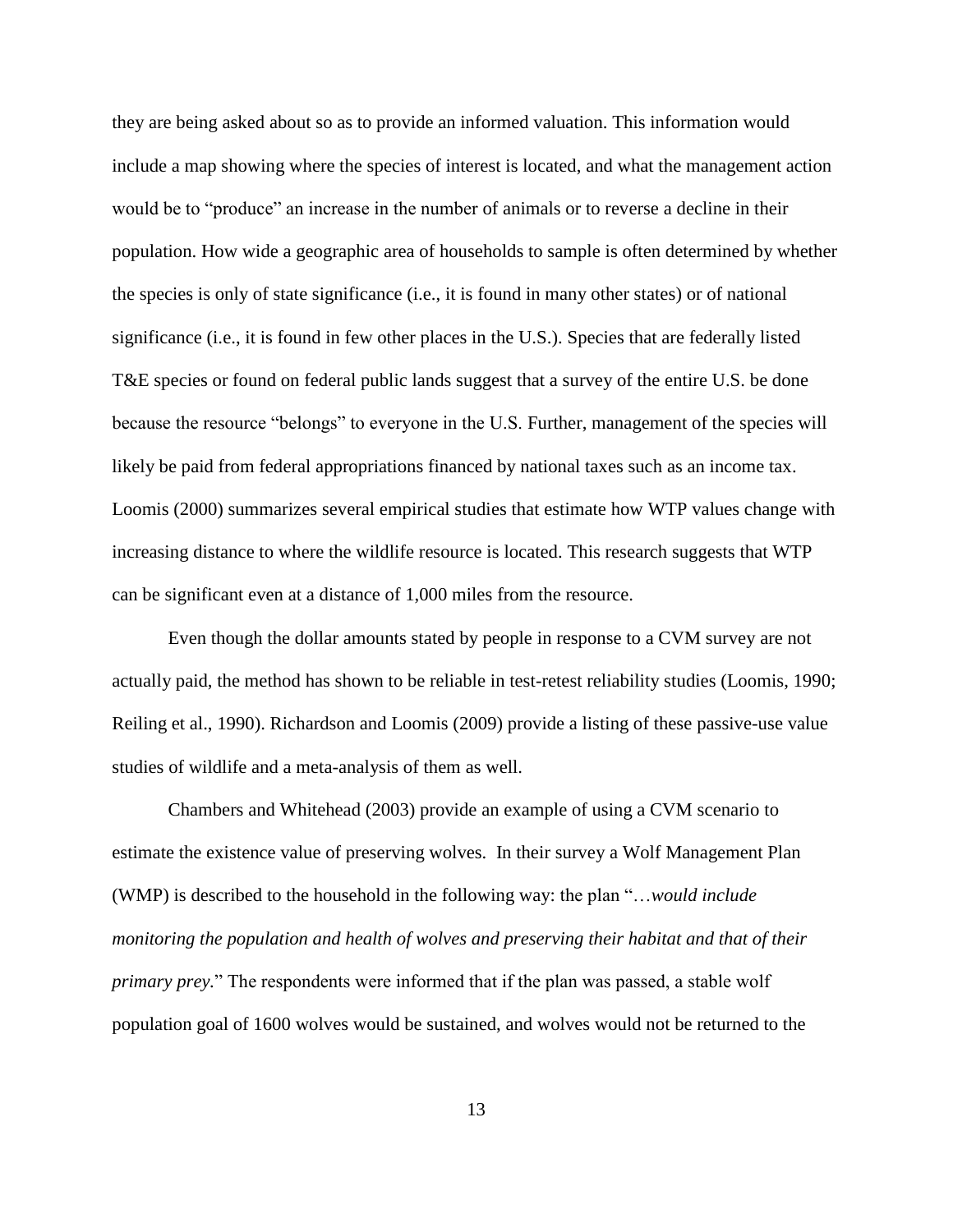Threatened and Endangered species list in the near future. Respondents were asked if they would pay a one-time tax increase (of specified amount, \$A) to fund this plan:

*"These management activities are expensive. New state money would be needed to fund the management plan. Suppose that a one-time tax increase of \$A would be required from each Minnesota household to support and fund the wolf management plan. Would you be willing to pay the one-time tax increase of \$A to fund the Wolf Management Plan?"*

As the researchers described in the study:

*"The values of this tax increase were varied across surveys. Some respondents were asked if they would be willing to pay \$5, others \$25, \$50, \$75 or \$100. The question was followed by three answer categories: yes, no, and don't know."* 

Past research has shown recoding the "don't know responses" to 'no responses" increases the accuracy of the resulting WTP estimates (Loomis, 2014; Champ, et al. 1997; Champ et al. 2009). Chambers and Whitehead estimated the benefits to two different communities in Minnesota within the range of the wolves. Ely households would pay between \$4.43 and \$4.77 (about \$7 in \$2014). St. Cloud residents were willing to pay between \$20.15 and \$21.49 (about \$31 in \$2014).

## *Details of Choice Experiments*

In the last 15 years a number of economists have embraced a method called *Choice Modeling* (CM) or *Choice Experiments* (CE) or *Attribute Based Modeling* (Holmes and Adamowicz, 2003). The method originated in the marketing literature, where it was called *Conjoint Analysis*. Conjoint Analysis had been used for more than three decades by market researchers to determine which characteristics of proposed products were most desired by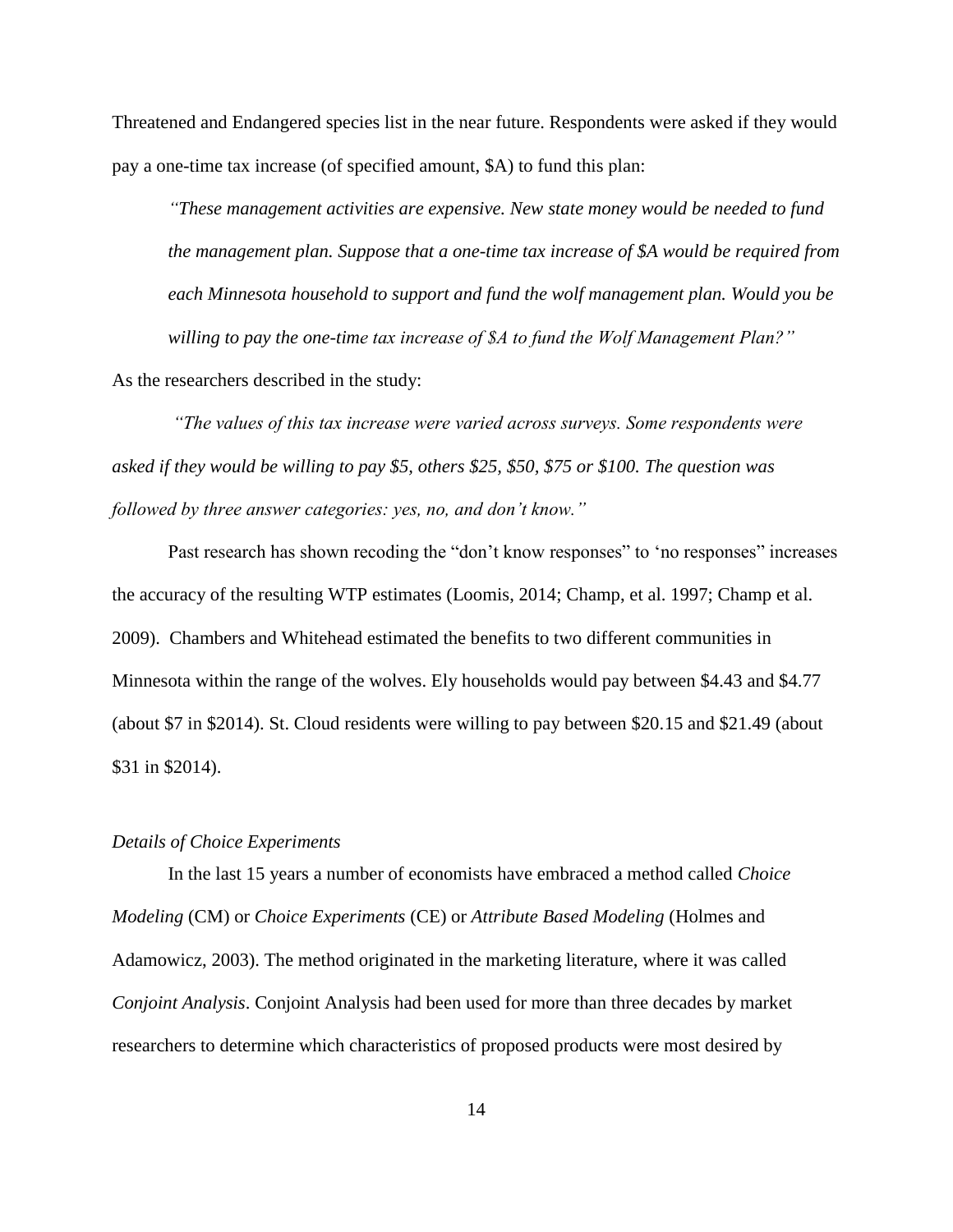consumers. Jordan Louviere was one of the pioneers in the marketing field, and his expertise has been applied in the application of non-market valuation as well (see Louviere, et al. 2000).

The primary distinction between CE and CVM is how respondents are asked about their WTP. In contrast to a CVM survey where a WTP question is asked for a single "management" action" program or policy, a CE survey presents the respondent with a set of alternative programs or management actions, each characterized by multiple attributes or characteristics (which can be thought of as different features) of a particular program. One characteristic of each alternative program is the cost of that program. Each respondent is typically asked to choose their most preferred alternative from a set of management alternatives. Each choice set has a "no change/current condition/status quo" alternative usually placed adjacent to one or more proposed management action alternatives. The alternative chosen by the respondent is assumed to yield the highest benefits to the respondent. Much like CVM, the range of program costs or "prices" varies across the sample. However, unlike CVM, in a CE survey, the non-price characteristics or attributes of each alternative management program also changes across the sample. Because one of the attributes included in each alternative management program is a price or cost for the management program, the monetary value for each of the program's attributes can be calculated. Thus with a CE survey, the analyst knows not only the total WTP for a possible management action but also how each feature (attribute or characteristic) is valued by the respondent.

It is easiest to visualize the CE approach with an example. Figure 2 presents an example of a CE for valuation of river restoration on the Pawtuxet River in the state of Rhode Island. It is a single choice task that would be presented to the respondent. A single survey might have two or three individual choice tasks. There are seven attributes for the choice task illustrated in Figure 2 (which is probably the upper limit on the number that most general public respondents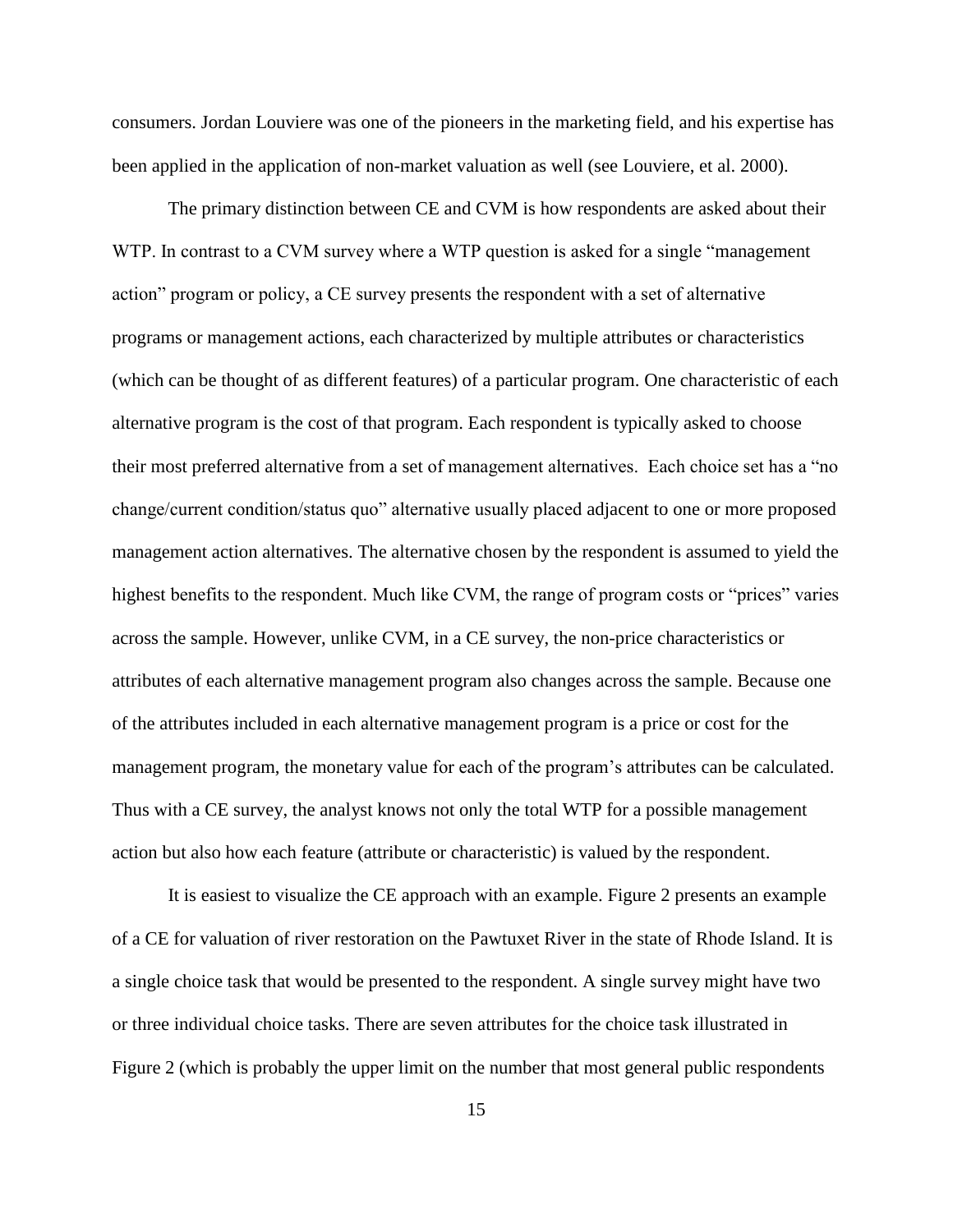can handle). Prior to this choice task, each of these attributes were explained to the respondent in more detail than is shown in the choice task table (Figure 2). Maps were provided to show what stretches of the river could be restored.

The first alternative is to maintain the current status of the river with no restoration and has zero cost to the household. The other two alternatives show different levels of restoration and annual taxes and fees that a household would pay for the action.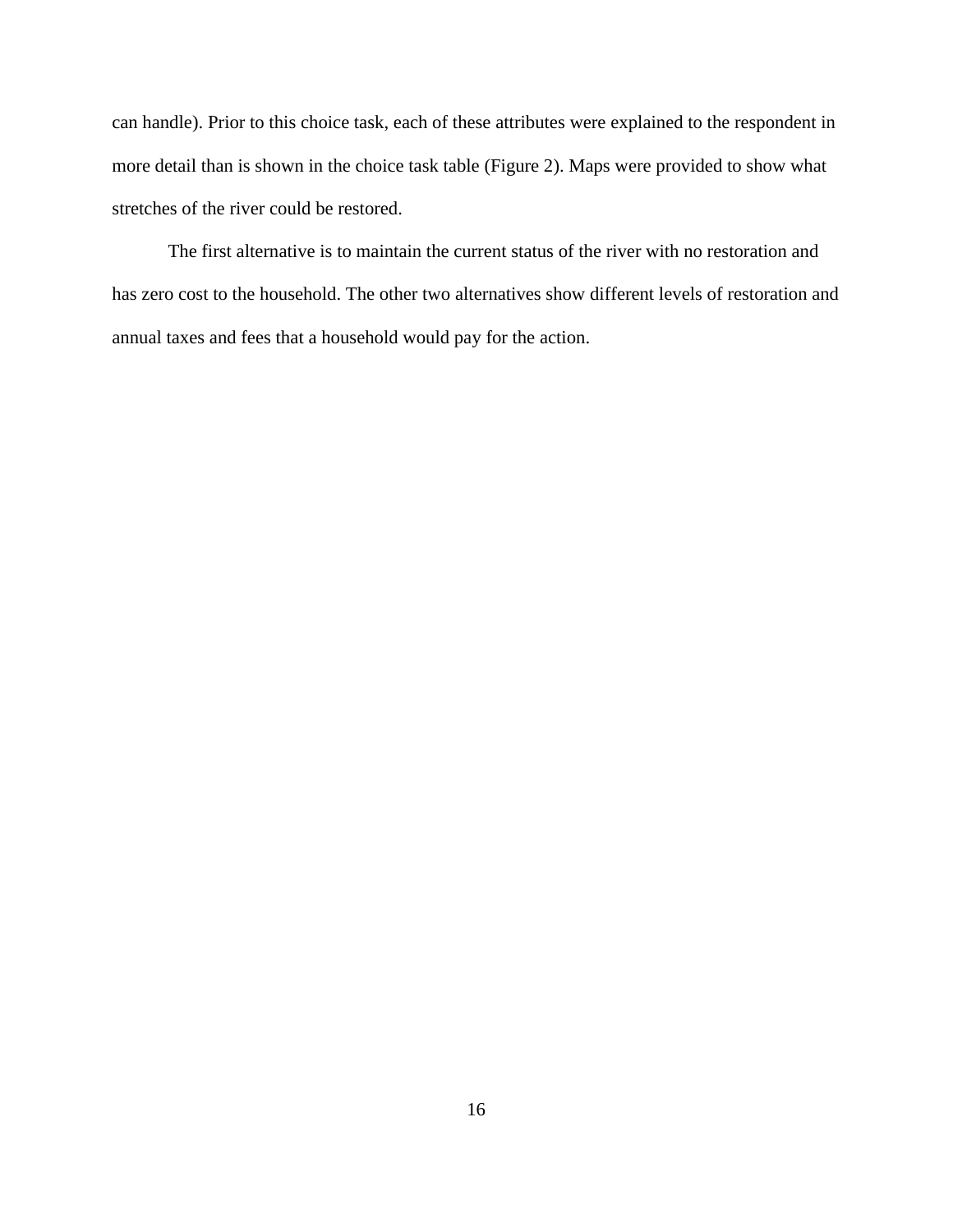

#### Figure 2. Example of a Choice Task for River Restoration

Johnston, Robert. "Enhancing the Content Validity of Stated Preference Valuation." Originally published in Land Economics Issue 88.1 (2012): 102-120. © 2012 by the Board of Regents of the University of Wisconsin System. Reproduced by the permission of the University of Wisconsin Press.

While this example has three alternatives (one "no action"—referred to as the Current Situation", and two "action" alternatives—Project A or Project B), there are some advantages of having just one "action" alternative paired with the "no action" alternative. The levels assigned to each attribute reflect a realistic range of that attribute for the location and management actions being proposed. This range is determined by discussion with scientists and managers to encompass what is feasible to attain, and what is credible to respondents (as determined in focus groups and pretests). The number of levels for each attribute are chosen to allow for estimation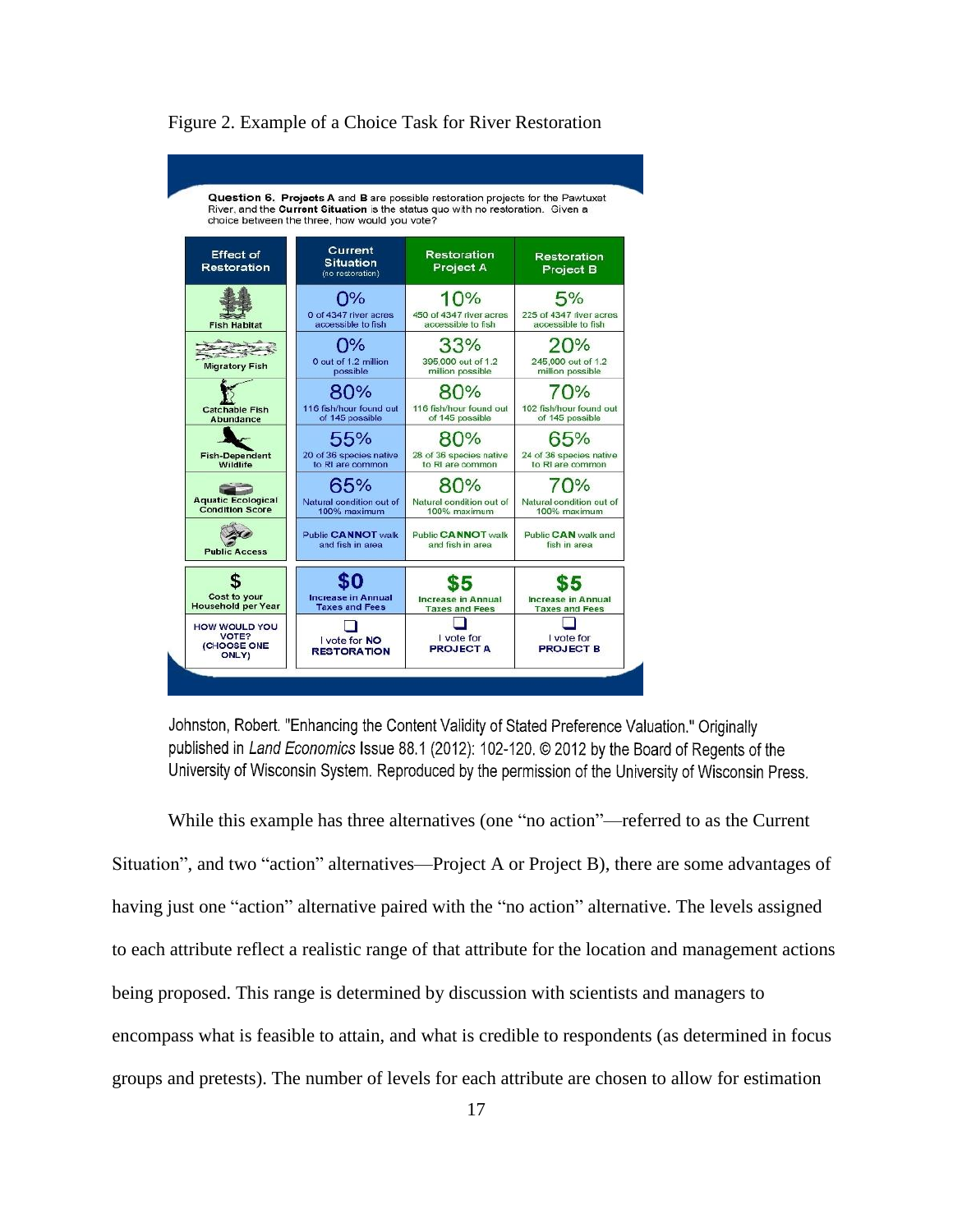of a regression coefficient of the attribute. However, there is a trade-off between the number of levels desired and the associated number of survey versions required. For example, if there are three non-price attributes with five levels each, seven levels of the cost attribute then there are 24 survey versions that have to be printed and tracked. However, having a large number of cost levels is often critical to ensure enough variation in cost to estimate a statistically significant cost coefficient. If the cost coefficient is not significant, then the monetary values of the other attributes are non meaningful. Thus for survey implementation, 24 different versions of a survey would be printed.

Printing costs may influence how the choice experiment is designed, whether to use CVM and the type of CVM WTP question to be used. For example, printing 24 versions of a choice experiment survey can be expensive (especially if color is used) as compared to printing just seven versions of a CVM dichotomous choice survey or just one version of the survey if a CVM payment card is used. With the payment card everyone gets the same survey, so the economies of scale at the printer lower the cost of printing surveys as well as simplifying the mailing process. With a choice experiment not only must 24 versions of the survey be printed but there is complexity of tracking which person got which of the 24 choice experiment versions when doing follow up/repeat mailing to non-respondents.

#### *Advantages and Disadvantages of CE versus CVM*

The primary advantage of CE for non-market environmental valuation is its ability to provide more detail of respondents' valuation of the components of a particular policy or program than with CVM. CE can show the relative importance assigned to characteristics and derive estimated values associated with various levels of characteristics. The total value of a particular policy or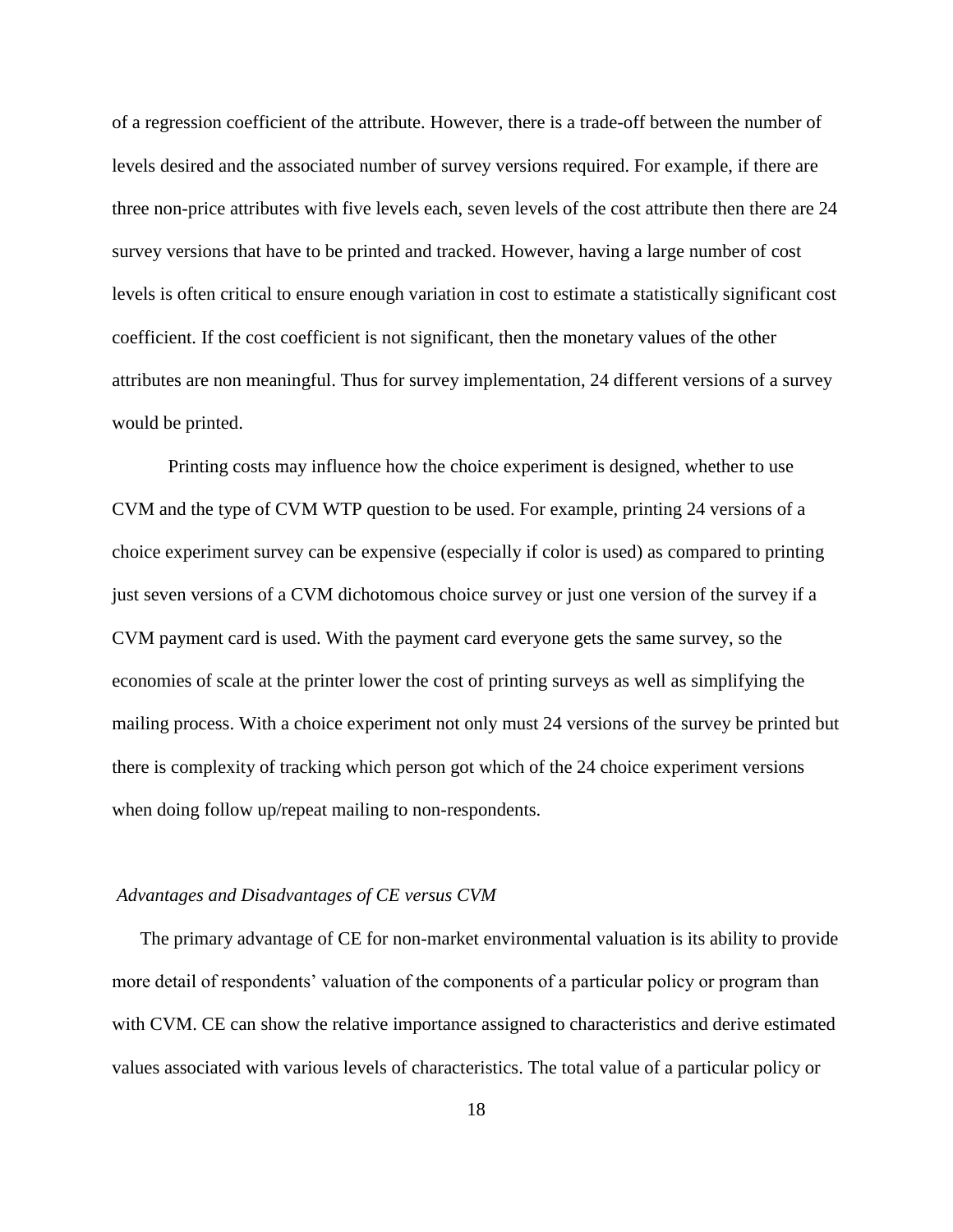program can also be calculated from a CE. This flexibility is particularly useful when policy makers or resource managers are uncertain about the final details of the program or policy at the time the survey is designed and implemented. As long as the likely range of the attribute levels are included in the survey versions, the value for any particular program can be calculated after the fact. There are two primary disadvantages of the CE approach: (a) survey implementation is more costly and complex due to the number of versions of the survey that need to be produced; (b) the available empirical evidence suggests that estimates of WTP from CE are greater than from CVM, a potentially worrisome problem (Stevens, et al. 2000; Richardson and Loomis, 2009).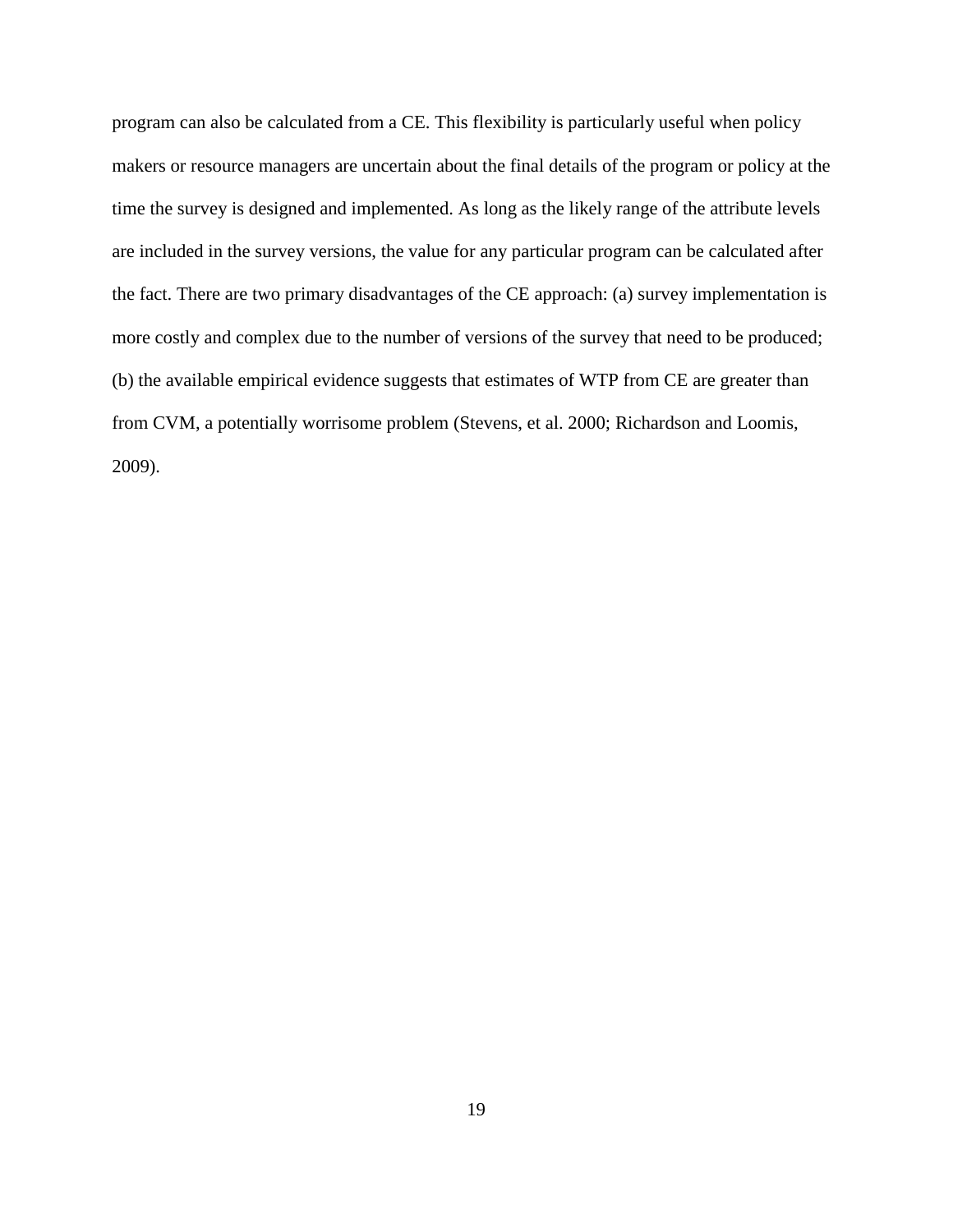#### **III. Uses and Users of DNPP**

# **A. Visitor Use of DNPP**

In 2014, over a half million visitors (531,315) came to DNPP. This is a significant increase in the last few years over the slightly more than 400,000 visits recorded in 2011 (Stynes and Ackerman 2011). About 2% of the visitors were local Alaskans living in the area, 7% were Alaska residents living elsewhere and 91% were non-residents (U.S. and International).

#### **B. Visitor Interest in Wildlife Viewing in General and Wolves**

#### *Wildlife Viewing*

Wildlife viewing is one of the two primary reasons people come to DNPP. The exact percentages vary from study to study and depend on the residence of the visitors. According to Fix, et al. (2013), only 20% of Alaskan residents cited wildlife viewing as the main reason for visiting DNPP (sightseeing and hiking were equally important at about 20% each). In comparison, they found that over half of the rest of U.S. visitors and international tourists cited wildlife viewing as the main purpose of their trip. When analyzing NPS Visitor Services Project (VSP) data Mani, et al. (2012) found that the most common activities in DNPP were viewing scenery (88%) and viewing wildlife (80%). These two percentages are similar for first time and repeat visitors, indicating that wildlife is a factor drawing people back to DNPP. Manning and Hallo (2010) found that the single most important experience for visitors on the Denali National Park road was seeing wildlife (70%). Related to this, visitors thought not seeing "enough wildlife" and "too few animals along the road" were a problem (50%, and 53%, respectively). This suggests that the quality of the visitor experience *is* influenced by the number of animals seen regardless of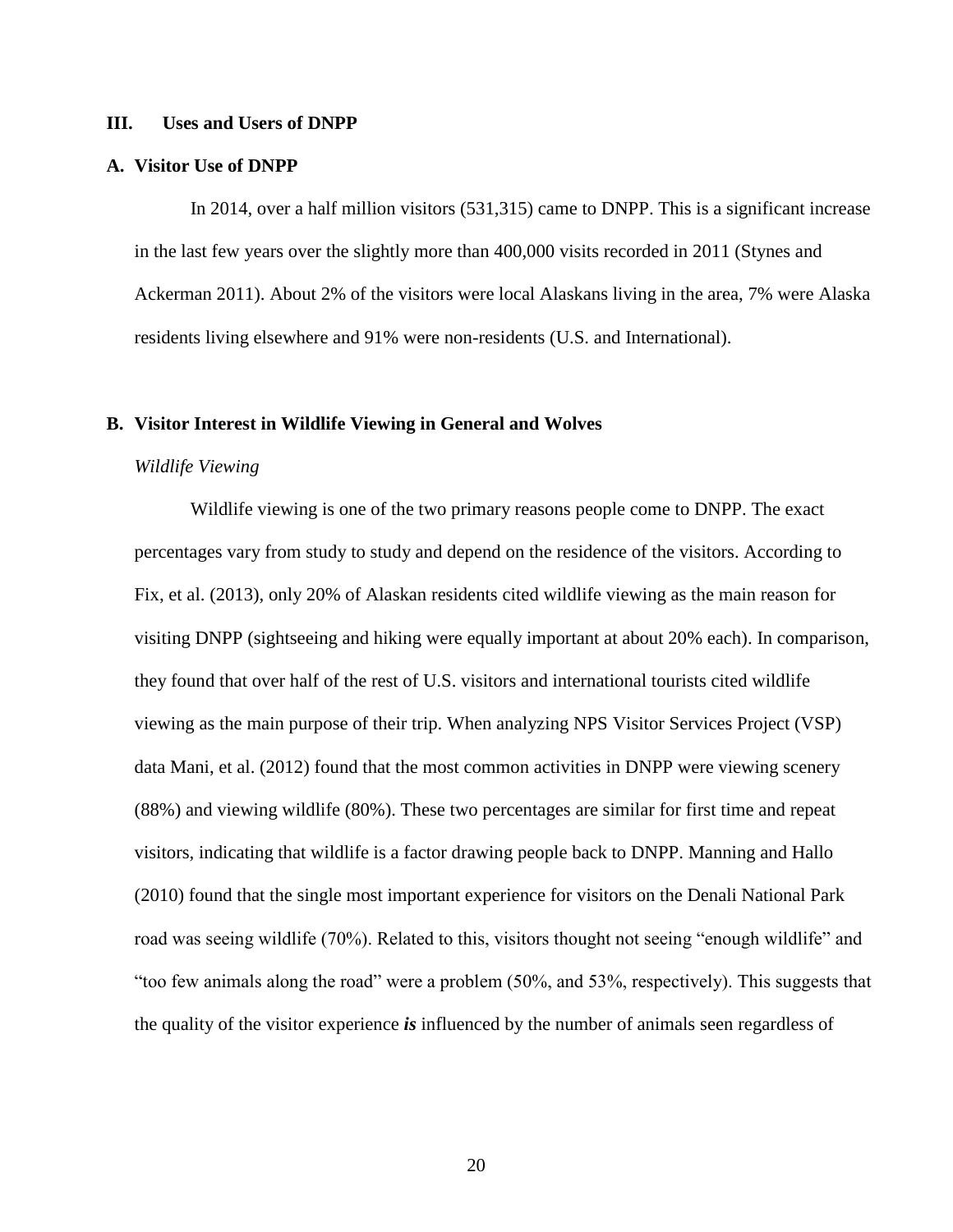whether the animals seen were one of the "Big 5" species (grizzly bears, wolves, caribou, Dall sheep and moose).

#### *Wolves*

Just how important is wolf viewing to visitor satisfaction? A 2012 survey in DNPP found that, while wolves were seen by about 26% of the visitors, seeing a wolf was a statistically significant contribution to wildlife viewing satisfaction (Skibins, et al. 2012). However, the contribution of wolves toward wildlife viewing satisfaction was not statistically different than was the contribution of moose, despite the fact that moose were seen two-thirds of the time. Based on a backcountry hiking study of Keller (2016), an increasing sub-demographic of international visitors is apparent in DNPP, and these visitors are very interested in wolf viewing. Visitors in this study are asked to allot preferences to wildlife viewing across a list of ungulates and carnivores, as well as rank these species importance to experiencing the "wilderness character" of DNPP backcountry. Keller's qualitative content analysis of these backcountry visitors yields a primary theme of dissatisfaction of *not* seeing wolves. In particular, deploying this theme as a factor in ANOVA she found very significant loadings (*r* = .77; *p < 0.1*) with individual's relative rating of the importance of wolves for their overall DNPP wilderness experience (Keller, 2016:7). This preliminary study points to the need of including visitors to DNPP both on and off the shuttle and tour buses in a wolf viewing valuation study.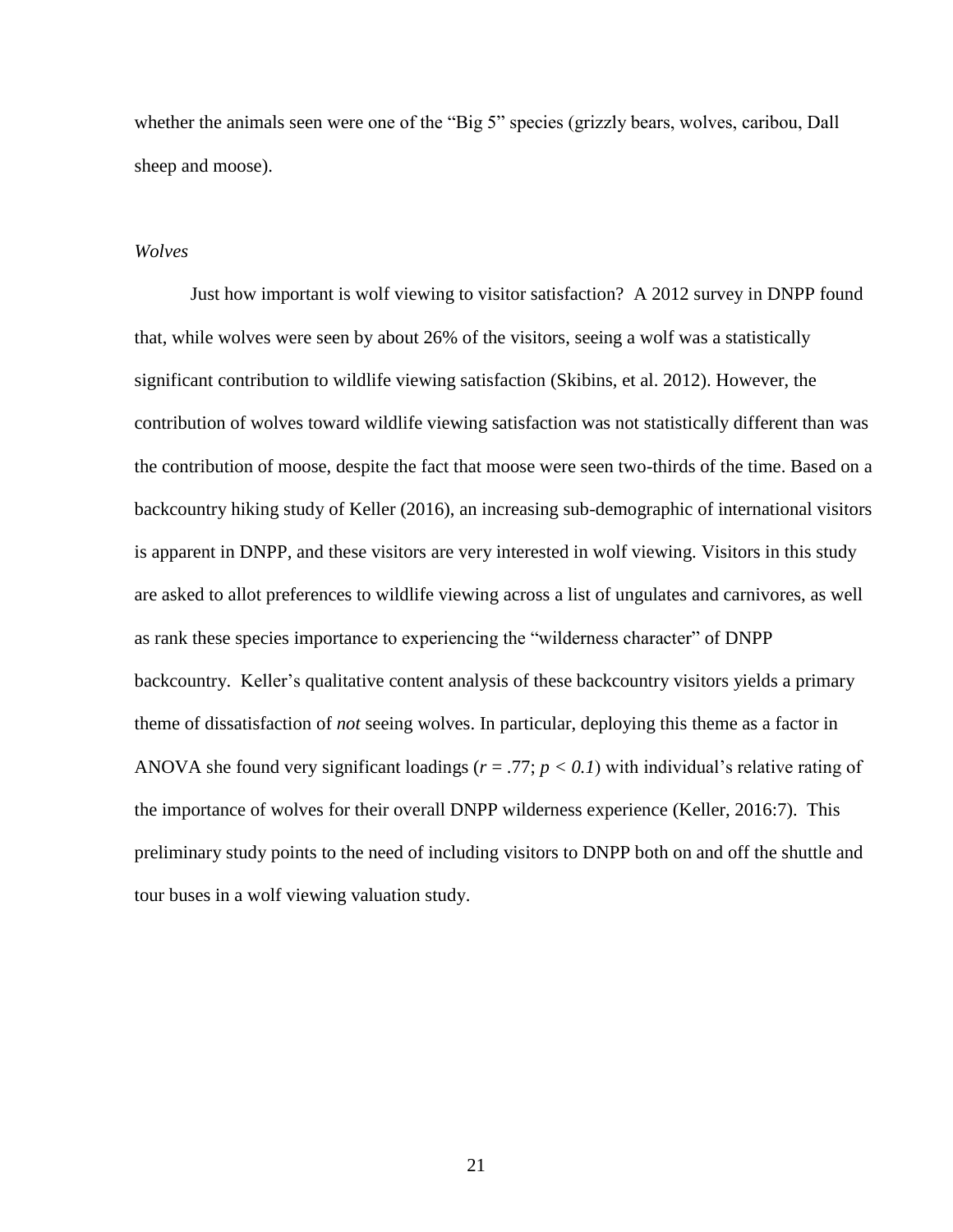# **IV. Economic Impacts Associated with DNPP and Wildlife Viewing**

Economic impact analyses evaluate the direct and indirect effects of spending by visitors living outside the economic impact area. Specifically, positive economic impacts arise when visitors living outside the geographic impact area, visit the economic impact area and spend money inside the economic impact area. In essence, these visitors living outside the impact area inject "new" money into the impact area by their spending in the impact area.

There have been two economic impact studies of DNPP in recent years. The first was the economic impact study by Stynes and Ackerman (2010) which was based on 2008 visitation data (432,309 visitors). This study evaluated two impact areas: (a) the State of Alaska as a whole; (b) the DNPP region. To evaluate the positive economic impact that visitors to DNPP have on the State of Alaska economy as a whole, the study focused on the spending of non-Alaskan resident visitors (rest of the U.S. and international) while visiting DNPP. In 2008 these non-resident visitors' spending supported 2,319 jobs with \$77.4 million in wages and an additional \$48.52 million in other income (profits, rents and indirect business taxes) in the State of Alaska.

Stynes and Ackerman also estimated the economic impact of DNPP visitor spending to just the Denali Region (defined as the Denali Borough). For this analysis, Alaska resident spending inside the Denali Region represents new money injected into the Denali Region because nearly all Alaska residents live outside the Denali Region. In 2008, spending by Alaskan residents, rest of U.S. residents and international tourists supported an estimated 1,491 jobs in the Denali Region. This was associated with \$45.4 million in wages and \$26 million in other income (profits, rents and indirect business taxes).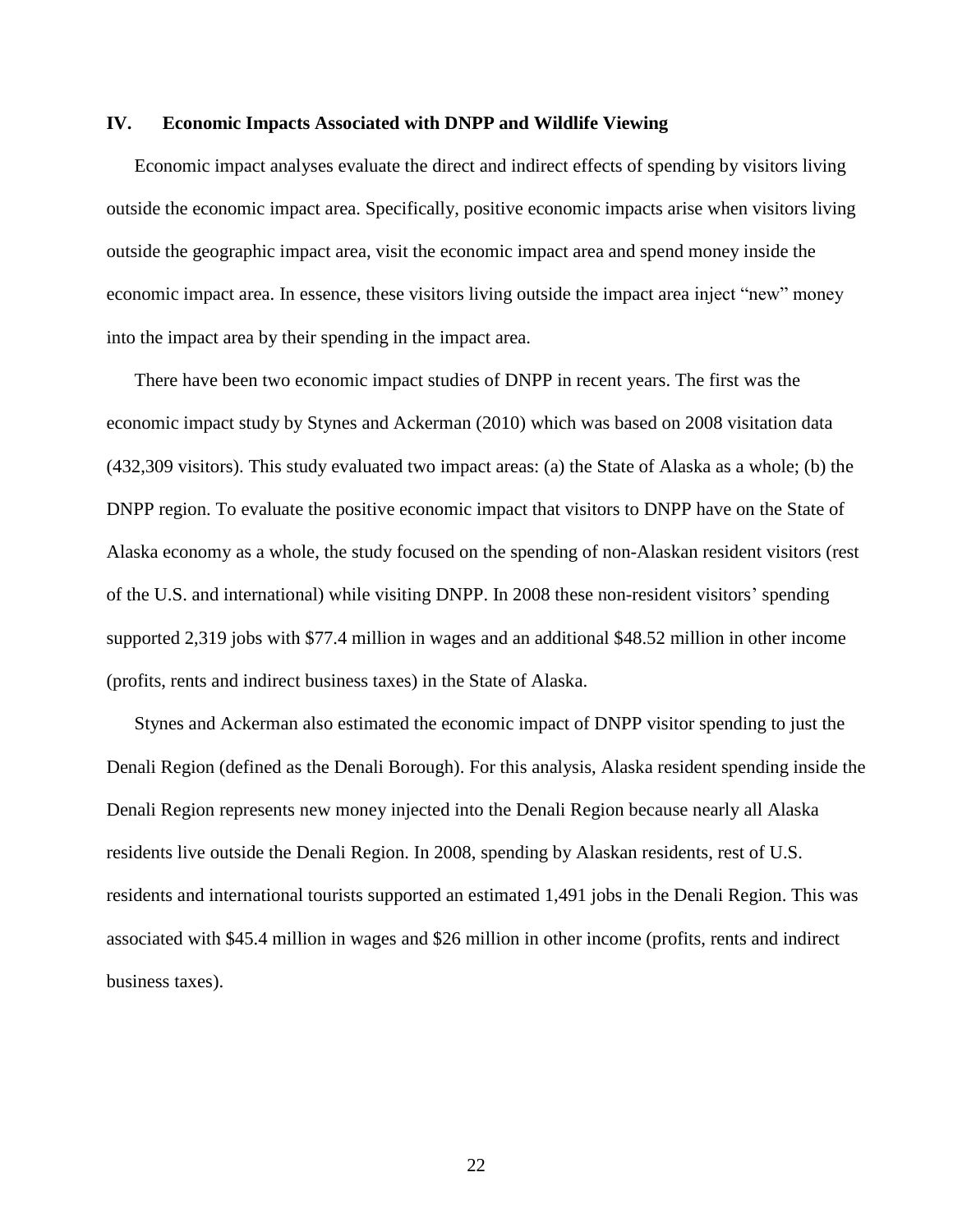A more recent study using the much higher 2014 visitation rate to DNPP numbers (531,315 visits) $4$  and improved economic impact modeling calculated significantly higher positive economic impacts. Specifically, the results indicated that visitor spending supported 6,800 jobs with \$249.4 million in labor income and an additional \$231 million in other income (profits, rents and indirect business taxes (Cullinane, et al. 2015).

# *Total Economic Impacts Attributable to Wolves*

As noted by Iverson and Borg, "Currently, there is no accurate assessment of how many people visit the park primarily for the purpose of viewing wolves". This is an important data gap to fill because even if a few percentage points of the Denali Borough jobs or the State of Alaska jobs were directly related to visitors coming primarily to see wolves, it could amount to several hundred jobs.

 4 2014 visitation data from<http://www.nps.gov/dena/learn/management/statistics.htm>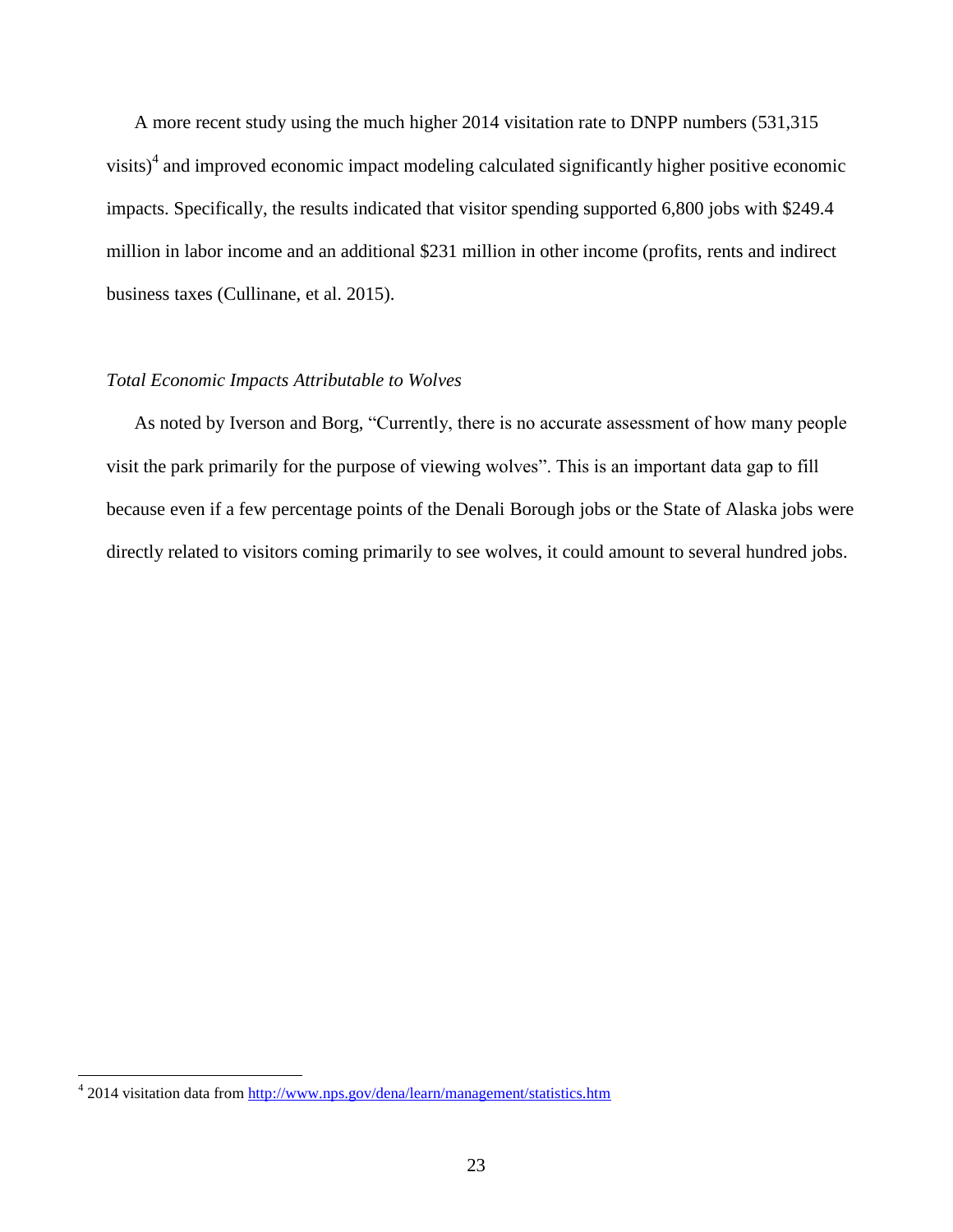#### **V. Economic Benefits (WTP) Associated with DNPP Wildlife Viewing**

In terms of economic values, McCollum, et al. (1998) found that visitor benefits (as measured by WTP) increased with wildlife viewing success. In particular, WTP rose from \$47.58 per person per day trip (\$70 in \$2014) to \$63.49 (\$94 in \$2014) when a trip involved the visitor seeing all of the Big 5 species **(**Grizzly bear, caribou, Dall Sheep, moose and wolf), and when the number of individual Big 5 animals seen increased from an average of 6 individual Big 5 animals to 21 individual Big 5 animals. This suggests that the probability of seeing a species such as a wolf and the number of wolves seen likely has a significant effect on wildlife viewing benefits.

# **VI. The Importance of Wildlife and Wolves in Alaska**

Given the very limited information on the economic impacts and values of wolves in DNPP we synthesized the economic information on wolf values in the entire state of Alaska.

# **A. Uses of Wildlife in Alaska**

ECONorthwest (2014b) surveyed Alaskan residents and found that well over 50% of respondents felt that wildlife was either "extremely important or very important" to their reason for living in Alaska and their quality of life. Alaskans interact with wildlife through hunting (about 100,000 participants) and wildlife viewing (about 200,000 participants). Of the residents that hunt, slightly less than 10% hunt wolves (moose are the most commonly hunted species). Of the visitors coming to hunt in Alaska, about 20% come to hunt wolves (ECONorthwest, 2014b). However, the vast majority of visitors (90%) that come to Alaska do so to view rather than hunt wildlife. Among Alaska residents and visitors to Alaska, 25% of residents and 40% of non-residents wanted to see wolves on their wildlife viewing trips.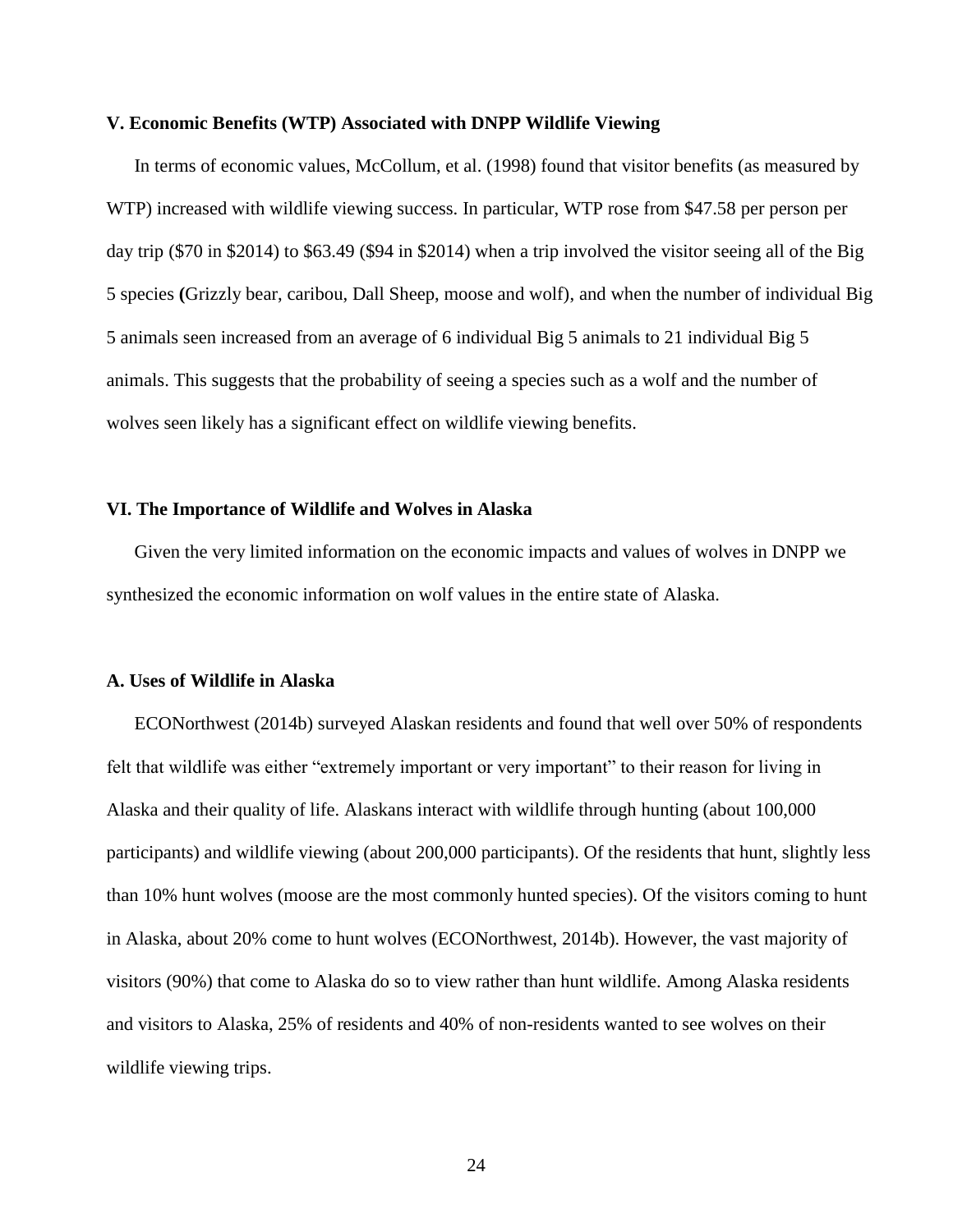The ECONorthwest (2014b) report briefly summarized what is known from secondary sources about trapping in Alaska, as too few residents participated in trapping to make a survey feasible. In particular, less than 1% of hunters in Alaska are trappers (ECONorthwest, 2014b:29). The ECONorthwest (2014b:30) report also indicates that Alaska contains plentiful areas for traplines. Data obtained by ECONorthwest (2014b:30) indicated that the total estimated value of fur trapping in Alaska in 2010-2011 was \$1.54 million with lynx representing about half the value, and wolves representing about \$175,000.

Dorendorf (2015) conducted a mail survey of trappers in the interior of Alaska (the geographic area spanning Delta Junction, McGrath, Fairbanks and Fort Yukon). Across the entire sample of 344 active trappers who returned surveys Dorendorf (2015:30) noted that "Outdoor recreation formed the most important motivation to trap in interior Alaska." He also noted that "…economic and subsistence uses of wildlife scored the least important motivations to trap in this study." (Dorendorf, 2015:31). In contrast to EcoNW (2014b), perceptions of interior Alaska trappers in Dorendorf's survey reported that finding access to land for trapping was difficult.

To further investigate the motivations of trappers, Dorendorf performed a cluster analysis of his data. This analysis statistically grouped trappers based on their primary motivations for trapping. Dorendorf found there were four types of trappers: (1) a recreation group (by far the largest group at 40% of the sample); (2) a solitary group (the second largest group); (3) a subsistence group; (4) a wildlife management group. The recreation group is distinguished by their desire to participate in trapping as a way to get exercise and appreciate nature. In contrast, trapping was part of a lifestyle to the subsistence trappers. Dorendorf (2015: 34) noted that in small remote villages, fur was used for "…cultural crafts and ceremonies as well as a source of income in the winter". The "solitary" trappers were distinguished by trapping as an individual activity (as opposed to group or social activity) with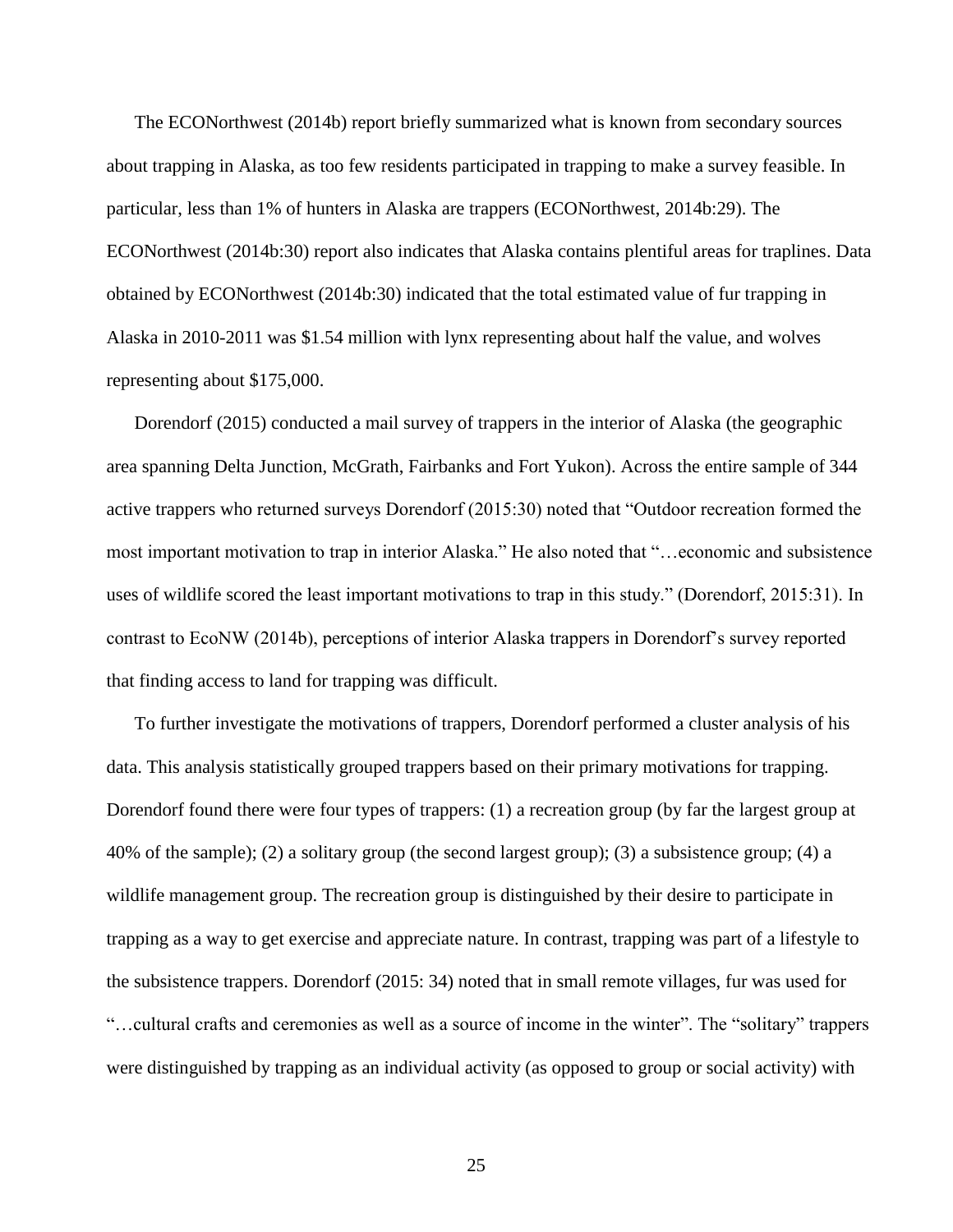solitude as the primary motivating factor. Finally, the wildlife management group of trappers was motivated in part by the desire to reduce predators for the species the trappers hunted (e.g., moose and caribou). In sum, trappers are not a homogenous group. For many, trapping is a means to other ends, is not heavily dependent on the abundance of the target species.

### **B. Economic Impacts of Wildlife Viewing and Hunting in Alaska**

Miller and McCollum (1997) studied non-resident visitor expenditures and net WTP of visitors beyond their expenses. These authors used a diary survey of non-resident visitors including those that were taking trips for multiple purposes (i.e., for some visitors wildlife viewing was only a secondary trip purpose). Given the topic of our study, we focused on the subset of non-resident visitors that came to Alaska primarily to view wildlife. The total trip expenditures of non-resident visitors who came to Alaska primarily to view wildlife were \$3,982 in 1994 (\$6,361 in \$2014).

ECONorthwest (2014a,b) performed a survey of both Alaska residents and non-resident visitors to Alaska about their use and spending related to hunting and wildlife viewing. The economic activity associated with wildlife viewing and hunting was measured in these studies by resident and nonresident visitor spending. Economic impacts were measured by jobs supported by the activity. Hunting expenditures by residents and non-resident visitors supports \$457 million in wages associated with 8,400 jobs statewide (Table 1). This hunting activity also provides \$112 million in various types of revenue to local and state governments in Alaska. Wildlife viewing provides \$976 million in wages to 18,820 workers statewide (Table 1). In addition \$231 million in revenues are provided to various levels of government in the State of Alaska.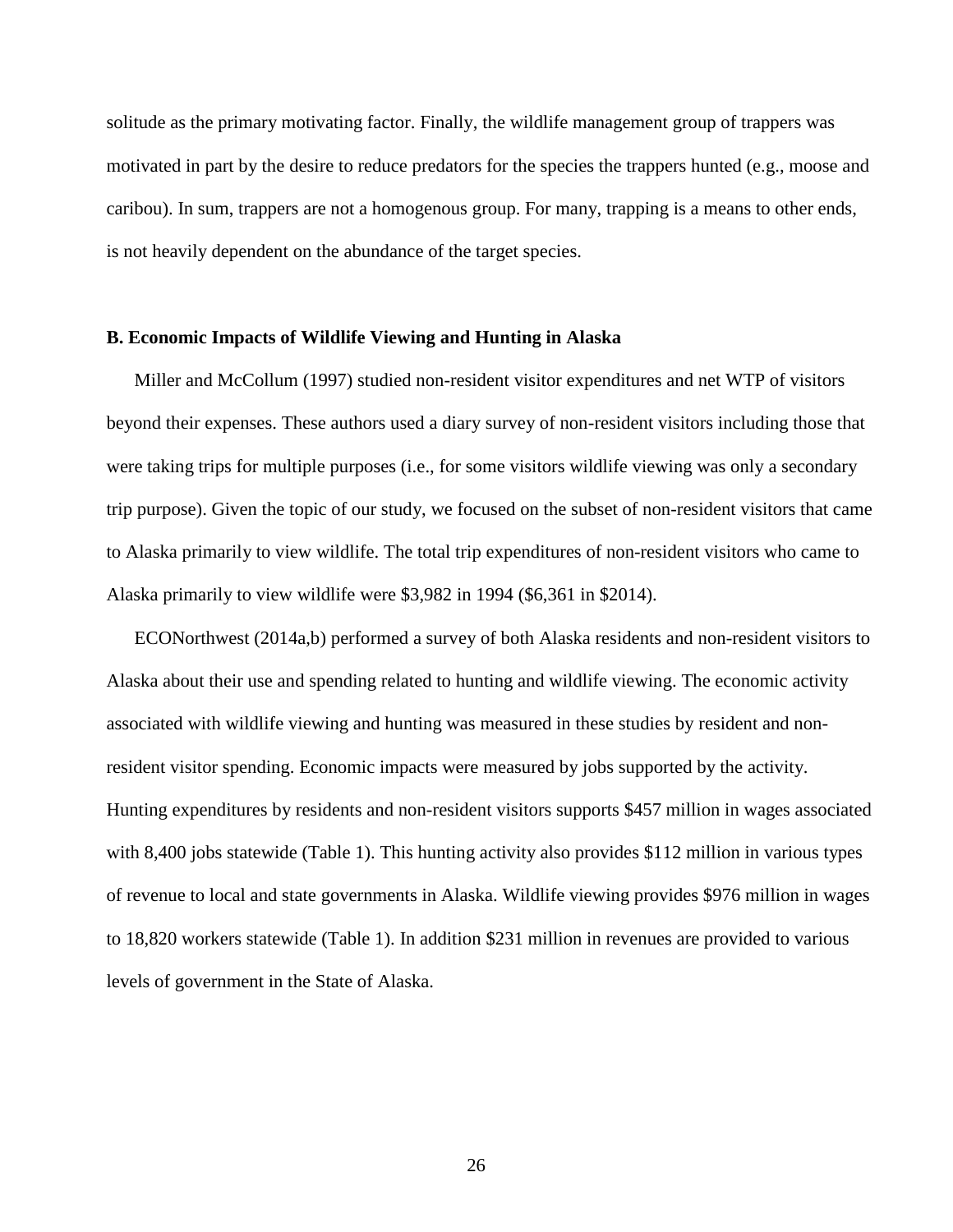**Table 1. Economic Activity Associated with Wildlife Viewing and Hunting in Alaska and Denali National Park and Preserve (Denali NP&P), Alaska.** There are several blank cells as not all the studies reported economic activity or economic impacts consistently.

| <b>Area/Activity</b>                                             | Per Visitor<br>Spending per<br>Trip | Total<br>Jobs   | Reference                                                                  |  |  |
|------------------------------------------------------------------|-------------------------------------|-----------------|----------------------------------------------------------------------------|--|--|
| Alaska<br>Wildlife Viewing<br><b>Wildlife Viewing</b><br>Hunting | \$6,361                             | 18,820<br>8.400 | (ECONorthwest, 2014a)<br>Miller & McCollum (1997)<br>(ECONorthwest, 2014a) |  |  |
| Denali NP & P<br><b>Wildlife Viewing</b>                         |                                     | 2,319           | Stynes & Ackerman<br>(2010)                                                |  |  |

**\_\_\_\_\_\_\_\_\_\_\_\_\_\_\_\_\_\_\_\_\_\_\_\_\_\_\_\_\_\_\_\_\_\_\_\_\_\_\_\_\_\_\_\_\_\_\_\_\_\_\_\_\_\_\_\_\_\_\_\_\_\_\_\_\_**

# **C. Economic Values of Non-Resident's Wildlife Viewing and Hunting in Alaska**

Miller and McCollum (1997) surveyed non-resident visitors after their trips to Alaska were completed and asked if the trip was worth more than what they spent. The average additional WTP of a primary purpose wildlife viewing trip in Alaska was estimated (Miller and McCollum (1997: page C-21) at \$422 in 1997 (\$674 in 2014 dollars). The net WTP dropped to \$310 (\$495 in \$2014) for those that saw no big game (but did see other species such as birds). For those that saw at least one wolf, the net WTP was \$539 (\$861 in \$2014). A simplified comparison of the value of seeing a wolf might be the difference in trip value from seeing a wolf and not seeing any big game. Using this simplified comparison, the additional value from seeing a wolf on a non-resident trip taken primarily for wildlife viewing would be \$238 (\$366 in \$2014).

The survey also asked non-residents about the economic value of a future trip *"…where you could expect to see a pack of wolves either from the ground or from an airplane."* (Miller and McCollum, 1997: page E-11). A dichotomous choice CVM WTP question was designed to elicit an *ex-ante* future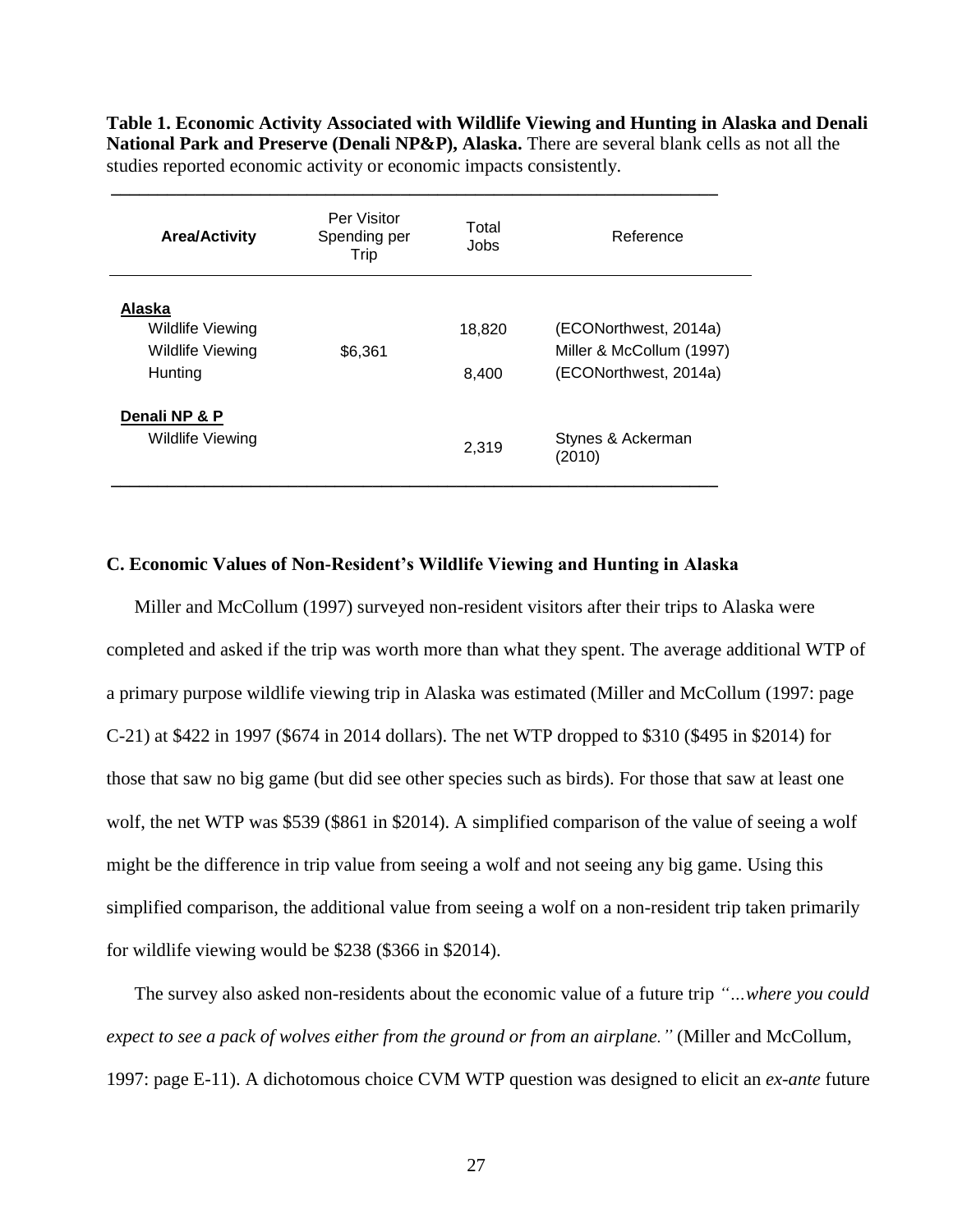WTP, similar to what economists would call an option price for future viewing use. The net WTP per trip to see a pack of wolves on a future trip was \$212 (\$339 in \$2014). The authors termed this value a gross WTP and used it to measure the potential demand for future wildlife viewing activity. This value per trip is similar to what was calculated above as the additional value of seeing a wolf on a wildlife viewing trip. Using a CVM survey, ECONorthwest, (2014b) estimated that non-residents' net WTP was \$765 for a hunting trip and \$858 for a wildlife viewing trip to Alaska.

# **D. Economic Values of Alaska Residents for Wildlife Viewing and Hunting in Alaska**

ECONorthwest (2014b) used CVM to estimate residents' net WTP of \$438 per trip for hunting trips and \$268 per trip for viewing trips. While the value per trip to Alaska residents is smaller than for non-residents cited in the prior section, the larger number of trips taken by Alaska residents results in annual resident hunting benefits of \$4,828 and \$8,050 for viewing, quite a bit larger than nonresident's annual values. The National Research Council (NRC, 1997: 150), using unpublished data, reports that Alaskan residents' net WTP specifically for wolf hunting was \$1500 (\$2,212 in \$2014). This is notably greater than the value of moose hunting of \$181 (\$273 in \$2014) and \$168 (\$253 in \$2014) for caribou hunting.

An additional CVM question was asked by ECONorthwest (2014b) to estimate how much respondents' economic value of a wildlife viewing trip would increase if they could visit an area specifically managed for wildlife, such that they would be assured of seeing one or more species particularly important to them. While the authors of the report indicate the question was not as precise and concrete as would have been desirable, they felt it was indicative of the extra value of a "successful" wildlife viewing trip for species of importance to the respondent. The additional WTP beyond the current trip was \$400 per household for non-resident visitors and \$150 more for Alaskan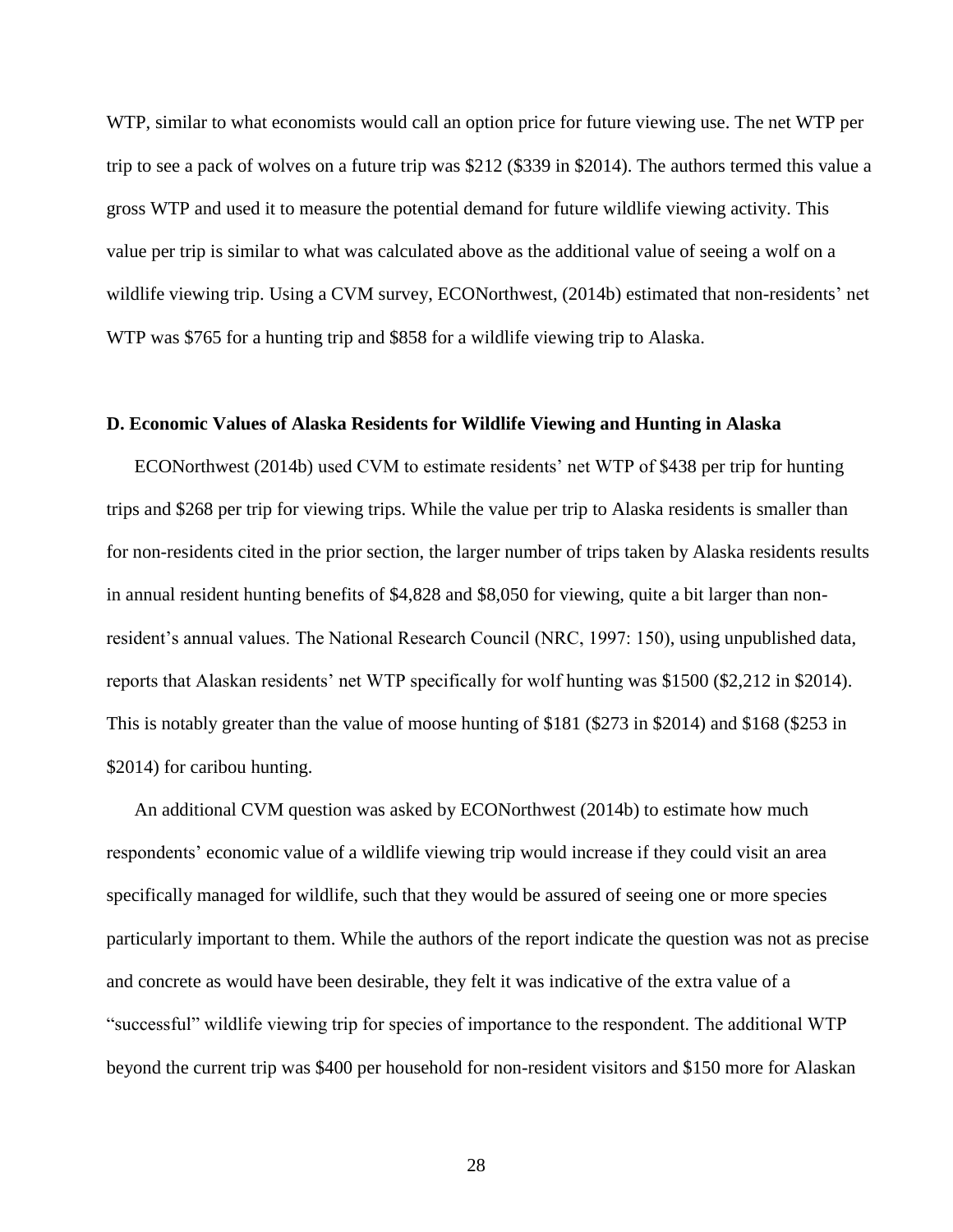residents. It would seem that this type of question is particularly relevant for valuing improved wildlife viewing in Denali NP & Preserve. While the specific question scenario and wording could be improved, the refined question could be included in future Visitor Service Project (VSP) surveys in Alaska national parks.

As part of the survey, ECONorthwest (2014b) asked about general willingness to pay into a wildlife conservation fund to maintain current wildlife populations and their habitat in Alaska. Their report acknowledged that the question did not specify the decline in wildlife populations that would occur in absence of this payment. But the authors felt the results nevertheless provided some sense of the values of wildlife conservation in general. The survey responses indicated that Alaskan residents would pay \$59 per year to maintain wildlife in general, while non-resident visitors would pay \$32 per year. Alaska residents were also asked if they would pay for wildlife conservation to maintain the current population and habitat for four types of wildlife (Brown Bears, Seabirds, Caribou and Moose). Alaska residents indicated they would pay \$40 a year for Brown bears, \$90 a year for seabirds, \$53 per year for caribou, and \$46 per year for moose. The results provide some information on relative values of these four different types of wildlife. To increase the usefulness for economic analysis the WTP questions could be improved upon, and wolves included as a species in future surveys.

#### **E. Summary of Resident and Non-resident Values for Viewing and Hunting in Alaska**

Table 2 summarizes studies to date on economic values of viewing wildlife and wolves, as well as big game hunting, and wolf hunting. While non-resident hunting and viewing values are similar, resident hunting values per trip are substantially larger (Table 2). However, as noted in the text, there are twice as many wildlife viewers than hunters (ECONorthwest, 2014b:15). Wolf hunting by residents has a very high value per trip, but the total number of hunters is quite limited.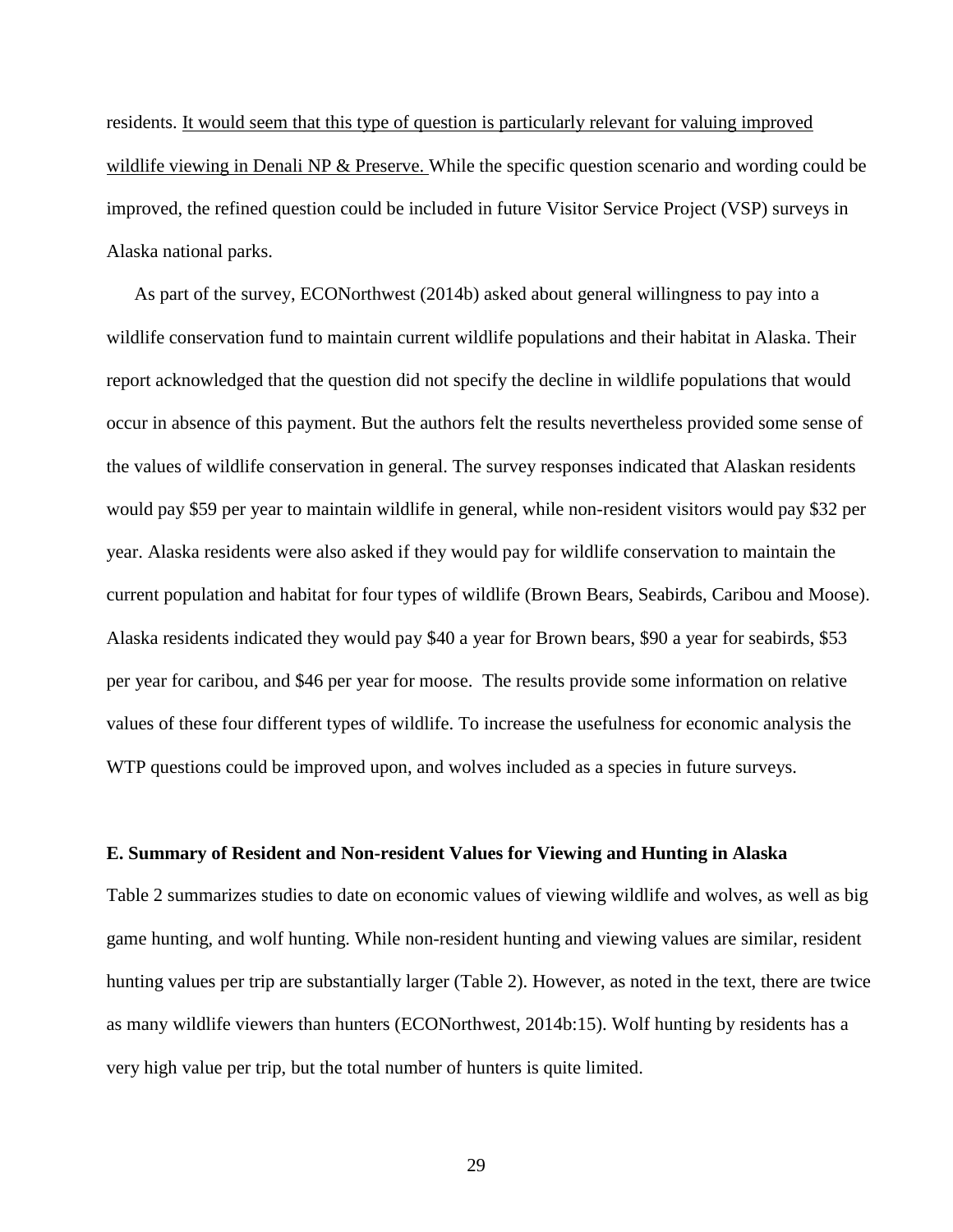**Table 2. Economic Values of Wildlife or Wolf Viewing and Hunting in the State of Alaska and Denali National Park and Preserve, Alaska, USA. (\$2014)**

| <b>Area/Activity</b>          | Per<br><b>Visitor</b><br><b>WTP/Trip</b> | Reference             |
|-------------------------------|------------------------------------------|-----------------------|
| Alaska                        |                                          |                       |
| Non-resident Viewing          | \$674                                    | Miller & McCollum     |
| Non-resident Viewing          | \$858                                    | (ECONorthwest, 2014b) |
| <b>Resident Viewing</b>       | \$268                                    | (ECONorthwest, 2014b) |
| <b>Residents Wolf Viewing</b> | \$288                                    | <b>NRC Report</b>     |
| Non-resident Wolf Viewing     | \$339                                    | Miller & McCollum     |
| <b>Resident Hunting</b>       | \$438                                    | (ECONorthwest, 2014b) |
| <b>Resident Hunting</b>       | \$247                                    | <b>NRC Report</b>     |
| Non-resident Hunting          | \$765                                    | (ECONorthwest, 2014b) |
| Non-resident Hunting          | \$650                                    | <b>NRC Report</b>     |
| Residents Wolf Hunting        | \$2,212                                  | <b>NRC Report</b>     |
| Non-resident Wolf Hunting     | \$518                                    | <b>NRC Report</b>     |
| Denali NP & P                 |                                          |                       |
| Wildlife Viewing              | \$94                                     | McCollum, et al       |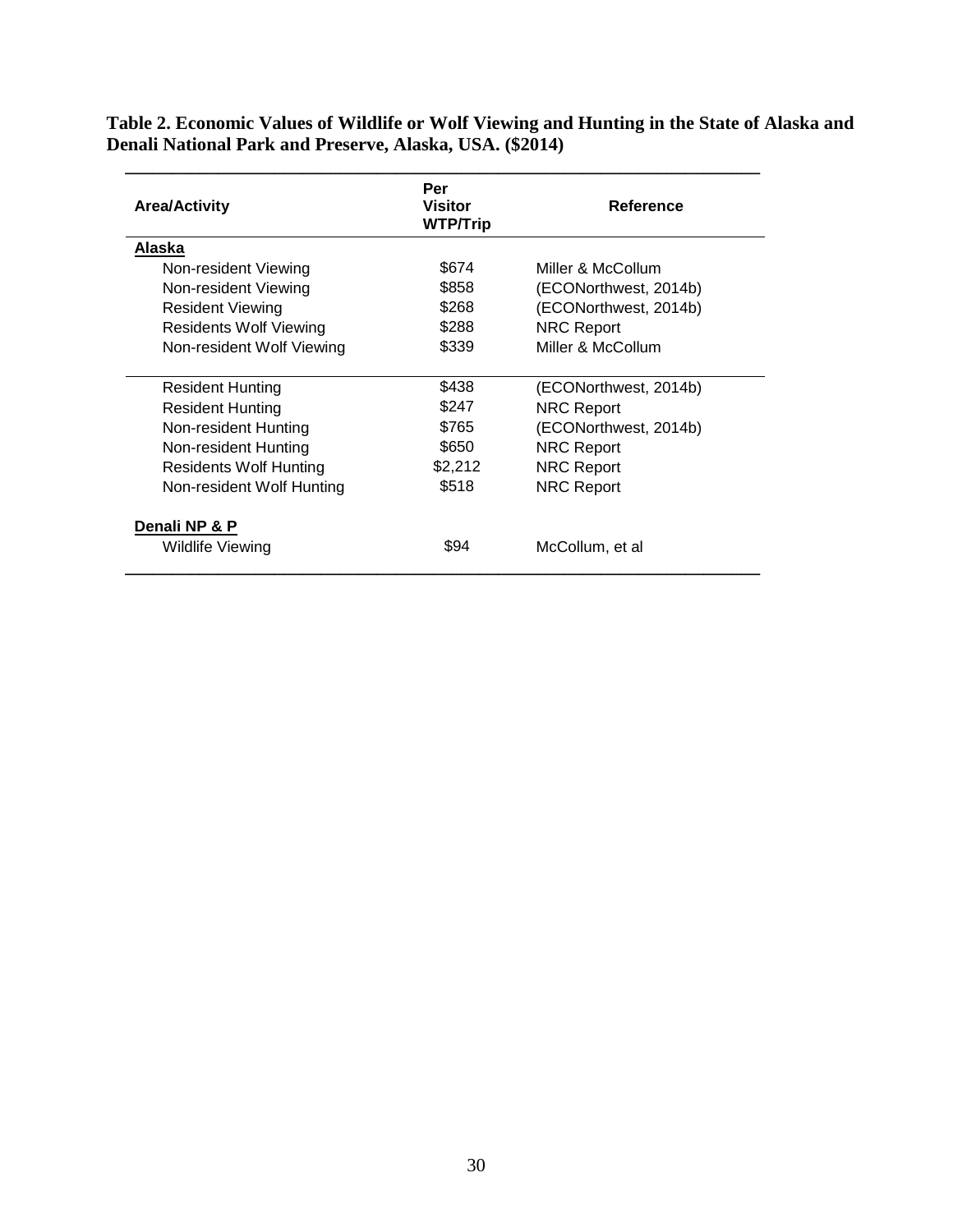#### **VII. Visitation and Economic Impacts of Wolf Viewing in Yellowstone National Park (YNP)**

The only studies that have estimated the economic impacts associated with wolf viewing itself (as distinct from wildlife viewing in general) have taken place in Yellowstone National Park (YNP). Duffield, et al (2008) estimated that 1.5% of spring visitors to YNP and 5% of fall visitors specifically came to view wolves in YNP. Applying this percentage of visitor use to YNP total visitation and multiplying by average visitor spending in YNP yields \$35 million annually. However, even among visitors who come to YNP for reasons other than to view wolves, Duffield et al's (2008) visitor data from the summer of 2005 indicates that 44% of the general visitors stated that wolves were one of the animals they most wanted to see on a trip to YNP. Wolves ranked as the second most important species to view (slightly below grizzly bears).

In a 1993 U.S. Fish and Wildlife Service (USFWS) study for the Final EIS on wolf reintroduction, a contingent behavior or intended behavior question was used to estimate the increase in visitation (if any) from a recovered wolf population in YNP. The study found that reintroduction would result in an estimated 10% average increase in visitation to YNP by residents of MT, ID and WY and 4.8% increase in visitation among those visitors living outside of the three states.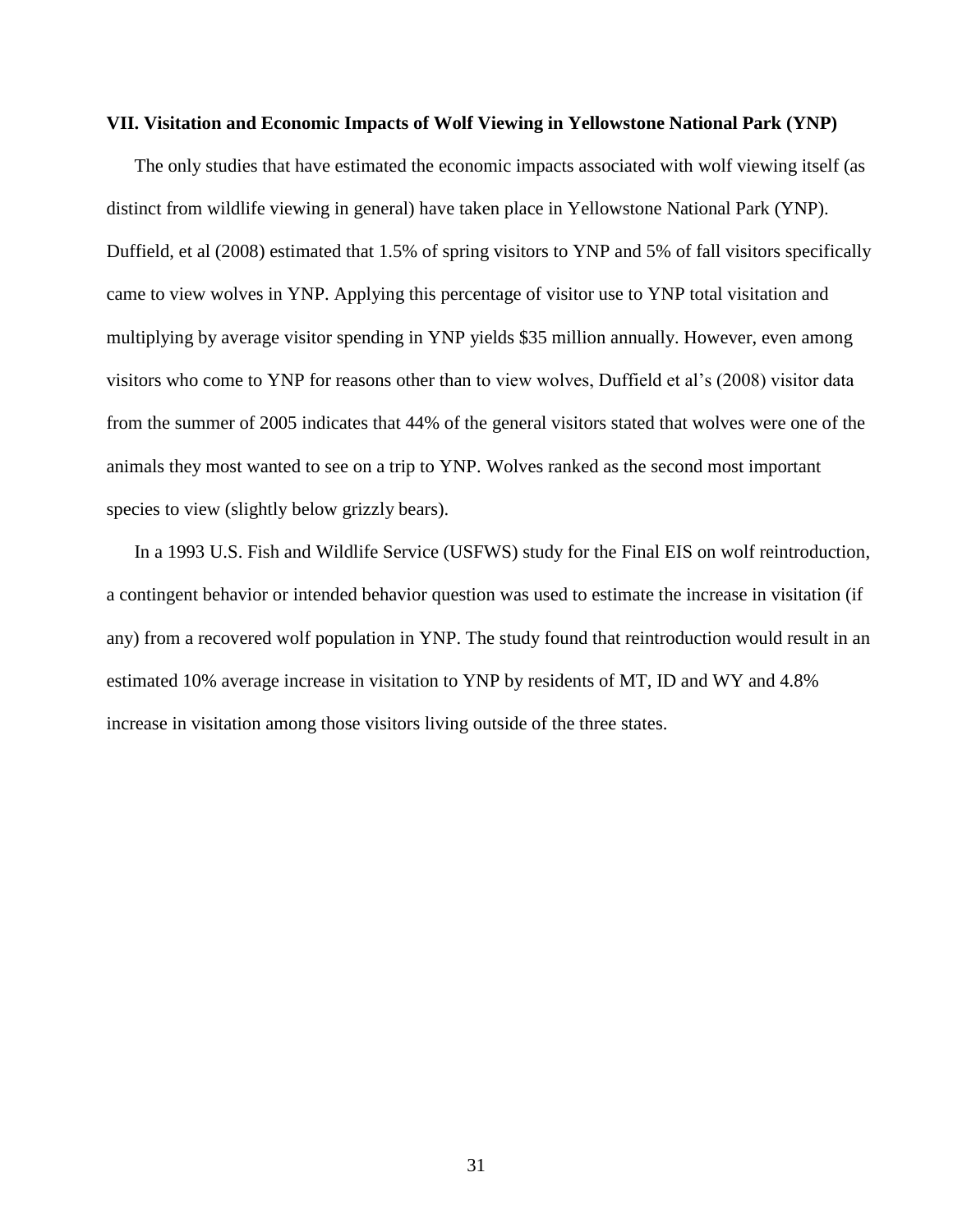#### **VIII. Visitors' Use and Existence Value of Wolves in YNP**

Duffield et al (1991) and Duffield (1992) conducted surveys of visitors to estimate their Total Economic Value (composed of use and existence values) for wolves in YNP. This section reviews the Total Economic Value (TEV) of visitors and the next section reviews the TEV of non-visiting households. Duffield's two studies utilized the contingent valuation method (CVM) to estimate the existence value portion of a visitor's value. He used visitors' willingness to pay (WTP) for a lifetime membership in a trust fund (what he also refers to as a donation) to support wolf reintroduction in YNP. The visitors are told that wolf recovery may reduce populations of deer, elk, bison and moose in YNP so they are informed of this trade off when answering the CVM WTP question for wolves.

The particular type of CVM used was a dichotomous choice method, where a visitor answers either "Yes, I would pay that amount for a membership" or "No, I would not". The dollar amount of the membership was varied across the sample, so essentially a quasi-demand curve for wolf recovery was estimated. The use of the dichotomous choice method was a strong feature of this study. However as was common at the time, the survey told respondents that the scenario was a hypothetical situation. In the last 10 years CVM researchers no longer use the term hypothetical, but rather emphasize that the respondent's answer could have real consequences to policy decisions made and the likelihood of actual payment in the future. Telling respondents that the survey is hypothetical has the potential to result in increased hypothetical bias in the form of inflated WTP estimates (Carson and Groves, 2007). Thus the reader should keep in mind this concern when interpreting the absolute magnitude of the WTP estimates.

The results of the Duffield et al. (1991) study estimated that median WTP (the amount that 50% of the visitors would pay) was \$15.38 (\$27.86 in \$2014) for visitors living in MT, ID and WY and \$20.27 (\$36.71 in \$2014) for visitors living in the rest of U.S. However, some of these visitors have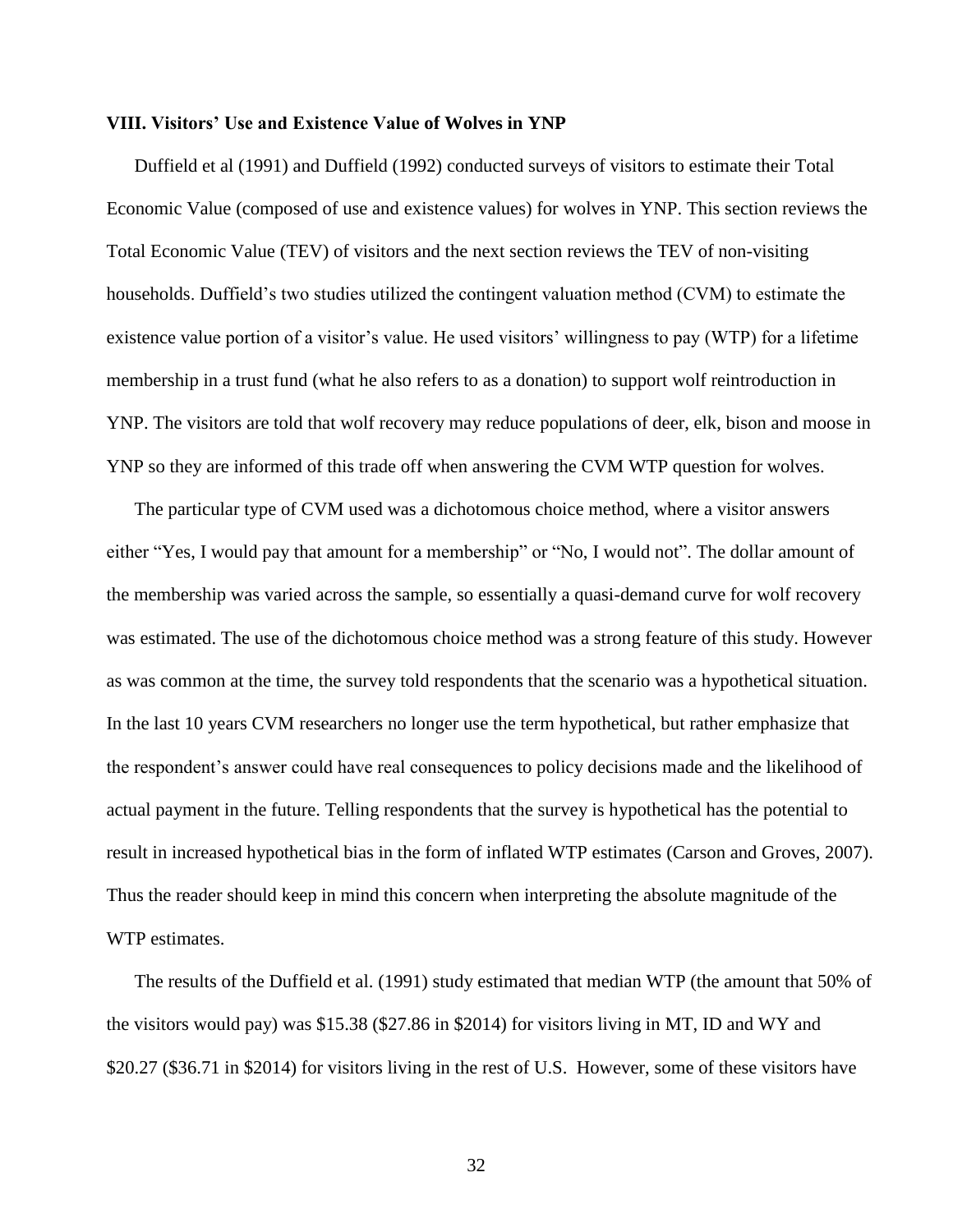relatively higher values for wolf reintroduction, and this is reflected in a higher mean WTP. Even truncating the upper end of the WTP distribution at the highest dollar amount asked in the survey (\$300), the mean WTP was \$62 (\$112 in \$2014) for visitors from MT, ID and WY and \$97 (\$176 in \$2014) for visitors from the rest of the U.S.

Using two different innovative methods to separate TEV into use and existence value, Duffield et al. (1991) found that MT, ID, and WY visitors' existence value for wolves ranged between 46% and 61% of their TEV. Using the same procedures, the existence value of out-of-region visitors ranged from 74% to 75% of their TEV for wolves. The fact that much of the TEV is existence value, even for visitors, suggests the importance of including existence value for wolves and not just focusing on visitor use values when calculating the societal or national benefits of maintaining and protecting wolf populations.

Duffield (1992) did a follow up CVM study of visitors to YNP the following year using basically the same procedure as the year before except for one important difference. An innovative feature of the Duffield (1992) study of the divisive issue of wolf reintroduction was to the tailor the CVM WTP question to whether the respondent initially indicated they were in favor of or opposed wolf reintroduction. If they favored it, they were asked what they would pay into a trust fund to **support** wolf recovery. If they opposed it, the respondent was asked what they would pay into a trust fund where the money would be used to **oppose** wolf reintroduction.

In this CVM study Duffield (1992) estimated that YNP visitors **favoring** wolf recovery/reintroduction have a median WTP into the trust fund of \$23 (\$40 in \$2014) to aid wolf recovery. Those visitors **opposed** to wolf recovery/reintroduction had a median donation of \$1.68 (\$2.82 in \$2014) to a trust fund for a policy effort to stop wolf reintroduction. Given that there were nearly three times as many visitors that would purchase a wolf recovery membership (i.e., donate to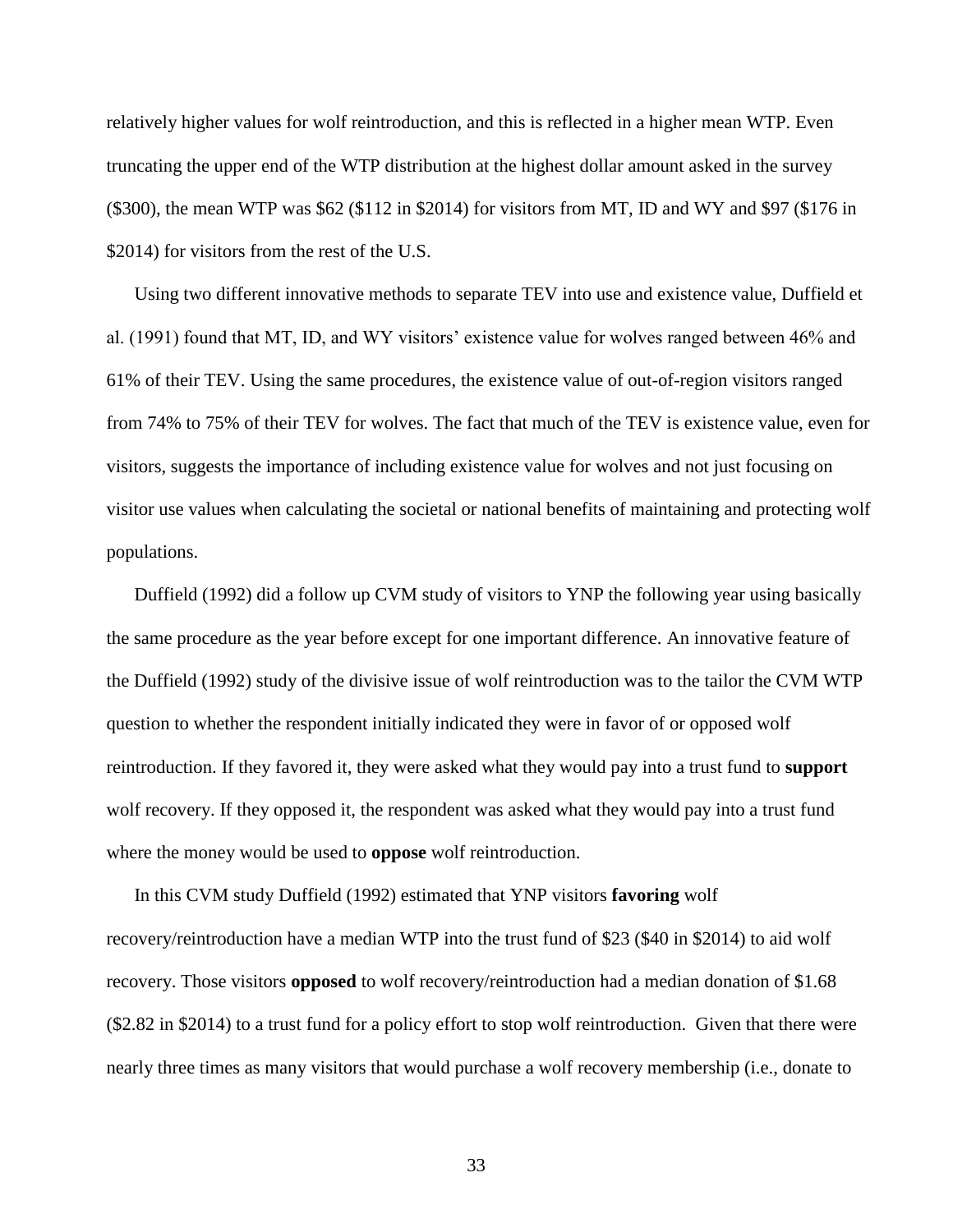the pro-wolf trust fund) as there were visitors who opposed, the overall median WTP is quite similar to the \$40 in 2014 dollars. Once again, the mean WTP was substantially higher than the median WTP. In particular, those favoring wolf reintroduction would pay on average \$65 (\$113 in \$2014) while those opposing would pay \$21.24 (\$37 in \$2014). Consistent with the previous summer survey, about three-quarters of the overall visitor TEV was existence value, once again illustrating the importance of including existence values. The conclusion of these economic studies that ask respondents either WTP to support wolf recovery or WTP to oppose wolf recovery is that while there is certainly a segment of visitors that do not favor wolves, in the aggregate, the benefits to those that want wolves are substantially large than those that do not. Specifically, the mean WTP of visitors favoring wolves is three times larger compared to those opposed to wolves (\$65 versus \$21), and there are three times as many visitors favoring wolves than opposing wolves. Taken together, the aggregate WTP of visitors favoring wolves is nine times that of those opposed to wolves. Thus the benefits to those visitors favoring wolves outweigh the reduction in benefits to those visitors opposed to wolves.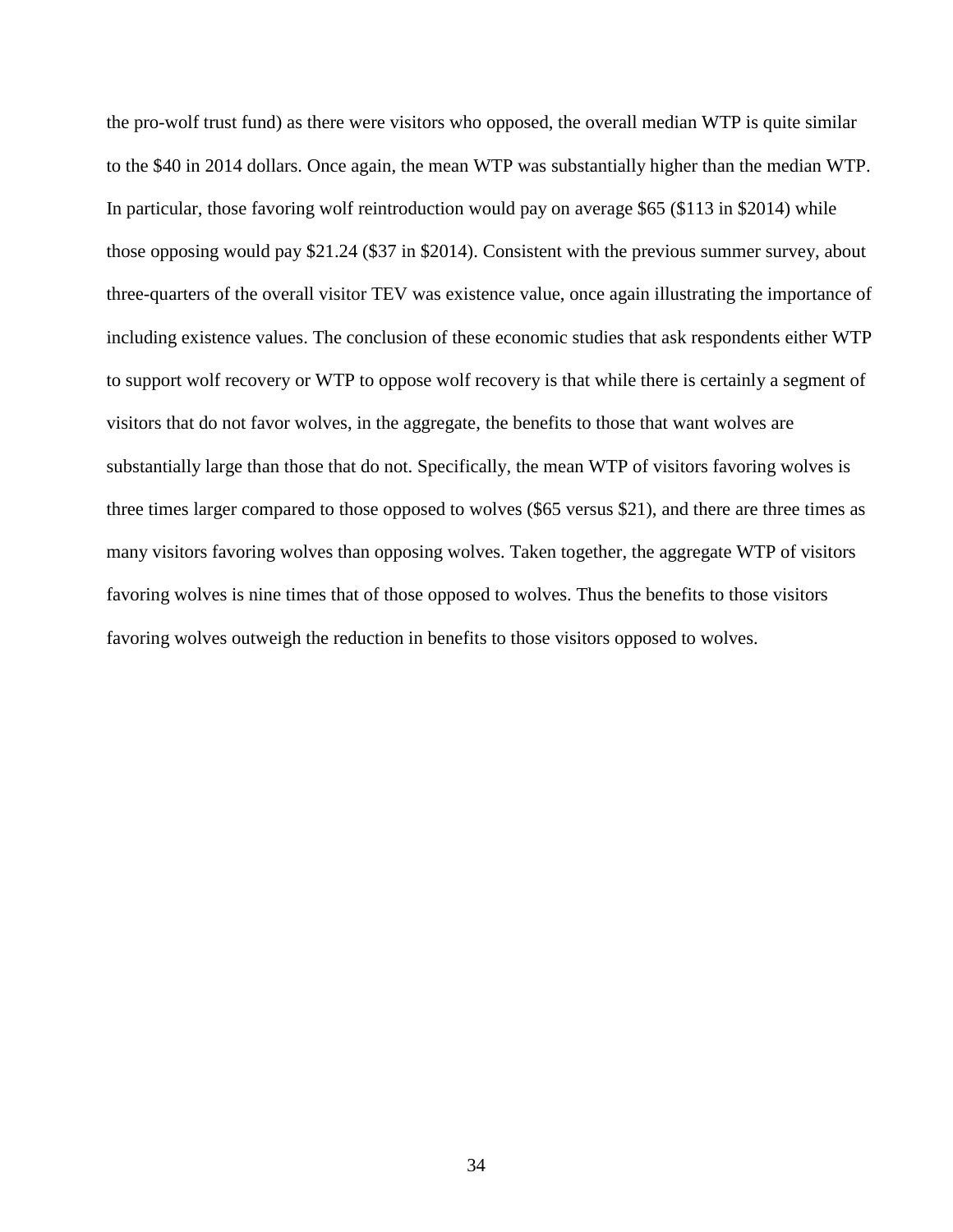#### **IX. Use and Existence Value of U.S. Households for Wolves**

#### **A. Yellowstone NP Wolf Reintroduction Program**

Duffield, et al. (1993) conducted a phone CVM survey of households in the Greater Yellowstone Area (GYA)—made up of the counties in ID, MT and WY contiguous to YNP (the primary area of the wolf reintroduction). As part of the same study, the same CVM survey was conducted on a sample of U.S. households living outsides of the GYA. The same structure of CVM WTP questions were asked of households as was done for visitors: those who stated they were in favor of wolf reintroduction were asked their WTP for it, and those opposed were asked what they would pay to prevent wolf reintroduction. As in the visitor survey, households were told the CVM WTP questions were hypothetical, something no longer done in CVM surveys. Thus, the reader should keep in mind that there is a potential for the absolute magnitude of the WTP estimates to be somewhat higher than would otherwise be the case had respondents not been told the survey was hypothetical.

Given this CVM study design with two geographic areas (GYA and rest of the U.S.) and two WTP questions (one for those respondents favoring wolf reintroduction and one for those opposing wolf reintroduction), there are four WTP estimates. The estimates are:

a. GYA local residents WTP **for** wolf reintroduction of \$22.69 (\$38 in \$2014), with an n=189.

b. GYA local resident WTP to **oppose** wolf reintroduction of \$2.63 (\$4.45 in \$2014), with an n=212.

c. Rest of U.S. households WTP **for** wolf reintroduction of \$8 (\$13.50 in \$2014), with an n=753.

d. Rest of U.S. households WTP to **oppose** wolf reintroduction of 16 cents with an n=368.

As can be seen in these four estimates of WTP, those in favor of wolf reintroduction have a WTP that is nearly ten times higher than those opposed. While the number of households in the GYA are nearly evenly split for and against, in the rest of the U.S. there is nearly a two to one split in favor of wolf reintroduction. Combining the respective WTP's and sample proportions, the aggregate benefits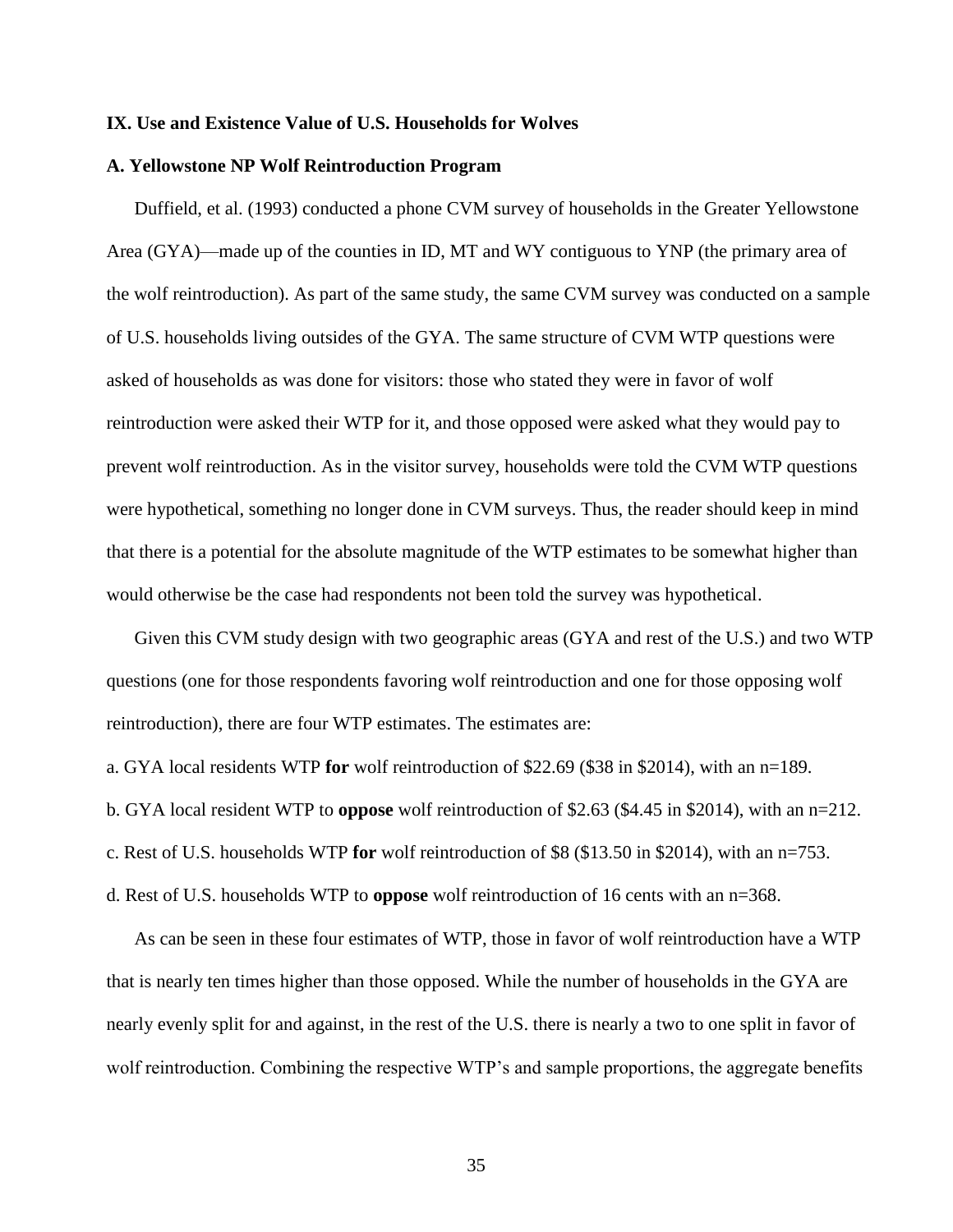are overwhelmingly positive. The aggregate benefits range from at least \$12 million (\$20 million in \$2014) to \$38 million (\$64 million in \$2014), with the range dependent on different aggregation assumptions made by Duffield, et al.

A slight re-analysis of the Duffield et al. (1993) CVM study results were used by the USFWS in its Final EIS on the reintroduction of gray wolves into Yellowstone National Park and Central Idaho. The inclusion of households use and passive-use/non-use values in the EIS provides evidence that federal agencies feel the CVM methodology in general, and its specific implementation in the wolf study, contributes valuable information to the wolf management policy decisions.

# **B. Wolf Habitat Protection in Minnesota**

Chambers and Whitehead (2003) estimated the benefits of protecting wolf habitat for two different communities in Minnesota within the range of the wolves by using a CVM survey of households (this study was described in detail in the prior section entitled Methods for Quantifying Economic Values). The results indicated that Ely, Minnesota households would pay between \$4.43 and \$4.77 (about \$7 in \$2014) "… *for protecting wolf habitat and that of wolves primary prey."* St. Cloud, Minnesota residents were willing to pay between \$20.15 and \$21.49 (about \$31 in \$2014) for the same public good.

# **C. Summary of Use and Existence Values**

Table 3 summarizes the Total Economic Values in the literature reviewed above. As might be expected, visitor values are substantially about household values. Values of households that live nearer wolves are higher than households that live away from wolves.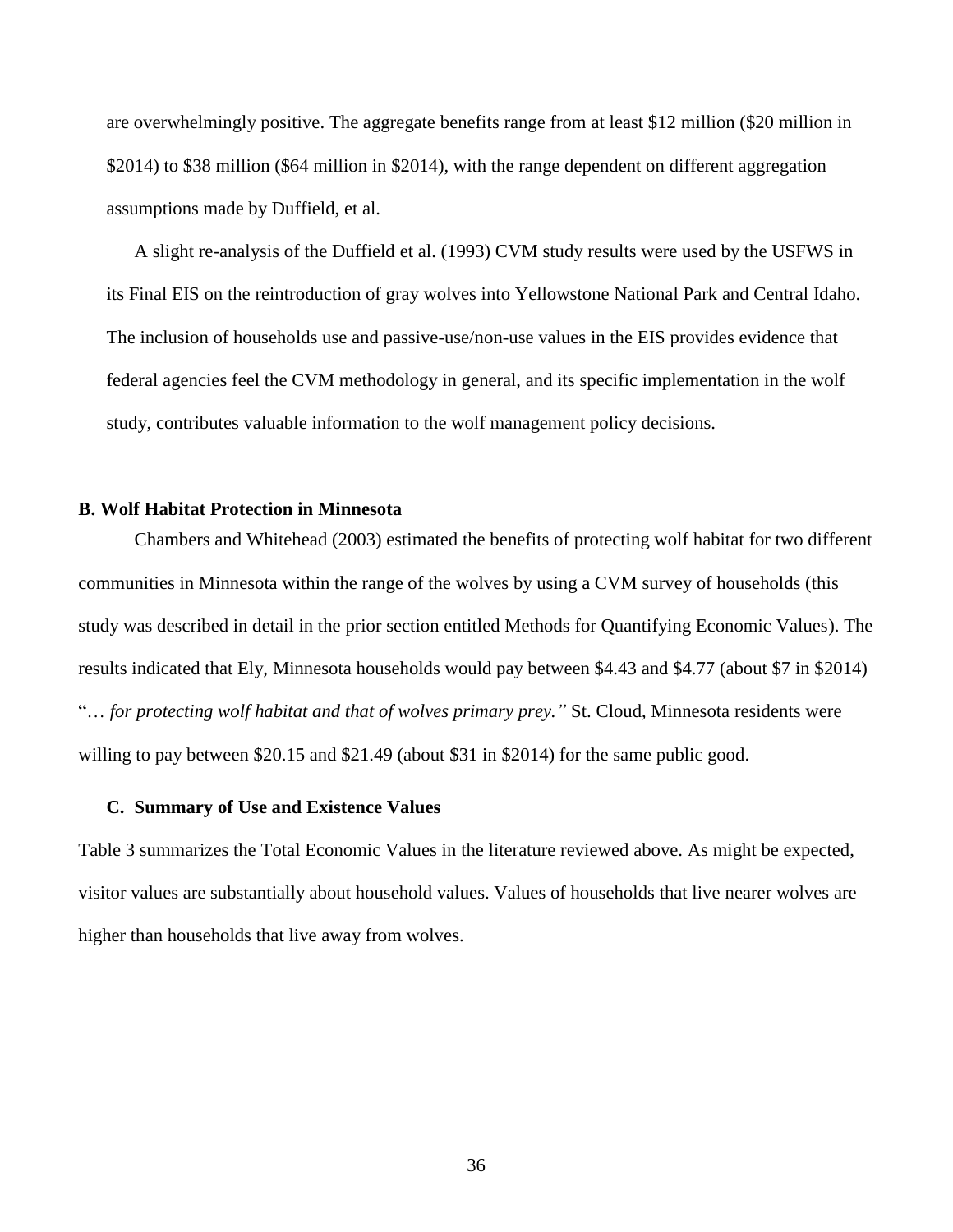**Table 3.** Total Economic Values (use and non-use/existence and bequest values) that the visitors and households would pay to either reintroduce wolves into the GYE or protect wolf habitat and their prey to maintain stable wolf populations in Minnesota **(\$2014)**

| Location                           | One time WTP | <b>Authors</b>        |
|------------------------------------|--------------|-----------------------|
| <b>Yellowstone NP</b>              |              |                       |
| Visitors living near GYE           | \$112        | Duffield, et al. 1991 |
| Visitors living in rest of US      | \$176        | Duffield, et al. 1991 |
| Visitors living in rest of US      | \$113        | Duffield 1993         |
| Households living near GYE         | \$38         | Duffield, et al. 1993 |
| Households in living in rest of US | \$13.50      | Duffield, et al. 1993 |
| <b>Minnesota</b>                   |              |                       |
| Ely MN Households                  | \$7          | Chambers & Whitehead  |
| St. Cloud Households               | \$31         | Chambers & Whitehead  |

**\*** GYE is Greater Yellowstone Ecosystem, generally counties in Idaho, Montana and Wyoming contiguous to Yellowstone National Park.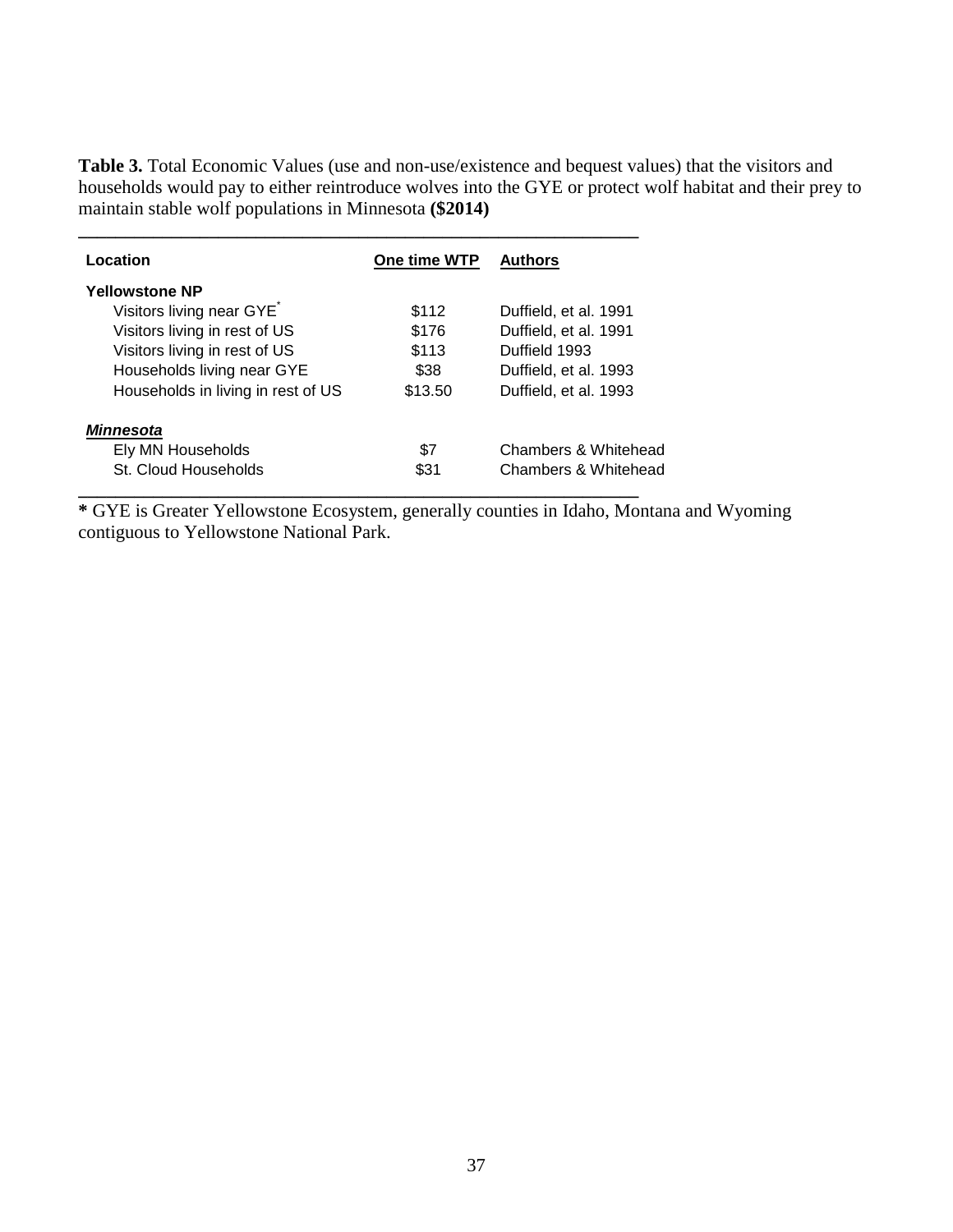# **X. Summary of Data Gaps**

While the report to this point indicates that some information exists on the economic value of wolves in 2 areas in the lower 48, and for Alaska in general, little is known about the economic value of wolves in and around DNPP. Wolves in and around DNPP are likely to provide economic benefits to: (a) an unknown number of visitors coming to the DNPP primarily to view wolves; (b) the general public of the U.S. through existence values of a self sustaining wolf population in DNPP; (c) wolf hunters around DNPP and (d) trappers around DNPP. In the following sections we identify the types of studies needed to quantify the economic benefits that wolves provide to these four different stakeholder groups.

#### *A.* **Data Gaps About Visitors to Denali NP and Preserve (DNPP)**

i. What percent and how many visitors to DNPP come for the primary purpose of viewing wolves?

ii. What expectations did people bring to DNPP about viewing wolves?

iii. What basic knowledge do visitors have regarding the wolf population in DNPP and in Alaska in general?

- iv. What are the expenditures of these visitors in the DNPP region and State of Alaska?
- v. Did these visitors see a wolf, and if yes, how many?
- vi. If they saw a wolf, what are these visitors' net WTP for their experience?

vii. If they did not see a wolf, what are these visitors' net WTP to be certain they would see at least one wolf?

viii. How would their trips to DNPP change if they could see a specific increase in the number of wolves?

ix. How would their net WTP increase if they could see a specific increase in the number of wolves?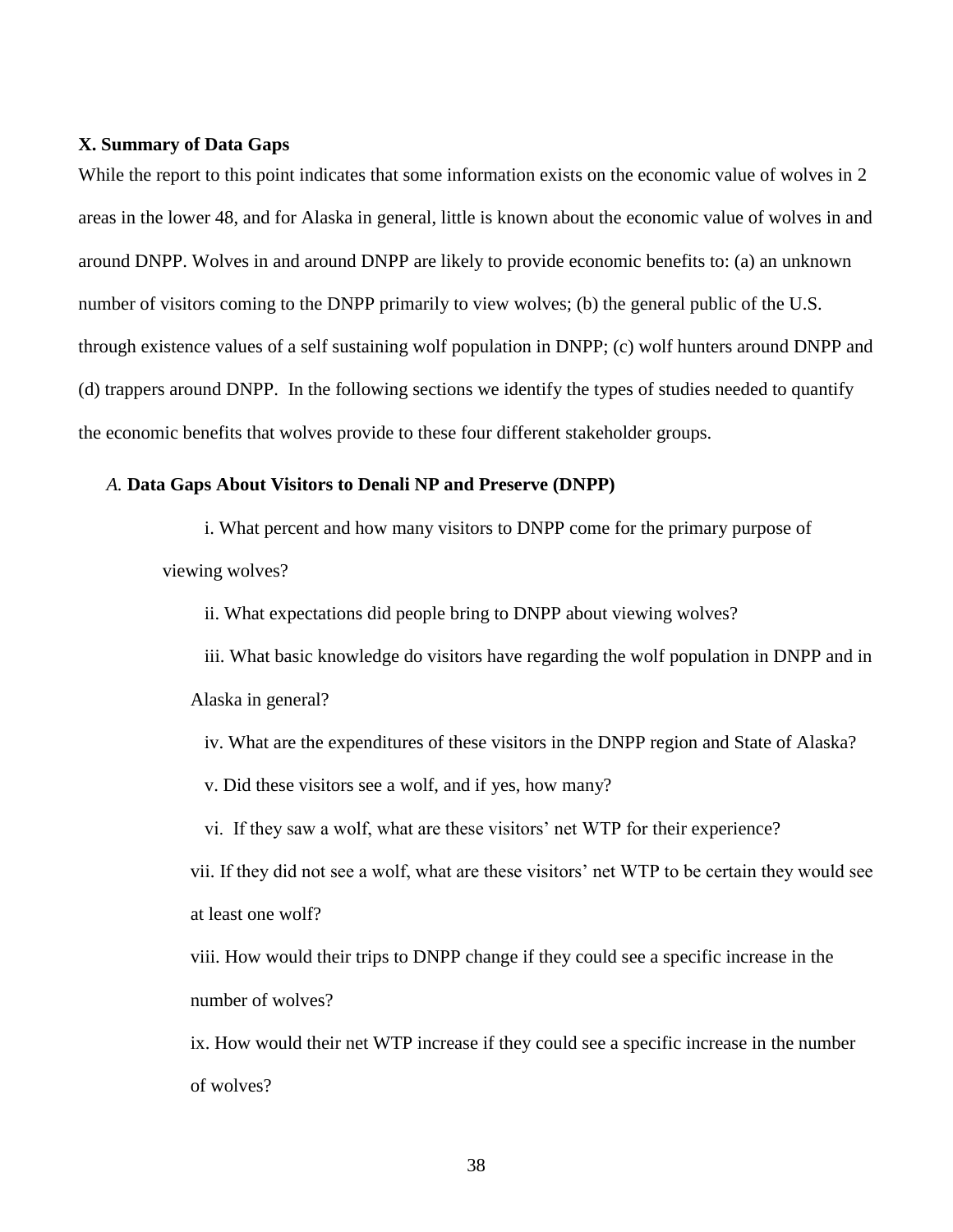x. What are the similarities and differences in visitor preferences for wolf and other wildlife viewing?

xi. How do visitors perceive the notion of *paying* for wolf conservation and protection in DNPP?

xii. What are non-use or passive use values of wolves for visitors to DNPP and Alaska?

# **D. Data Gaps about Big Game Hunting and Trapping around DNPP**

# *Hunters*

As noted by NRC (1997) little is known about big game (caribou and moose) hunters around DNPP. In particular it would be important to know what percentages of hunters' motivations are primarily: (1) harvesting for meat; (2) trophy hunts; (3) to be with family and friends; or (4) to be in the out of doors. This information would provide insights into how important the abundance of big game is for the decision to (1) purchase a big game hunting license; and (2) make multiple hunting trips.

#### *Trappers*

While ECONorthwest (2014b) indicated that not a great deal is known about Alaska trappers, that data gap has narrowed with the thesis of Dorendorf (2015) in August of 2015. This thesis provides significant amounts of information on motivations for trapping and determinants of trappers' behavior. However, this effort covers Interior Alaska broadly, so segmenting Dorendorf's data down to the geographic areas of interest (around the boundaries, particularly eastern boundary of DNPP would be needed to determine if the thesis contains sufficient data or a more localized survey is required).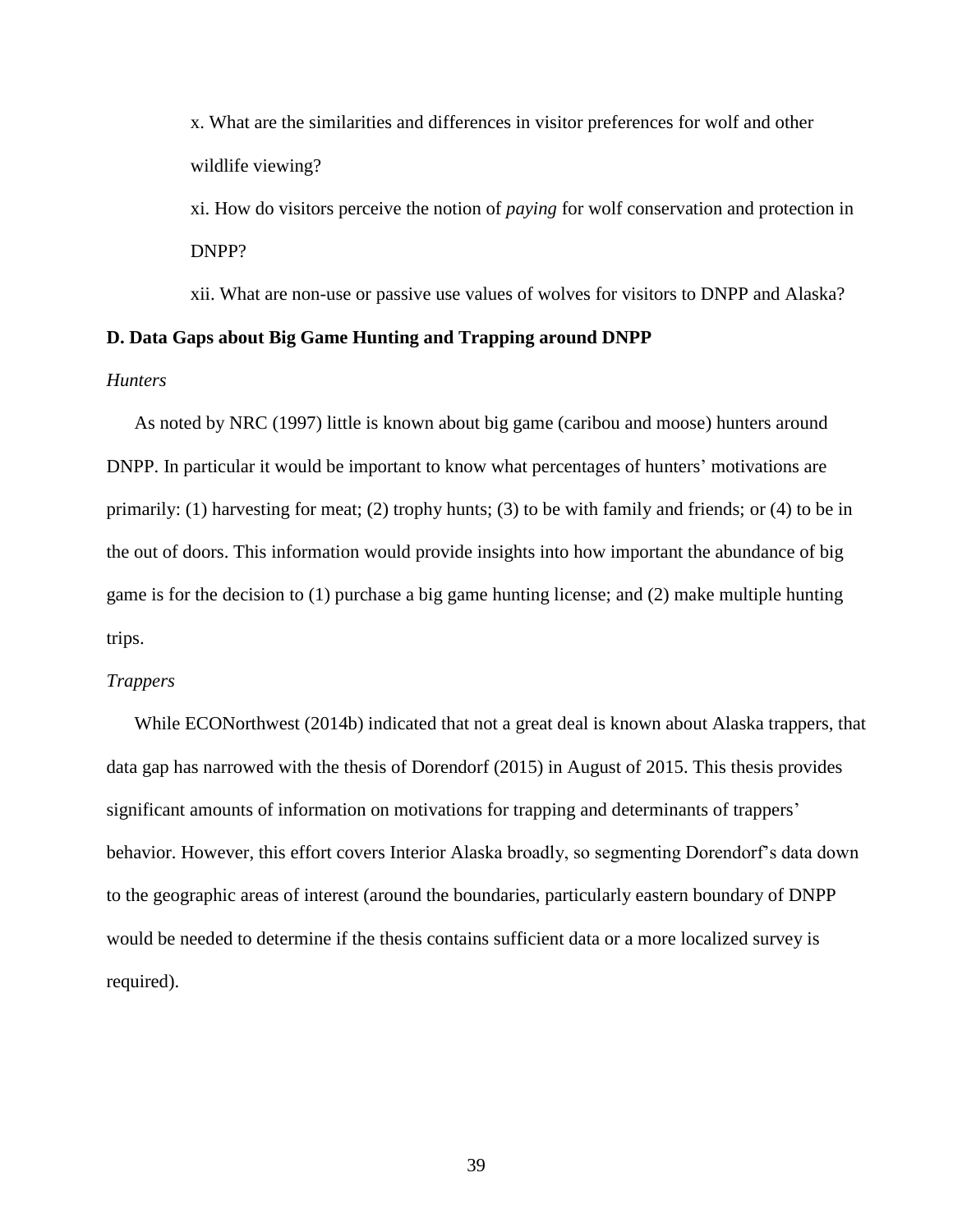# **C. Data Gaps about Household Use and Existence Values**

In its review of the Alaska predator control program the National Research Council (NRC is part of the National Academy of Sciences), stated that values of wolves include not only use values such as viewing, hunting, and fur but also non-use or passive-use or existence values to households that may never see a wolf in the wild (NRC, 1997:9). The NRC (1997: 9) states that the current magnitude of the existence values for wolves is not known because the necessary studies have not been conducted in Alaska or for the Alaskan wildlife species. The NRC indicates that the Contingent Valuation Method (CVM) is one of the only methods capable of estimating these existence values. The absence of information on existence values of wolves is an important gap to fill to improve wildlife management in Alaska. Along these lines the NRC (1997:12) recommends more social science research in Alaska is needed to support management decisions related to wolves.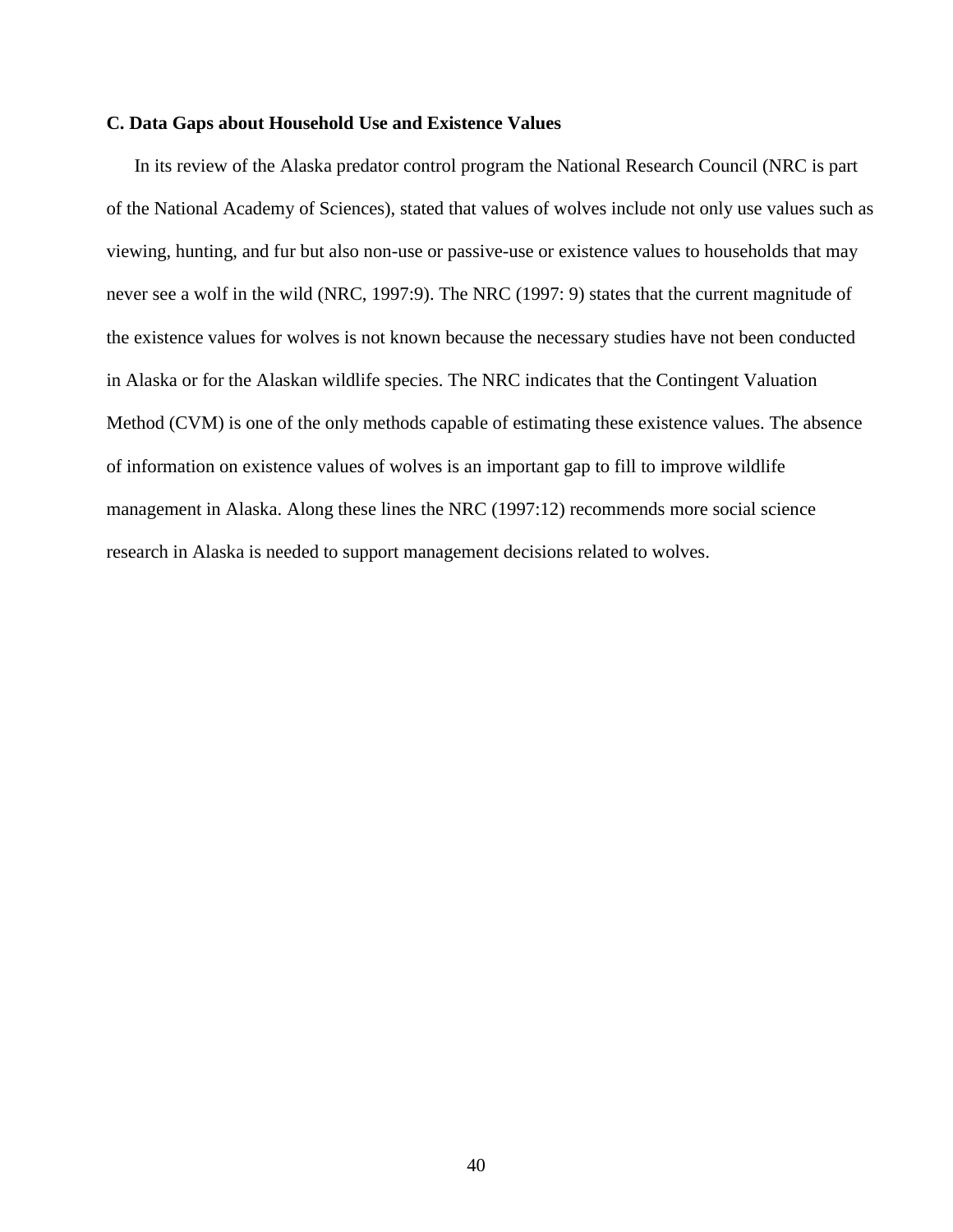# **XI. Study Plan to Fill Data Gaps**

### **A. Visitor Surveys at Denali NP and Preserve**

The most straightforward approach to address existing data gaps would be to conduct a survey of visitors to DNPP. This survey will target three major visitor groups: those on a tour, those using a shuttle bus to camp or day hike, and those trekking overnight in the backcountry. The shuttle buses should be canvassed, to capture the diversity of day hikers, wildlife viewers, bikers, and international groups that populate the shuttles. The overnight backcountry users should be sampled due to the different expectations, especially regarding wilderness experience, they bring to DNPP. Finally, the tour buses should be canvassed as the dominant tour user demographic appears different than the shuttle bus and overnight backcountry user. Following the design of prior DNPP wildlife surveys (McCollum, et al. 1998), we recommend distributing surveys during the last leg of the bus tour back to the entrance Visitor Center. This time of survey distribution would: (a) minimize inconvenience to visitors' experience; (b) provide the most reliable responses since they will have just experienced their trip so that recall bias would be at a minimum; (c) obtain a very high response rate (which is necessary if this survey must go through OMB); (d) be a relatively cost effective survey approach (as more than a dozen surveys, one to each group/family of visitors, could be obtained at one time on a single bus); (e) allow some degree of external validity of the surveys by comparison with wildlife viewing records kept by the bus driver. Ideally the surveys would be conducted throughout the summer, including weekdays and weekends (to increase the odds of intercepting an Alaskan resident).

# *1. The type of questions to be asked to fill data gaps*

a. What were the primary and secondary purposes of their trip to DNPP? One of the response categories for primary purpose and secondary purposes would be "viewing wolves".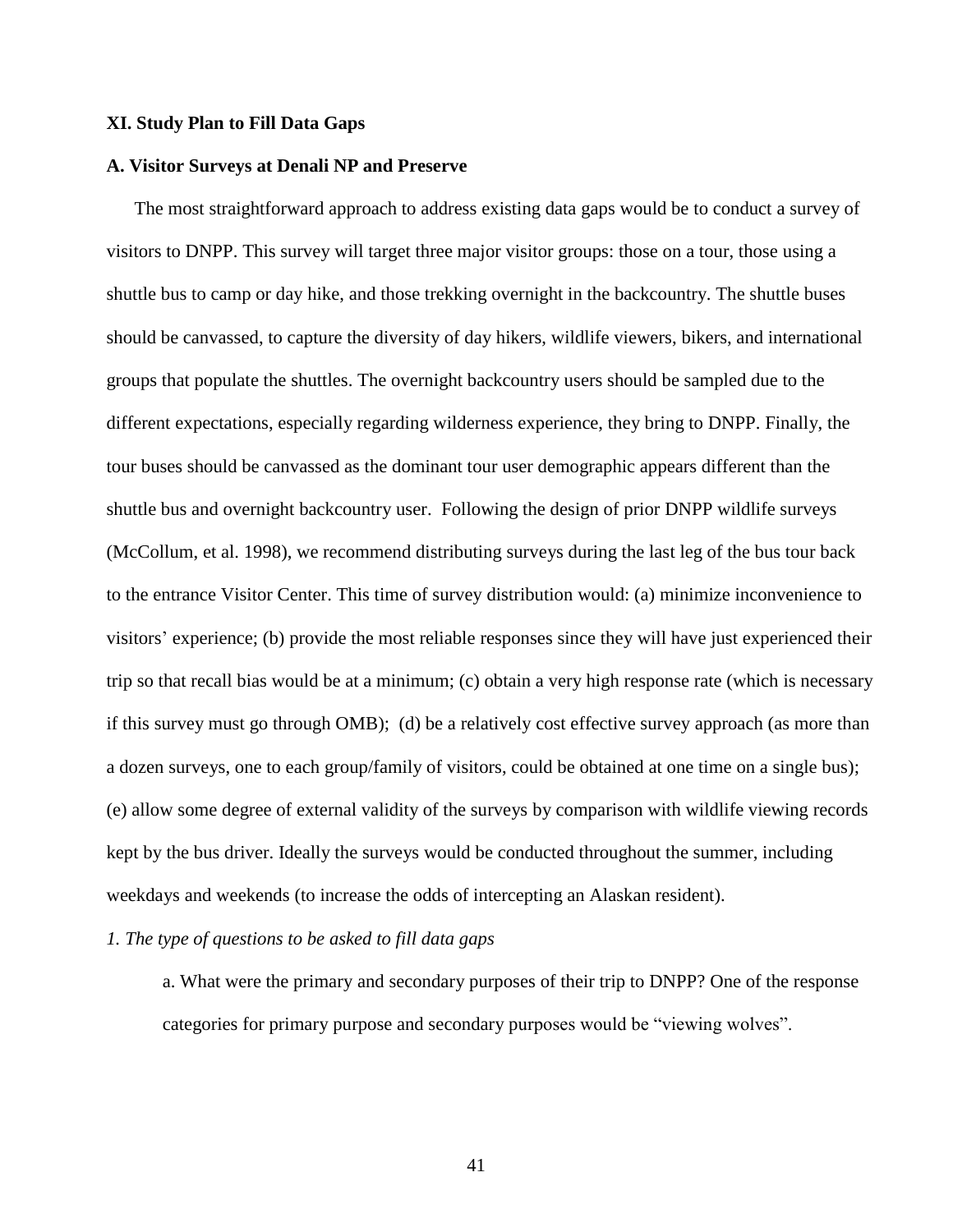Collectively responses to this question would provide data on what percent and how many visitors to DNPP come for the primary purpose and secondary purposes of viewing wolves.

b. Whether they saw a wolf, and if yes, how many.

c. What is the visitor's WTP for their current trip. To obtain WTP, a dichotomous choice CVM question for the visitor's current trip into DNPP would be asked. We would statistically test if the economic value of a trip to DNPP is significantly affected by whether they saw a wolf, and if yes, by the number of wolves they saw. An increase in trip cost would be the payment vehicle. d. For visitors who reported they did not see a wolf, they would be asked a second CVM WTP question to estimate their value of a trip in which they would be certain to see a wolf. This question will test the relative importance of wolves in the visitor's economic benefits from a trip to DNPP. We would also ask if they would take more trips if they could be certain they would see a wolf on each trip. This question tests the responsiveness of trips taken (and hence visitor spending) to presence of wolves in DNPP.

e. For visitors who reported they did see at least one wolf, they would be asked their WTP to see some reasonable (to be determined) increase in the number of wolves. This would allow us to estimate how the benefits of the trip change with the abundance of wolves seen. We would also ask if they would take more trips if they would see some reasonable increase in the number of wolves. To obtain a better understanding of whether wolves play a critical role in determining whether to visit DNPP, we could ask if they would have made their trip to DNPP if they did not expect to see any wolves.

f. Trip expenditures in and around DNPP (disaggregated by spending category) would be asked so that we would know if the visitor spending is significantly different among those visitors who came to view wolves versus general DNPP visitors.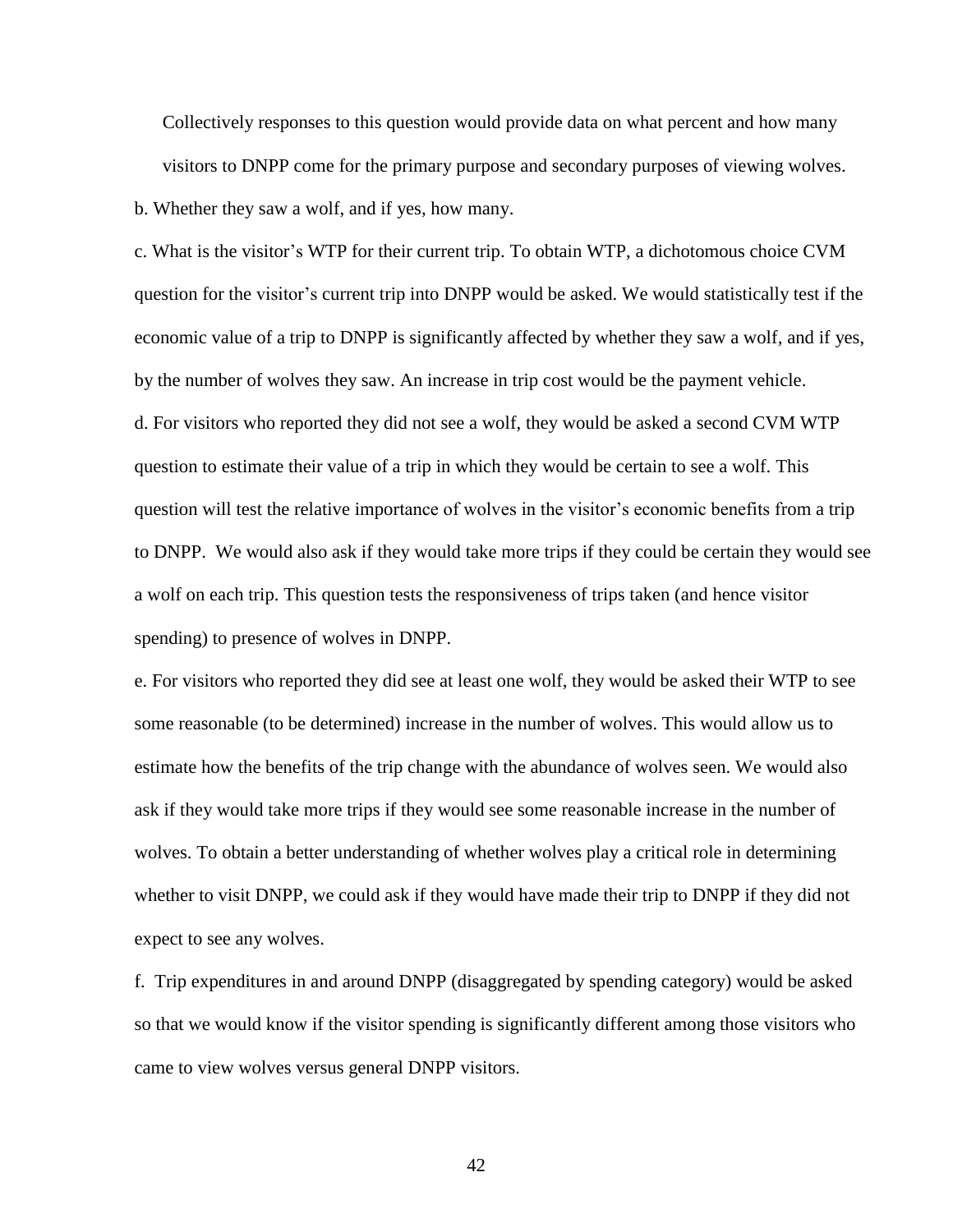g. Attitude questions regarding wildlife, wolves, hunting, and trapping would be asked to obtain an understanding of what DNPP visitors think of consumptive uses of wildlife in general, and wolves in particular.

h. Demographics (zip code, age, education, membership in conservation organization, race/ethnicity, and income). This information will help provide a demographic profile of visitors who came to view wolves in contrast to the general DNPP visitors.

i. One other factor that may be worth recording are weather conditions, which may influence visitor satisfaction.

# *2. Prepare Office of Management and Budget (OMB) Survey Clearance Package*

If the survey is funded by an agency of the Federal government (e.g., NPS) then Office of Management and Budget (OMB) clearance would be needed even before conducting pretests. The clearance process begins with filling out two packages of information for OMB for approval. The two packages include the agency's need for the information to be obtained by the study, and the entire study design. The study design and survey design would start with the prior survey of McCollum, et al. 1998. The study team would revise the survey with feedback from Dr. McCollum, and input from NPS staff at DNPP. Specifically, the study design would address procedures for implementing the survey, the survey design (with justification for each question being asked), sample design including sample size determination, and statistical analysis procedure. Several months of review and revision is typically required before OMB usually approves the survey.

# *3. Pre-test the survey*

The approved survey would be pretested over the course of two weeks with a total of 30 people completing their bus tour. The pre-test would occur at a NPS facility such as the Visitor Center at the end of their trip. A monetary incentive (typically \$80 per person) is usually required to get people to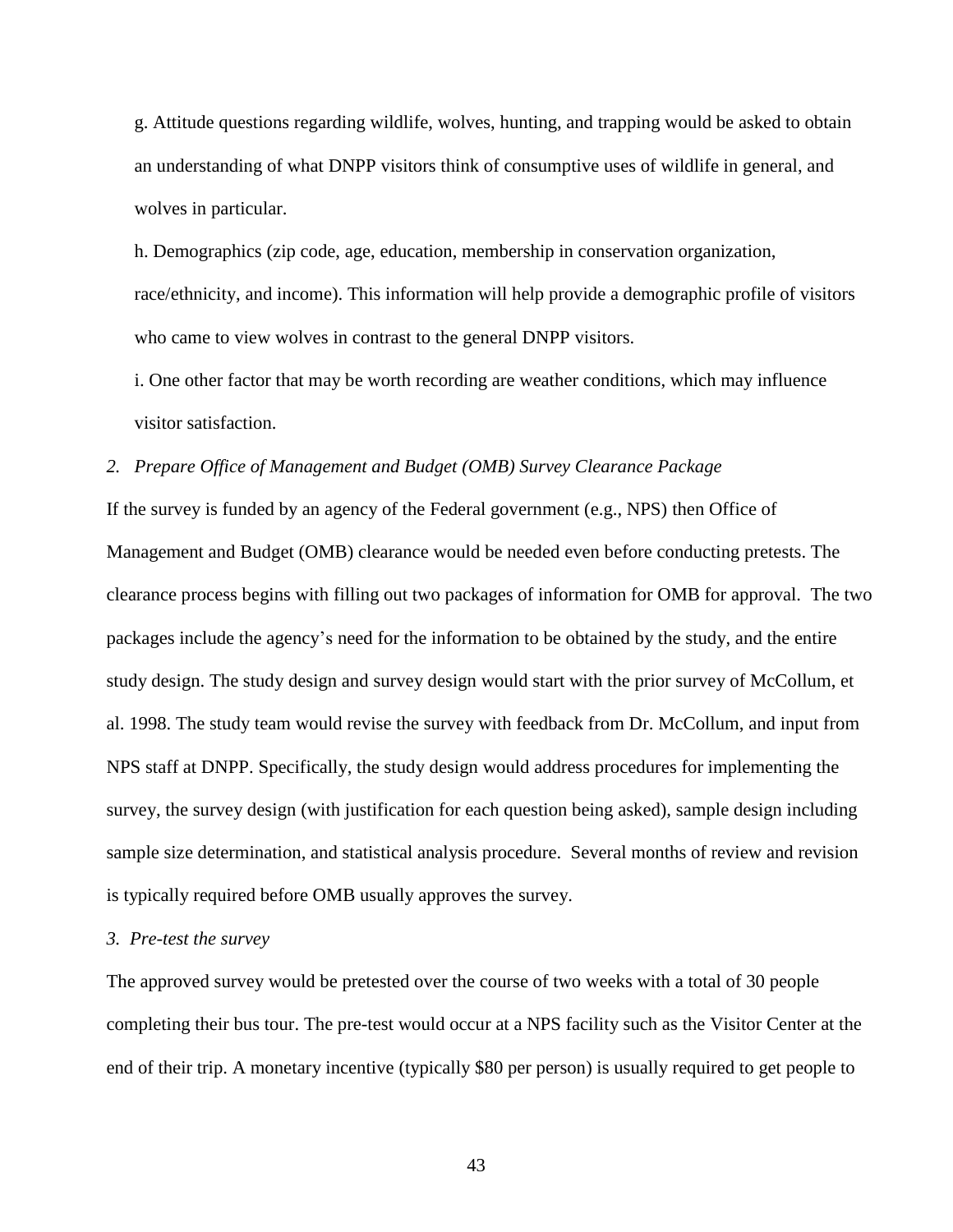sit down and take about an hour to go over the survey. In order to have a good representation of visitors, one person from each returning bus would be invited to participate in the pre-test. The selection of buses would alternate between the Shuttle Bus going only to Eielson Visitor Center and those buses going to Wonder Lake, as well as a bus from the Tundra Wilderness Tour. Each section of the questionnaire would be read, questions answered and then discussed to ensure that the visitor interpreted the questions as they were intended by the survey designers. A complete "debriefing" would also be conducted to obtain feedback on the skip patterns, question response categories, and overall layout of the survey.

# *4. Revise the survey with feedback from the pre-test*

A second small pretest of 10 people (also paid \$80) would be required to make sure any issues raised in the original pre-test have been completely resolved and that no new issues have arisen.

#### *5. Sample frame and selecting a representative sample*

Before discussing the sample size, it is important to discuss how the sample would be selected in order to ensure the sample is representative of visitors at DNPP. First, we define the sample frame as "those visitors riding buses into the park" as these are visitors most likely engaged in sightseeing and wildlife viewing in DNPP. In particular, visitors on the Shuttle Bus, the Tundra Wilderness Tour and Kantishna Experience Tour will all be sampled. However, they will be sampled in proportion to their share of the total amount of visitor use. In addition, one adult person from each group/family will be sampled so as not to double-count trip expenditures. This person can of course consult with other family or group members to determine their answers. The group size will be reported as part of the survey. One weekend day (alternating between Saturday and Sunday) and four week days (selected at random) would be sampled.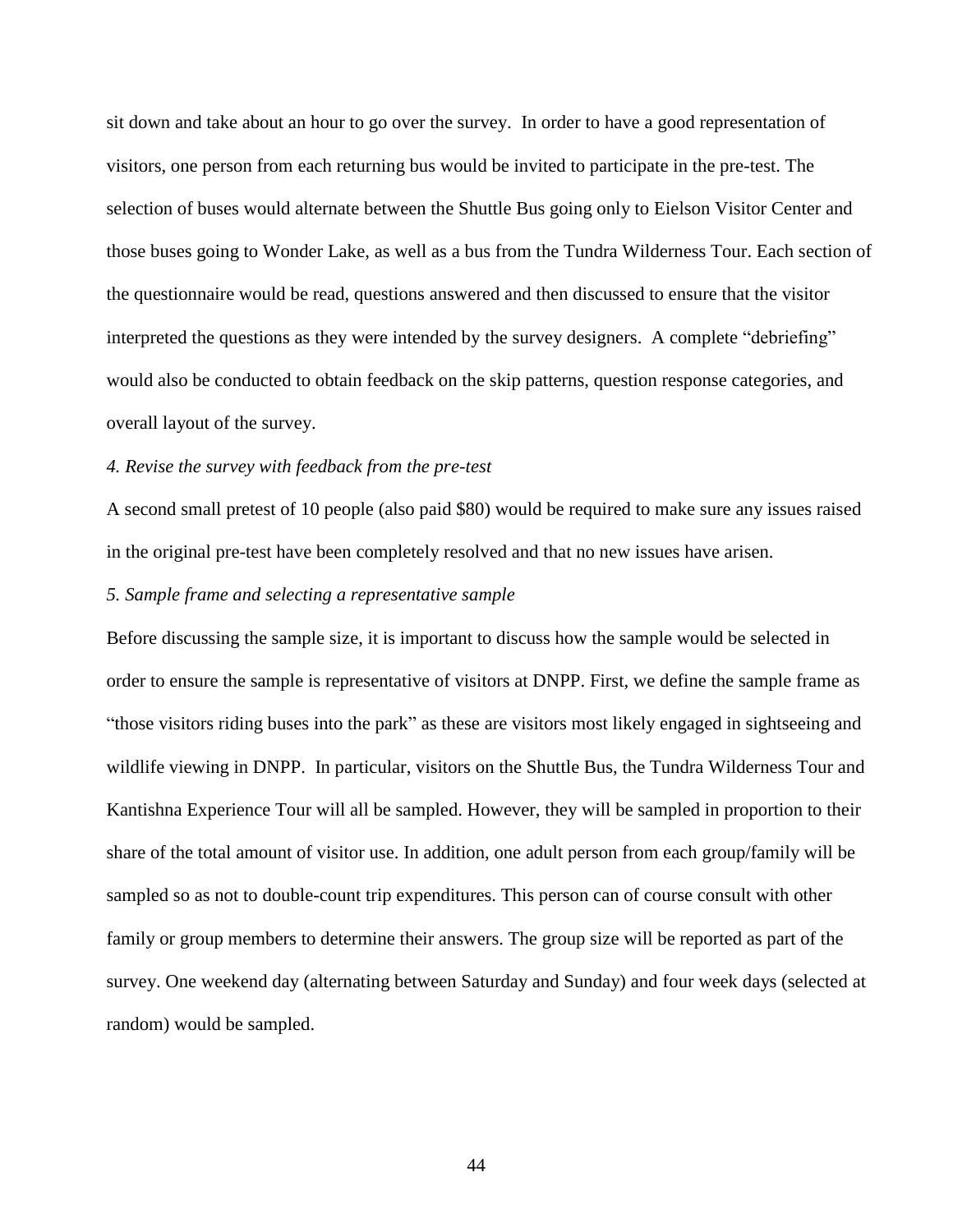## *6. Sample size*

A relatively large sample is needed because a dichotomous choice WTP question will be used, and because visitors who do not see wolves will get a different WTP question from those who did see wolves. Guidance from Dillman (2000) for surveys in general, and Champ (2003:68) for CVM, suggests that a population of 100,000 requires a minimum of 383 completed surveys would be sufficient to obtain a  $\pm 5\%$  sampling error (95% confidence interval in a conservative 50/50 population split). Given that there are three major types of buses (shuttle bus, and two types of tour buses) each of which have different prices and may attract different types of visitors, I recommend 380 surveys be collected from each of the three types of buses. This will ensure the composition of the final combined sample will represent a cross section of the three different types of bus visitors to DNPP. Special attention should be given to the tour bus, Tundra Wilderness Tour, because it is set aside from the other tour and shuttle bus offerings as a specifically "wildlife viewing safari" tour.

As previously mentioned, visitors to DNPP that are trekking overnight into the Park must be surveyed to capture the effective variance of visitor demographics, and their assumed divergent recreation goals and expectations.

### *7. Printing final survey booklets*

Following Dillman (2000), the survey questions would be contained in an eight page survey booklet. The booklet would consist of an interesting cover, 6 pages of questions (with demographics being the last inside page), and a blank back cover for the visitor to write comments. The surveyors will conduct non-response checks, especially focused on residency, so as to develop an appropriate weighting mechanism regarding the oversampling that will occur of non-Alaskans.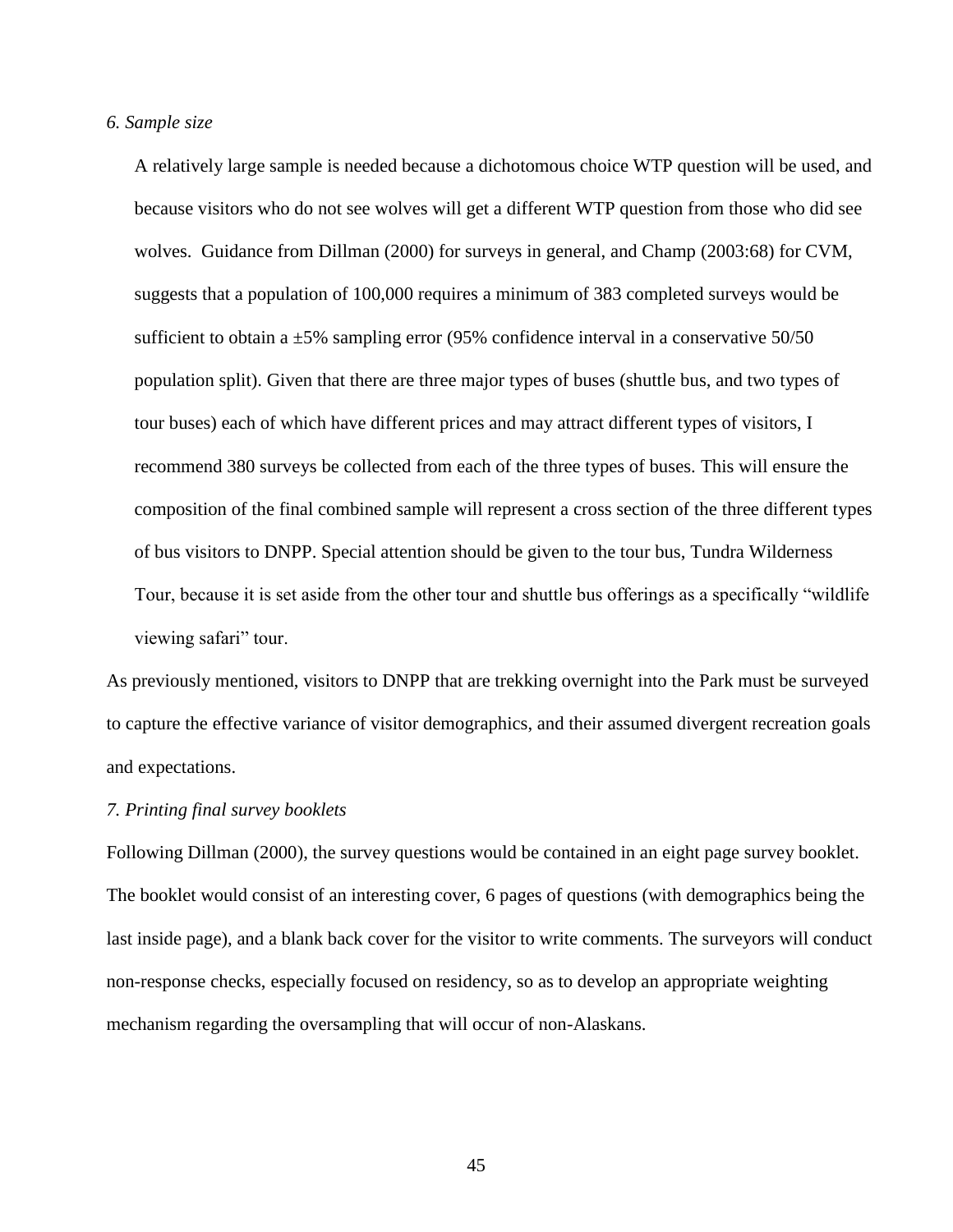# *8. Implement survey over the summer season*

Starting Memorial Day weekend and going through Labor Day, 2 people would be employed to hand out surveys on the return trip back to the visitor entrance. One employee would ride the Shuttle Bus and one would ride one of the Tour Buses each sampling day. Each employee would also maintain a count of the types of wildlife and number of wildlife seen to corroborate visitor counts of wildlife sightings. Each employee would work 4 week days and 1 weekend day. One person from each group or family on the bus would be selected to answer the survey for their family or group. A target of 10 visitors per bus per day to hand out surveys to would be ideal.

# *9. Data Entry and Error Checking*

Data entry would occur via spreadsheet for compatibility with statistical packages. Two forms of data error checking would occur: (a) screening data for maximum and minimum values to ensure data is within ranges allowed for in surveys (e.g., 0, 1 for dichotomous variables like gender), and that there are no outliers; and (b) a small subsample of surveys would be re-keyed and compared to the original surveys to determine the accuracy of the original coding. The non-response checks mentioned above will be coded and combined with the compiled visitor survey dataset.

#### *10. Statistical analysis*

Descriptive statistics for the three types of bus trips and for the overall sample for all variables would be presented either in tabular form in the main report or in an appendix. The dichotomous WTP questions would be analyzed using logistic regression model. The mean and median WTP would be calculated for the three types of bus trips and the overall sample. The sample WTP results would be scaled up to the population using the number of visitors riding each type of bus over the summer.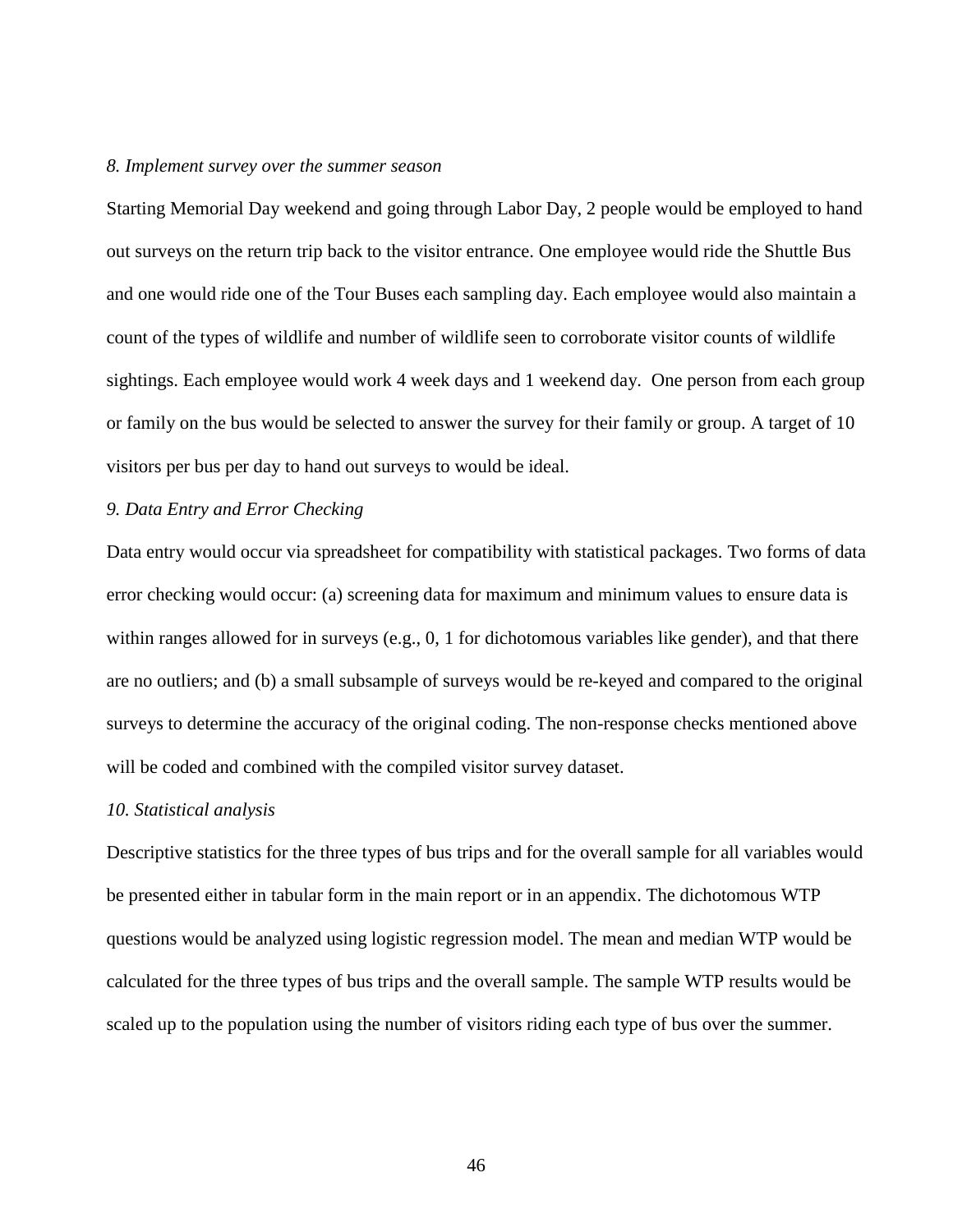# *11. Draft report writing*

A draft report presenting the methodology employed, sample design, sample implementation, descriptive statistics, WTP results, and providing interpretation of what these results imply about wolf viewing would be written.

*12. NPS review of draft report* 

*13. Report revision in response to NPS review comments and final report.* 

# **Costs Associated with the Visitor Study**

There are two major types of costs associated with this study:

# *Fixed costs to design, prepare OMB package and pretest the survey*

This would require Ph.D. level social scientist/economist with training and experience in conducting visitor non-market valuation surveys. Depending on whether the person is an NPS employee or external to NPS (e.g., academic's or consulting firm employees), the labor costs would be on the order of \$45,000. The travel costs for scoping out the logistics of the survey and pretesting would be in the range of \$10,000 given the high expense in traveling to and staying in the area around DNPP. The actual pre-testing participant costs would be \$3,200. I assume a NPS facility would be available free of charge to conduct the pre-test interviews.

*Variable costs of conducting the survey*

Printing: about 1200 survey booklets, cover letter and envelopes: \$3,600

Labor for sampling days: Assume a GS-9 level employee working 10 hours a day (due to the length of typical bus rides) and being paid \$28 an hour for eight hours and \$40 an hour for two hours overtime, the cost per day would be \$304. With 60 sampling days this would be \$18,240 without benefits.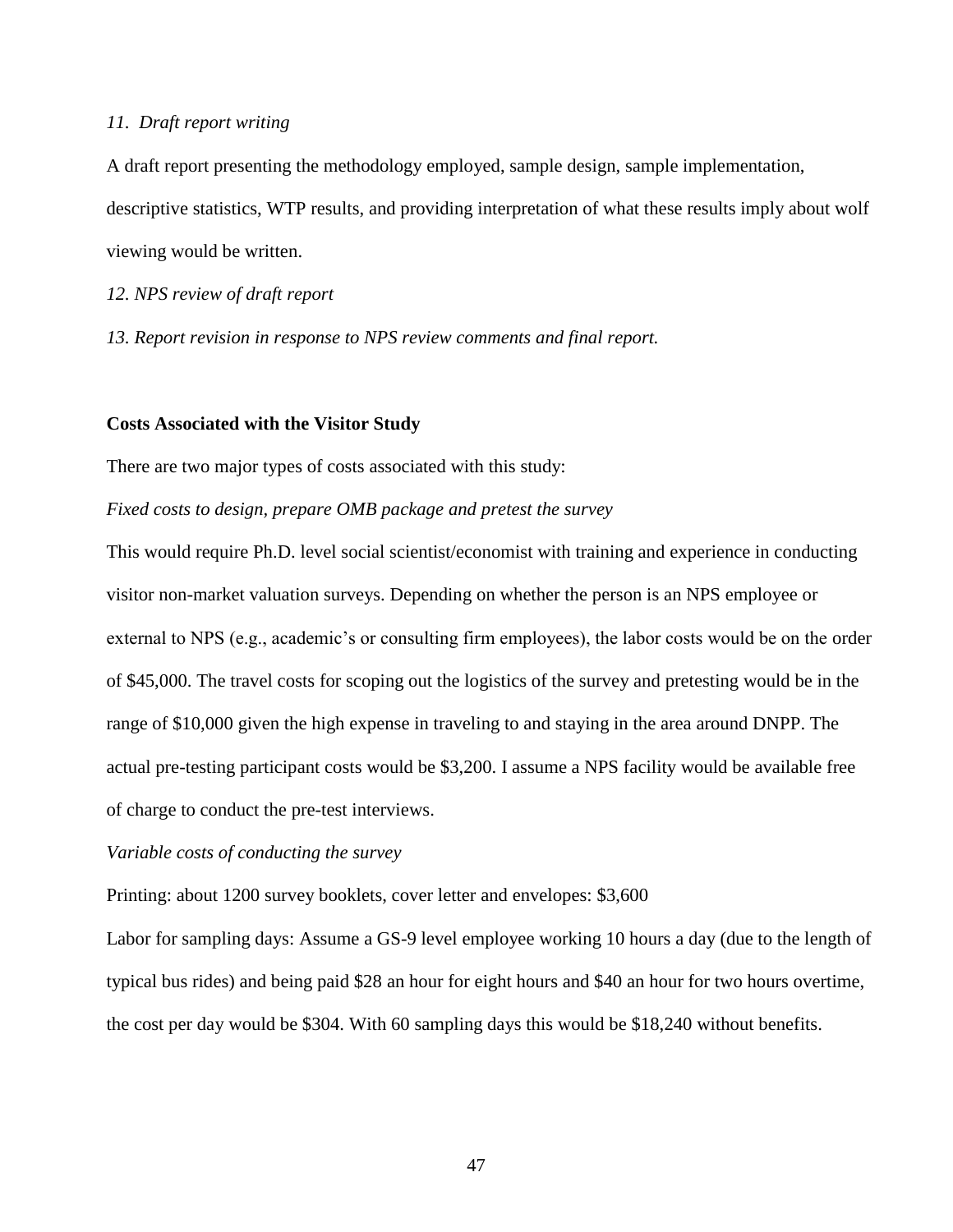Data entry: Assume the same GS-9 level employee for data entry, 20 minutes to input data for each survey and 1200 surveys is 400 hours for a total data entry cost of \$10,400.

Statistical analysis: this would be conducted by a Ph.D. social scientist/economist. The cost is

estimated to be \$30,000 given there are three sub-samples to analyze plus a total sample.

Draft report writing: this would be conducted by a Ph.D. social scientist/economist. The cost is

estimated to be \$30,000.

Final report writing: this would be conducted by the same Ph.D. social scientist/economist who wrote

the draft report. The cost is estimated to be \$15,000 to make the revisions and finalize the report.

Thus an estimated direct cost of the entire effort would be \$165,440 without employee benefits and

any overhead. Table 4 summarizes the budgetary costs of the study.

| Table 4. Summary of Estimated Costs for DNPP Visitor Survey |  |  |
|-------------------------------------------------------------|--|--|
|                                                             |  |  |

| <b>Cost Element</b>                 |    | Est. Cost |  |
|-------------------------------------|----|-----------|--|
| Labor                               |    |           |  |
| Study/Survey Design                 | \$ | 11,250    |  |
| Prepare OMB Pkg                     | \$ | 11,250    |  |
| Pretesting Survey in AK             | \$ | 11,250    |  |
| <b>Revise &amp; Finalize Survey</b> | \$ | 11,250    |  |
| Visitor Sampling                    | \$ | 18,240    |  |
| Data Entry                          | \$ | 10,400    |  |
| <b>Statistical Analysis</b>         | \$ | 30,000    |  |
| <b>Draft Report Writing</b>         | \$ | 30,000    |  |
| <b>Revise &amp; Finalize Survey</b> | \$ | 15,000    |  |
| Subtotal Labor                      | \$ | 148,640   |  |
| <b>Travel</b>                       |    |           |  |
| Pretesting travel to DNPP           | \$ | 10,000    |  |
| <b>Other Expenses</b>               |    |           |  |
| <b>Participant Incentives</b>       | \$ | 3,200     |  |
| <b>Survey Printing</b>              | \$ | 3,600     |  |
| <b>Total Study Costs</b>            | \$ | 165,440   |  |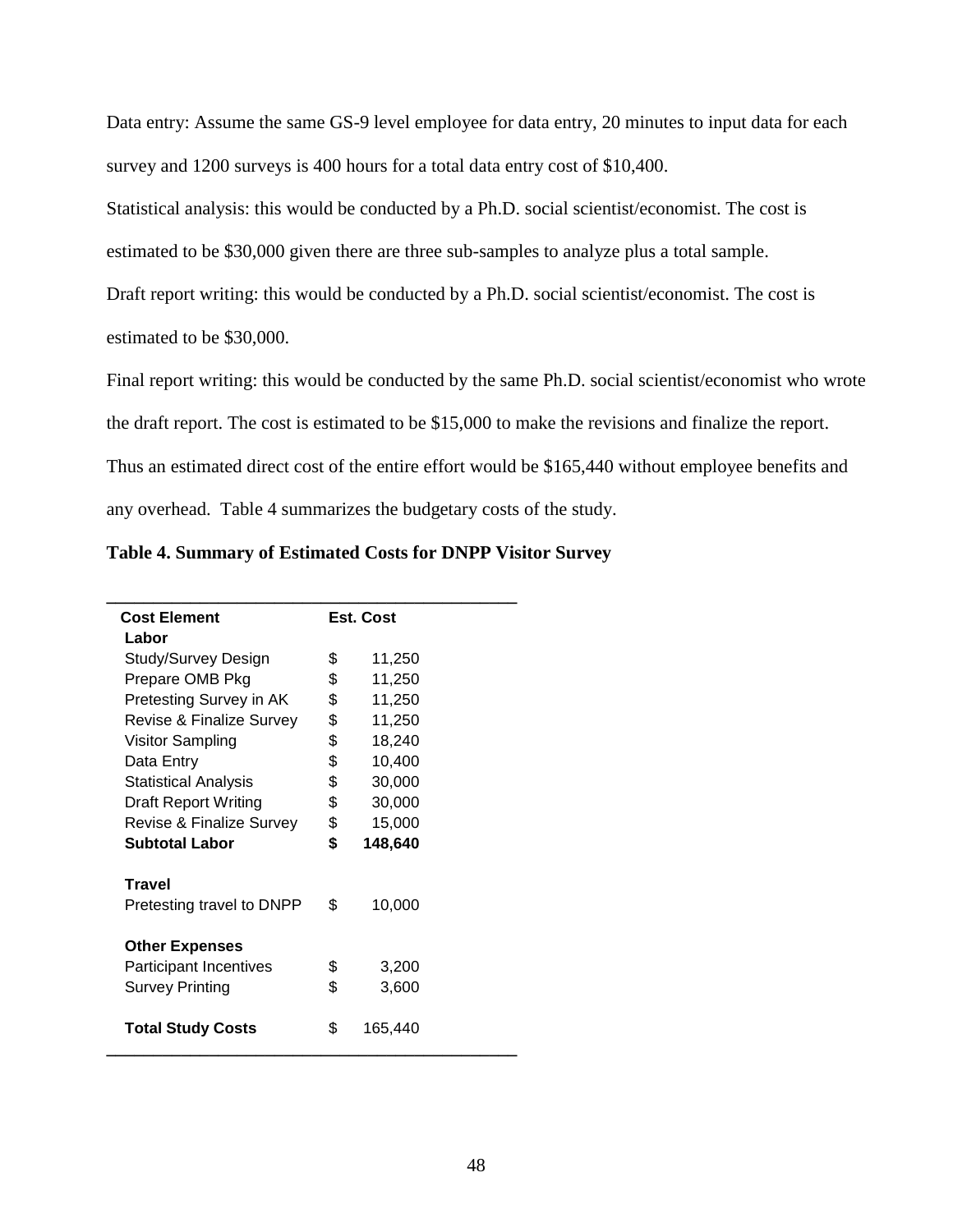# **Study Timeframe**

The time from needed for the initial overall study design, initial survey design, and preparation of OMB package would be three months. There would be about 4 months of waiting for and engaging with OMB to obtain their approval (only about 1 work month required during this time for engaging with OMB and revising study plan and OMB package). Depending on the timing of the OMB approval, this could determine whether the survey would be implemented during the summer of 2017 or 2018. The actual survey pre-testing, implementation, analysis and report writing would be about 8 months. Thus the total work time would be about 11 months with an additional 1 month of conference calls and OMB package revisions for a total of 12 months of work if all goes well at OMB. These 12 work months might stretch over two years however, depending on the timing of the OMB review relative to the summer visitor sampling season.

## **B. Hunter Surveys**

To fill the data gaps identified for hunting we would ideally work with Alaska Dept of Fish and Game (ADFG) to obtain a list of big game hunters (caribou, moose) in Game Management Unit #20. The particular units to sample are 20A (on the eastern boundary of the Denali National Park), and 20C (which includes Denali National Park and areas to the north of the Park). In addition, a list of hunters engaged in wolf hunting would need to be obtained. Then a mail survey of hunters in the region around DNPP would be undertaken to fill the data gaps identified by NRC. In particular, the surveys would ask about their harvest success rate, expenditures and net WTP for their current hunt. Then questions would be asked regarding how their number of trips and net WTP would change with a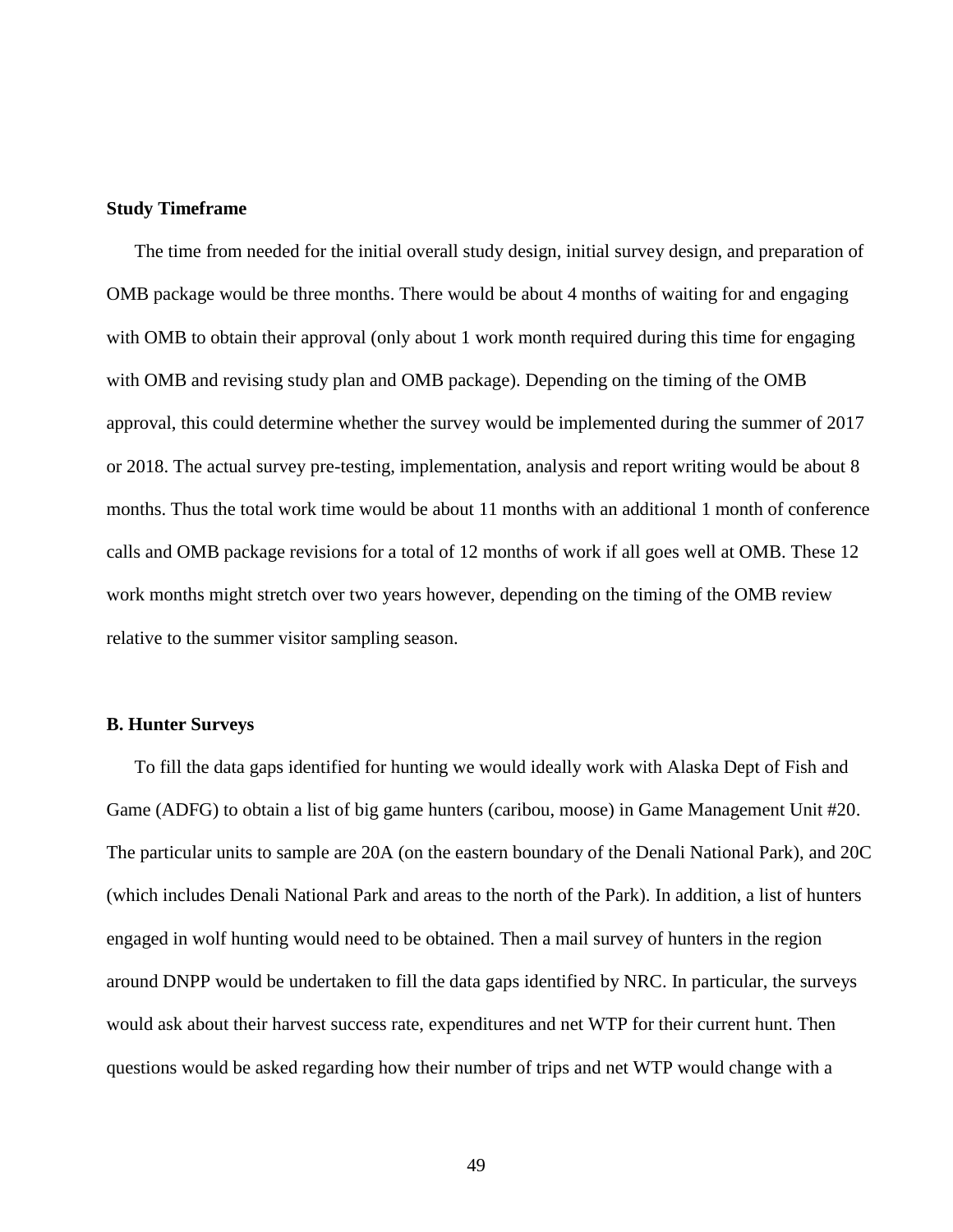specified (perhaps varying across the sample) lower harvest success rate. In addition, a question would be asked regarding whether the possible lower harvest success rates would reduce their likelihood of buying a hunting license for the next season (e.g., if the lower success rate were expected next hunting season for their target species, would that influence their decision to buy a license?).

If it is not possible to obtain licensing information for these two Game Management Units directly from ADFG in the near term, there are two other options that are possible (pers comm T. Brinkman):

1. Partner with Dr. Todd Brinkman to develop a proposal to ADFG to perform the survey described above as Dr. Brinkman has good working relationships with ADFG.

2. Develop a working relationship with the local Advisory Committee (AC) made up of local hunters (and anglers) who develop recommendations for the Alaska Board of Game. In particular, the Minto/Nenana Advisory Committee would be the relevant one for the Game Management Units around DNPP. The goal would be to develop a shared vision of the types of data gaps that need to be filled by the survey, types of questions to be asked to fill those data gaps, and the mechanics of performing the survey. If the Advisory Committee were to recommend hunters surveys for Game Management Units 20A and 20C, Dr. Brinkman suggested that the Alaska Board of Game and then ADFG might honor that request and provide hunter license lists for those two Game Management Units. Such a collaboration with the Minto/Nenana Advisory Committee is a long term option. This hunter survey would also need to be coordinated with ADFG's post harvest season surveys to clearly differentiate them in the minds of hunters and not have the surveys go out at the same time.

At this time it is premature to go into details on sample size and other study details. We do know that if a survey can be accomplished it would likely be a mail survey given that we want hunters to: (a) indicate on a map of the Game Management Unit roughly the general area where they hunt; (b) provide detailed information on hunter expenditures in and around the Denali Borough;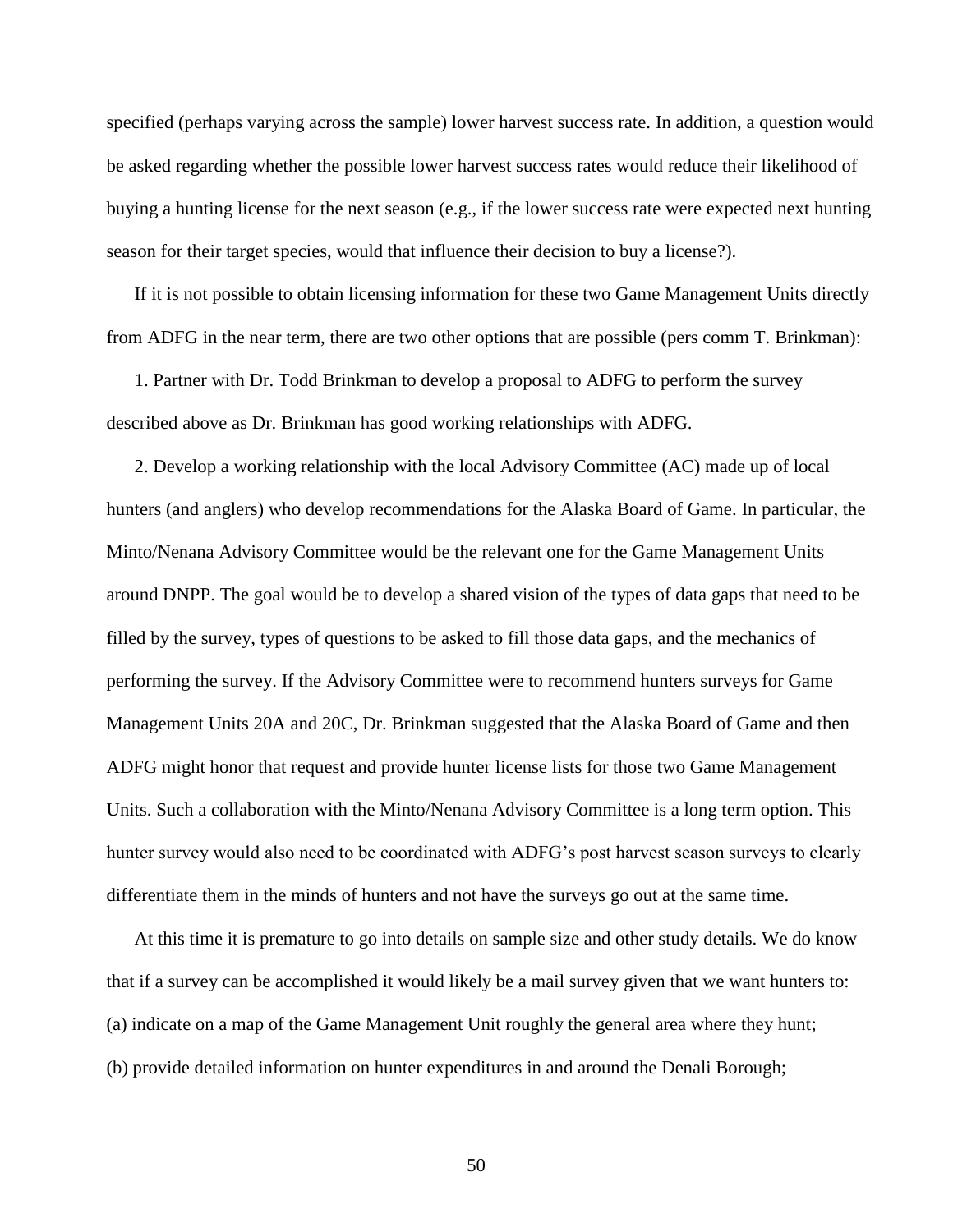(c) respond to willingness to pay questions.

#### **C. Household Total Economic Value Surveys (TEV)**

A survey of a random sample of Alaskan and rest of the U.S. households regarding the amount they would pay to maintain a stable population of wolves in DNPP would be a more significant undertaking than the visitor and hunter surveys. While nearly all households in Alaska and the rest of the U.S. are certainly aware of wolves, it can be challenging to communicate with the lay public the ecological importance of wolves to the DNPP ecosystem, a possible management plan, and an equitable means of paying for the management plan. The study design would involve 11 steps.

# *1. Draft Initial Survey*

A team of Ph.D. economists and social scientists would start with the prior TEV surveys for wolf reintroduction in YNP, and re-orient the survey to fit the situation in DNPP with input from Dr. Duffield who conducted the YNP surveys (and who is recommended to serve as a consultant on this study). The general survey outline would include: (a) background on DNPP, wildlife and wolves; (b) questions about attitudes toward National Parks, wildlife, hunting, wildlife viewing, and wolves; (c) current wildlife management issues; (d) proposed management program to address the problem (e.g., land acquisition, easements, compensation payments, etc); (e) how the Program would be funded (e.g., federal income tax); (f) willingness to pay question, protest response question for those stating they would not pay their "bid amount"; (g) demographics including gender, age, education, ethnicity, zip code, whether they hunt, membership in wildlife, conservation and environmental organizations and income.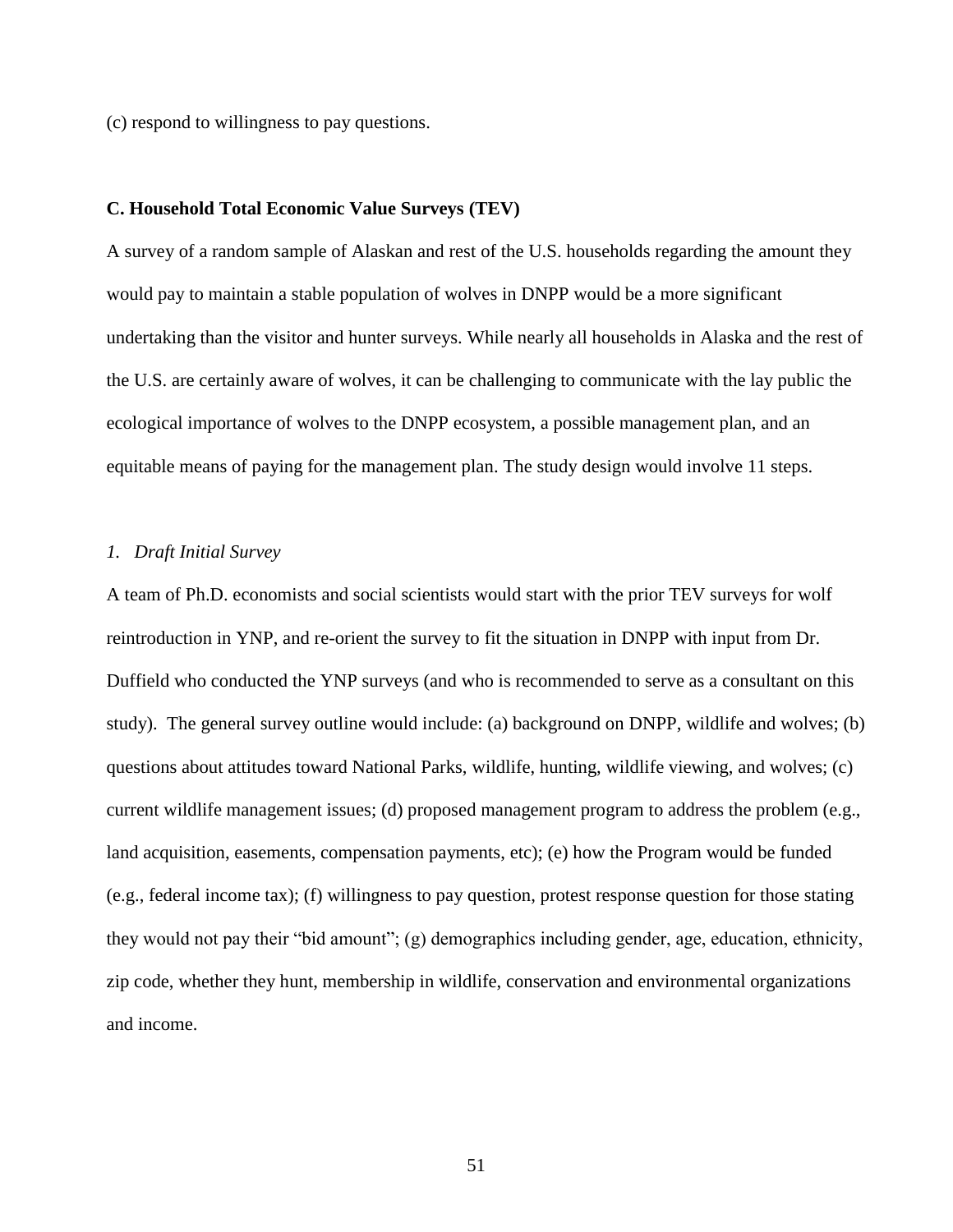2. *Circulate the survey to NPS DNPP staff and wolf biologists, conduct conference calls and revise the survey accordingly*.

# *3. Prepare Office of Management and Budget (OMB) Package*

Since the survey is funded by an agency of the Federal government (e.g., NPS) then Office of Management Budget clearance would be needed even before conducting the focus groups with the general public. This involves filling out two packages of information for OMB for approval. The two packages include the agency need for the information contained in the survey, and the entire study design. Specifically, the OMB package would present procedures for conducting the focus groups, the survey design (with justification for each question being asked), sample design including sample size determination, and statistical analysis procedure. Several months of review and revision is typically required before OMB usually provides approval.

### *4. Conduct Focus Groups*

Organize two focus groups of the general public in Alaska, and 4 general household focus groups in the lower 48. These focus groups are essential to establish face validity of the survey. Specifically, to determine whether respondents understand the survey materials and questions they are reading as intended by the researcher. This face validity check can be done in the focus group by introducing each section of the survey separately, having the participant read that section, and answer the questions, and then a group discussion of the material. This is repeated until all the pages of the survey have been reviewed. The team then takes the marked up survey sheets and points from the discussion (as recorded on flip charts) and revises the survey. This process repeats itself sequentially through the series of focus groups over the course of several months. Usually, it is most effective to start the focus group process with a relatively knowledgeable population, in this case, Alaska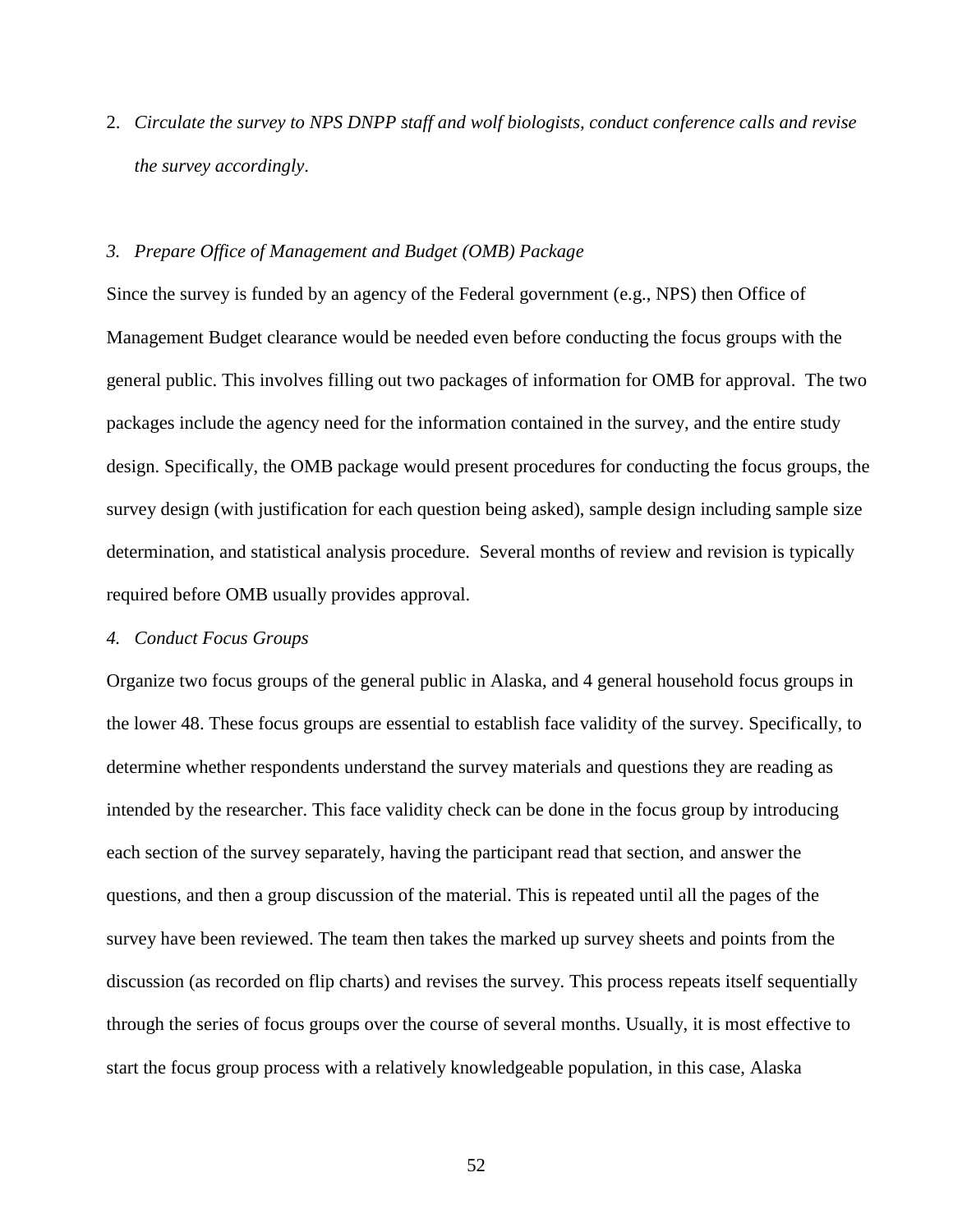residents. If the survey is not clear to knowledgeable Alaska residents it will not be clear to those in the lower 48 who are less familiar with wolves and Denali NP and Preserve. Scheduling of the focus groups would be sequential with 1-2 weeks between each focus group to allow the team to revise the survey prior to the next focus group.

# *5. Survey Pretesting*

*6.* After the focus groups, formal pre-tests can be conducted to refine the range of the dollar amounts households will be asked to pay in the survey. The pre-tests can be a phone recruitment followed by a mailed survey followed by a phone discussion of each part of the survey. About 30 of these are needed in different places in the U.S. After the first 10 pre-tests refinement of the survey could be made, then the other 20 pre-tests conducted. *Finalize Mail Survey Package*

(a) draw an address-based sample (total  $n=6,000$ ); I would propose that a minimum sample of 2,000 Alaska residents be made so that we have an adequate subsample of Alaska residents to compare to the lower 48 states where n=4,000; with an expected 25% response rate, this would provide 500 Alaska resident responses and 1,000 lower 48 responses. Both of these samples are over the n=380 recommended by Dillman (2000) and Champ (2003) to provide ±5% error; (b) write an advanced cover letter; (c) finalize survey booklet mailing with new cover letter, postage paid return envelope and a \$2 bill; (d) write reminder postcard; (e) write second survey mailing cover letter to non respondents of survey, print replacement surveys and postage paid return envelope; (f) do phone reminders for the portion of the non respondents with phone #'s; (g) perform non-response follow up check questions of a sample of non-respondents using added survey incentive.

# *7. Data Entry and Error Checking*

Data entry would occur via spreadsheet for compatibility with statistical packages. Two forms of data error checking would occur: (a) screening data for maximum and minimum values to ensure data is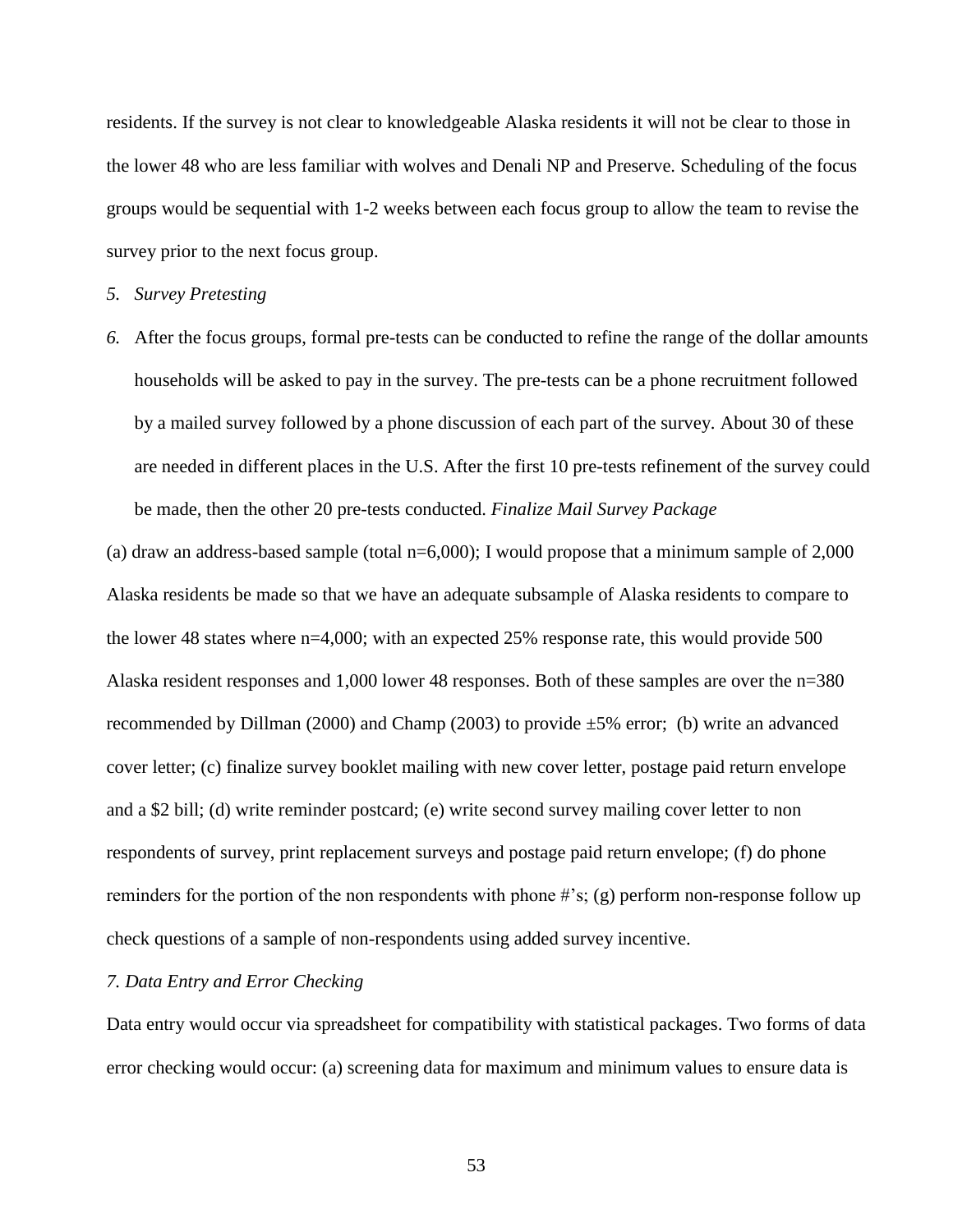within ranges allowed for in survey questions (e.g., 0, 1 for dichotomous variables like gender), and there are no outliers; (b) a small subsample of surveys would be re-keyed and compared to the original surveys to determine accuracy of original coding.

# *8. Statistical analysis*

Calculate descriptive statistics for the subset of Alaska residents and the lower 48 sample for all the variables. The results would either be presented in a tabular format in the main report or in an appendix. The dichotomous choice WTP questions would be analyzed with a logistic regression model. The mean and median WTP would be calculated for Alaska residents and the lower 48. The sample WTP results would be scaled up to the population using the total number of households in the respective populations.

# *9. Draft Report Writing*

A draft report presenting the methodology employed, sample design, sample implementation, descriptive statistics, WTP results, and providing interpretation of what these results imply about wolf management options would be made.

# *10. NPS Review of draft report*

*11. Report Revision in response to NPS comments and final report.* 

#### **Costs Associated with the TEV Study**

#### *1. Survey Development Costs*

a. Personnel Costs: There are fixed costs to design the survey, develop the OMB package and respond to OMB, conduct six focus groups, revise surveys after each focus group, and conduct pretests of the survey. The personnel involved in these tasks should ideally be Ph.D. level social scientists and economists with training and experience in conducting household non-market valuation surveys. The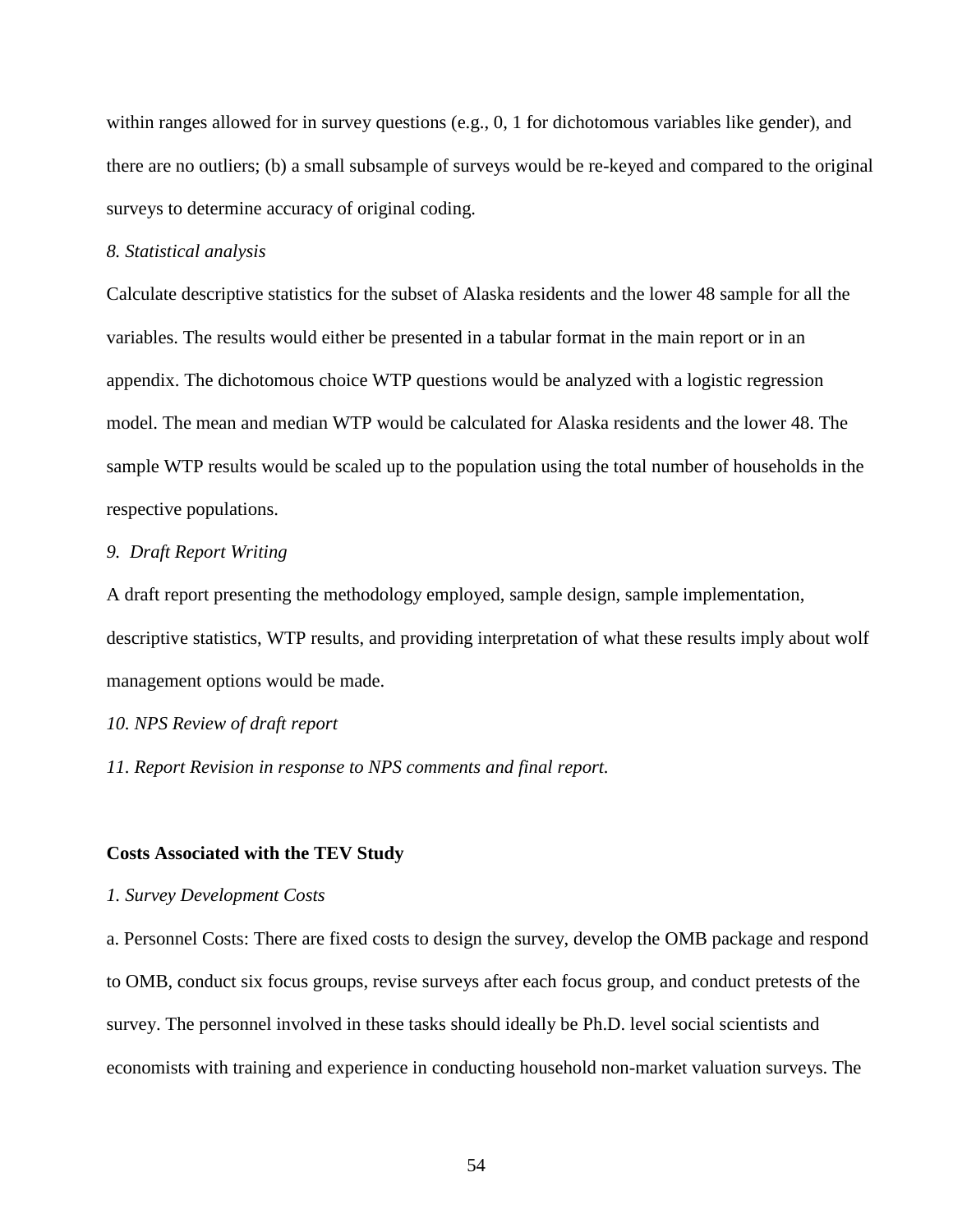labor costs can range from \$60,000 to \$80,000 depending on the number of people involved and their pay rate (GS level, academic rank, etc.).

b. Six Focus Group Costs: Focus groups can be held at hotels or professional focus group facilities. When the focus groups are held at a hotel conference room and each respondent is paid a \$90 participation fee then the total "out of pocket" cost is about \$2,500 per focus group. This covers focus group participant recruitment, conference room fees, coffee, and focus group supplies (flip charts). Focus groups at professional facilities cost about \$5,000 each but they recruit and pay participants, provide light refreshments, flip charts, etc. These professional facilities offer the possibility of video links for off-site observers or recording the focus group on DVD's. Thus the decision of whether to use a "do it yourself" focus group in a hotel or a professional facility depends on how involved the other members of the team want to be in the focus groups and the available budget. Thus the costs of six focus groups range from \$15,000 for hotel focus groups to \$30,000 for professional facilities. Of course half the focus groups could be at hotels and half at professional facilities, which would make the costs \$22,500. Travel for the two focus group moderators is a total of \$2,000 to \$3,000 per focus group depending on the location, so total travel cost for six focus groups is \$12,000 to \$18,000. c. Pre-test Costs: The primary costs are participant incentives (\$90 per person), minimal printing and mailing costs (\$10 per survey express mail).

d. Peer review of survey and report: About \$10,000 should be budgeted for a peer reviewer to help in developing and peer reviewing the survey and the results in the report.

*2. Variable Costs of Conducting the Survey*

a. Printing: printing the 5,000 surveys for the initial mailing of the color 8 page survey booklets, cover letters and outgoing and return envelopes would be \$30,000 for the first mailing.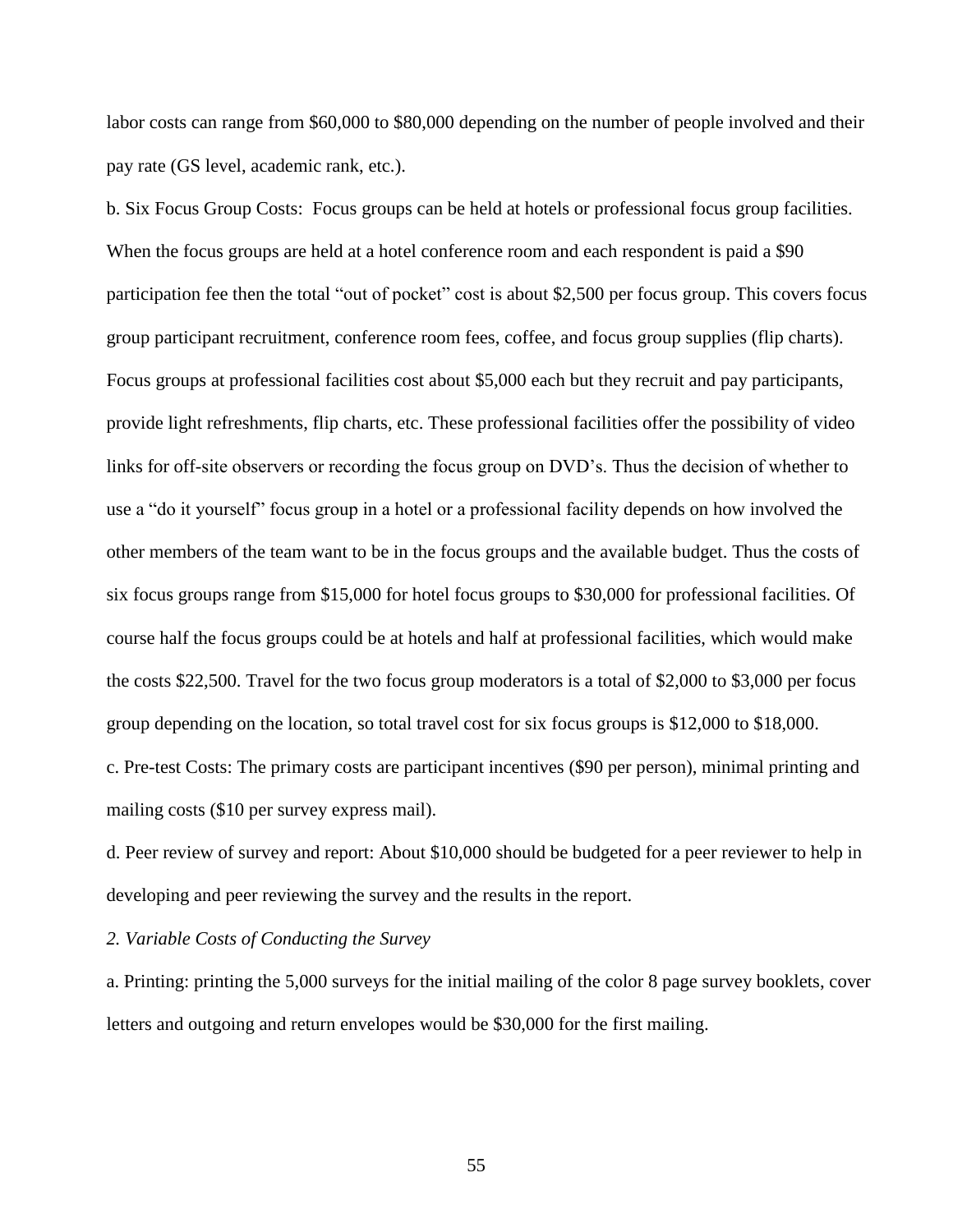b. Survey response incentive: A \$2 survey participant response incentive has been found to be very effective at increasing survey response rates and is recommended by Dillman (2000). The survey participant incentive would cost \$12,000.

c. Postage: First class postage out 10x12 envelope and first class back (\$3.60) so first mailing postage is \$20,000.

d. Follow up mailings: Second mailing to 85% of the initial sample (assumes a 15% initial response rate) is \$25,500. Postage is A third mailing for a survey non-response check to a subset of 500 nonrespondents by special mail (USPS Express Mail @\$6.50 plus first class return of \$1.50, for a total of \$8) is \$4,000.

e. Data entry: Assuming 20 minutes to input data for each survey and 1,500 returned surveys is about 500 hours for a total data entry cost of \$10,000 based on \$20 per hour wages.

### *3. Statistical Analysis*

This would be conducted by a Ph.D. social scientist/economist. Given the two subsamples (one for Alaska, one for lower 48), the cost is estimated to be \$20,000 to \$30,000 depending on GS level or academic rank of analyst.

# *4. Draft report writing*

Writing would be conducted by a Ph.D. social scientist/economist. The cost is estimated to be \$30,000 to \$40,000 depending on GS level or academic rank of writer.

### 5. *Final report*

A final report would be written which incorporates responses to NPS comments. The cost is estimated to be \$15,000 to \$25,000 depending on the GS level or academic rank of writer.

Thus an estimated cost of the entire effort would range from \$270,800 to \$346,800 without employee benefits and any overhead. The lower range assumes two Ph.D. social scientists/economists leading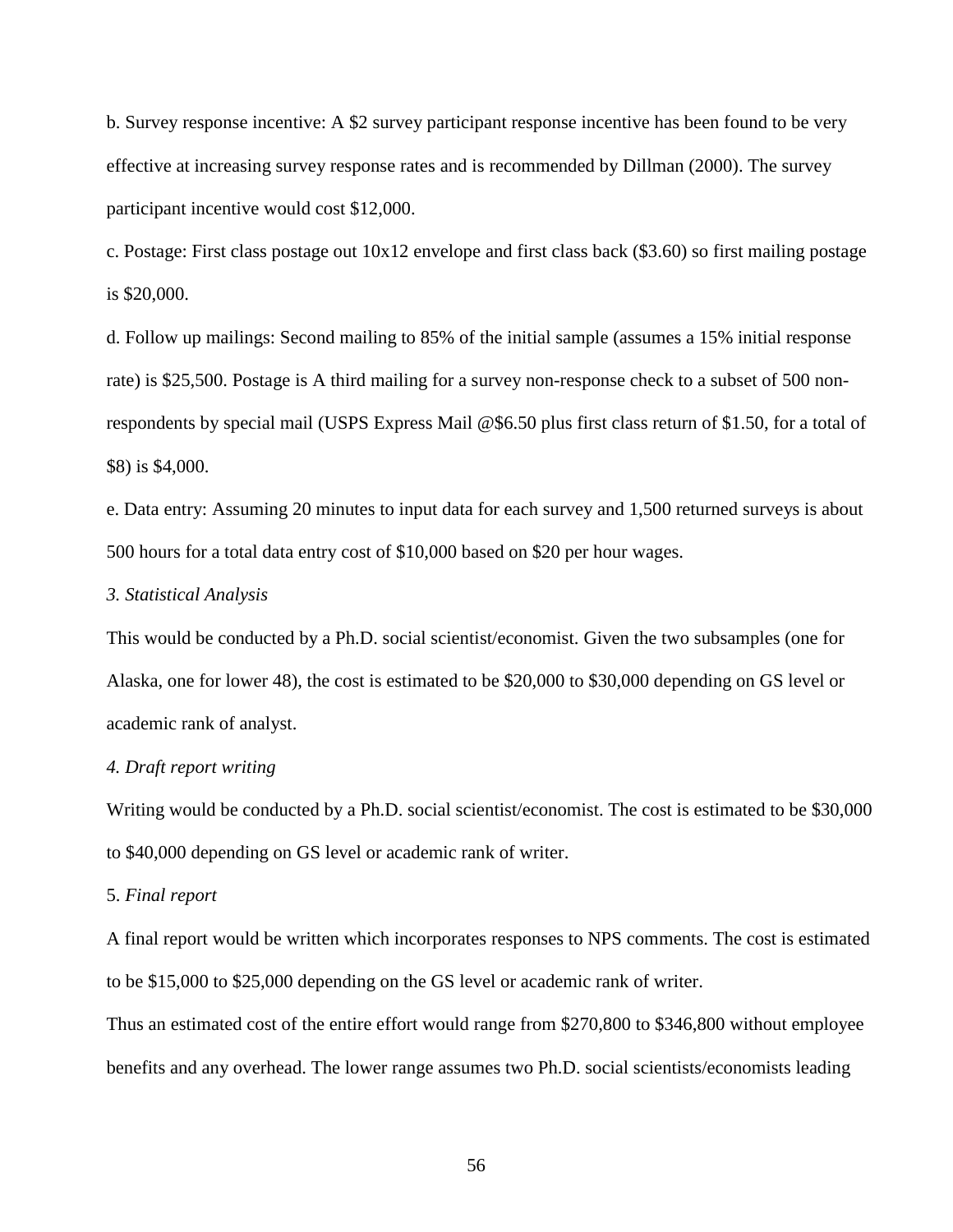the design and the OMB submission as well as all six focus groups at hotels without video streaming or DVD. The upper level assumes three Ph.D. social scientists/economists and all six focus groups at professional focus group facility with video streaming or DVD of focus group. Table 5, presents a summary of the TEV study costs.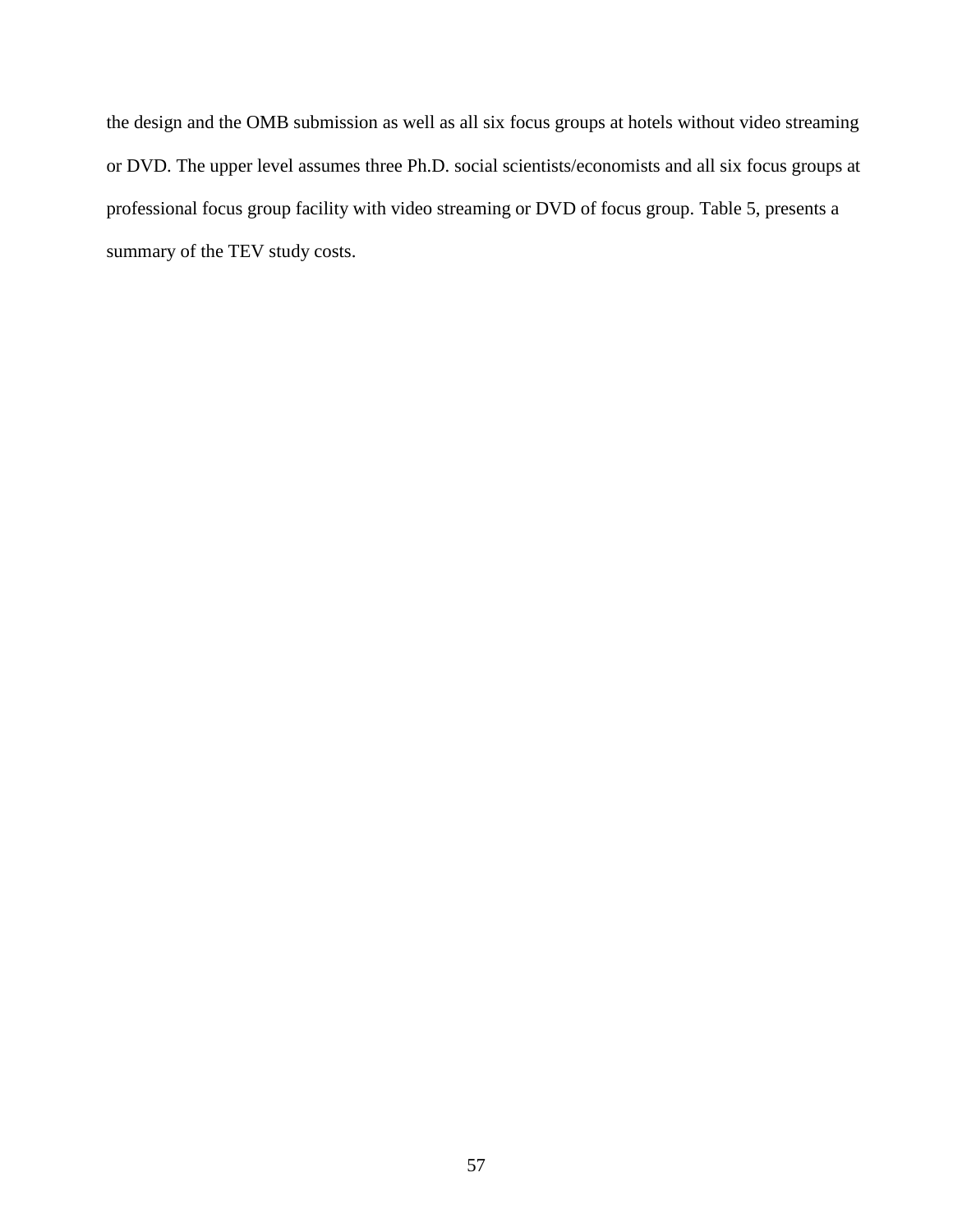# **Table 5. Estimated Costs of TEV Study**

| <b>Cost Element</b>                |    | <b>Min Estimate</b> |     | <b>Max Estimate</b> |  |
|------------------------------------|----|---------------------|-----|---------------------|--|
| Labor                              |    |                     |     |                     |  |
| <b>Study/Initial Survey Design</b> | \$ | 7,750               | \$  | 11,000              |  |
| Prepare OMB Package                | \$ | 7,750               | \$  | 11,000              |  |
| <b>Conduct 6 Focus Groups</b>      | \$ | 14,400              | \$  | 21,600              |  |
| Revise survey after Focus Groups   | \$ | 5,400               | \$  | 7,200               |  |
| <b>Pretesting Survey</b>           | \$ | 13,500              | \$  | 18,000              |  |
| Revise & Finalize Survey           | \$ | 11,200              | \$  | 11,200              |  |
| Data Entry                         | \$ | 10,000              | \$  | 15,000              |  |
| <b>Statistical Analysis</b>        | \$ | 20,000              | \$  | 30,000              |  |
| <b>Draft Report Writing</b>        | \$ | 30,000              | \$  | 40,000              |  |
| Revise and Finalize Report         | \$ | 15,000              | \$  | 25,000              |  |
| Labor Subtotal                     | \$ | 135,000             | \$  | 190,000             |  |
|                                    |    |                     |     |                     |  |
| <b>Travel</b>                      |    |                     |     |                     |  |
| 6 Focus Group                      | \$ | 12,000              | \$  | 18,000              |  |
| <b>Presentation of Results</b>     | \$ | 3,000               | \$  | 3,000               |  |
| <b>Travel Subtotal</b>             | \$ | 15,000              | \$  | 21,000              |  |
|                                    |    |                     |     |                     |  |
| <b>Other Expenses</b>              |    |                     |     |                     |  |
| Focus Group Cost (facility, fees)  | \$ | 15,000              | \$  | 30,000              |  |
| 30 Pre-tests Participant Fees      | \$ | 2,700               | \$  | 2,700               |  |
| 30 Survey Express Mail             | \$ | 300                 | \$  | 300                 |  |
| Peer Review of survey, analysis    | \$ | 10,000              | \$  | 10,000              |  |
| Printing surveys, envelopes        | \$ | 59,500              | \$  | 59,500              |  |
| Postage 1st & 2nd mailings         | \$ | 33,300              | \$  | 33,300              |  |
| <b>Other Expenses Subtotal</b>     | \$ | 120,800             | \$  | 135,800             |  |
| <b>Estimated Total Costs</b>       | \$ | 270,800             | \$. | 346,800             |  |

# **Time Needed for the TEV Study**

The time for initial study design would be about three months to do initial survey design and sample design, one month to develop OMB package for submission, four months waiting and responding to OMB (only about one month of work), six months of final survey development work (focus groups and pretesting), four months of data collection (with data entry occurring as surveys are returned), two months data analysis and two months of reporting, one month report review and one month report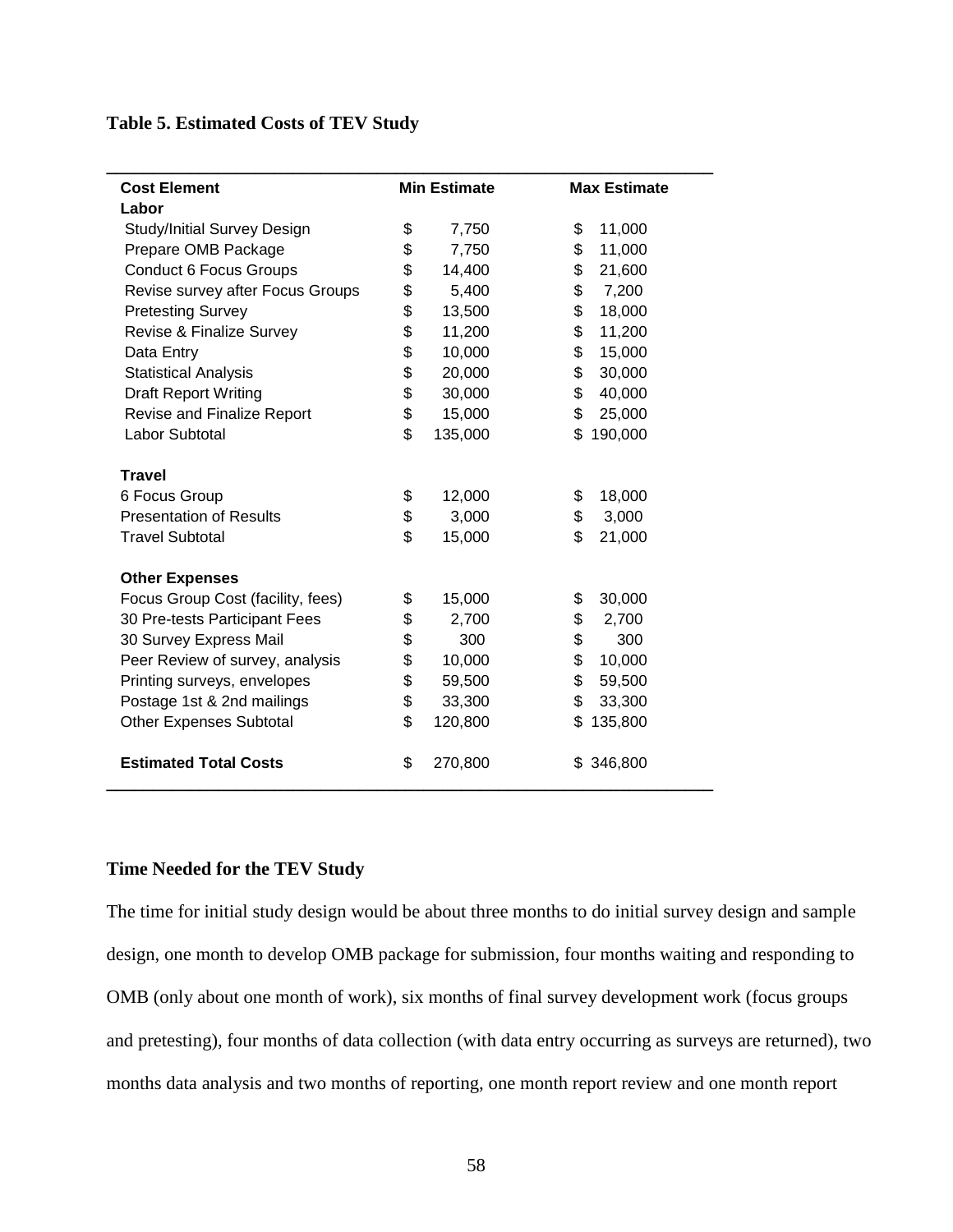revision. Thus a total of a minimum of 21 months of work spread over as much as 24 months (two years) from start to finish.

# **XII. Conclusion**

There is no doubt that wolves are a high profile species, and one whose management has been controversial (Huey, 2016). Yet, at present there is insufficient economic information to inform wolf management decisions at a regional level (National Research Council--NRC, 1997; Iverson and Borg, 2012). While there is data and literature about the economic values of general wildlife viewing in Alaska, there is little known about wolf viewers' economic benefits and their trip spending in the DNPP region specifically. Likewise, little is known about wolf, caribou and moose hunter and wolf trapper expenditures. To my knowledge there is nothing known about wolf trapper economic benefits. This may be due in part, to the possibility there are very few wolf trappers, especially in the region near DNPP. Nothing is known about the non-use (existence and bequest) values of wolves in DNPP to Alaska residents and to lower 48 populations.

A coordinated social science research program is needed to fill the data gaps related to wolf management in Alaska (NRC 1997) and inform management of wolves in and around DNPP specifically (Iverson and Borg, 2012). Established methods exist to fill all of these data gaps and have been used in other regions of the U.S. for economic valuation of wolves and for other species in Alaska. Our report detailed the types of methods and studies that would need to be conducted to fill the identified data gaps.

Visitor surveys of wolf viewers and hunters can be conducted in a fairly straightforward manner. Nonetheless, survey development, the OMB approval process, pretesting, data collection, and statistical/economic analysis require careful thought, adequate time (8-14 months for viewer survey) and budget for implementation (about \$165,000 for viewer survey—see text for detailed budget). The U.S. (Alaska and lower 48) household non-use value surveys are more challenging in terms of time and budget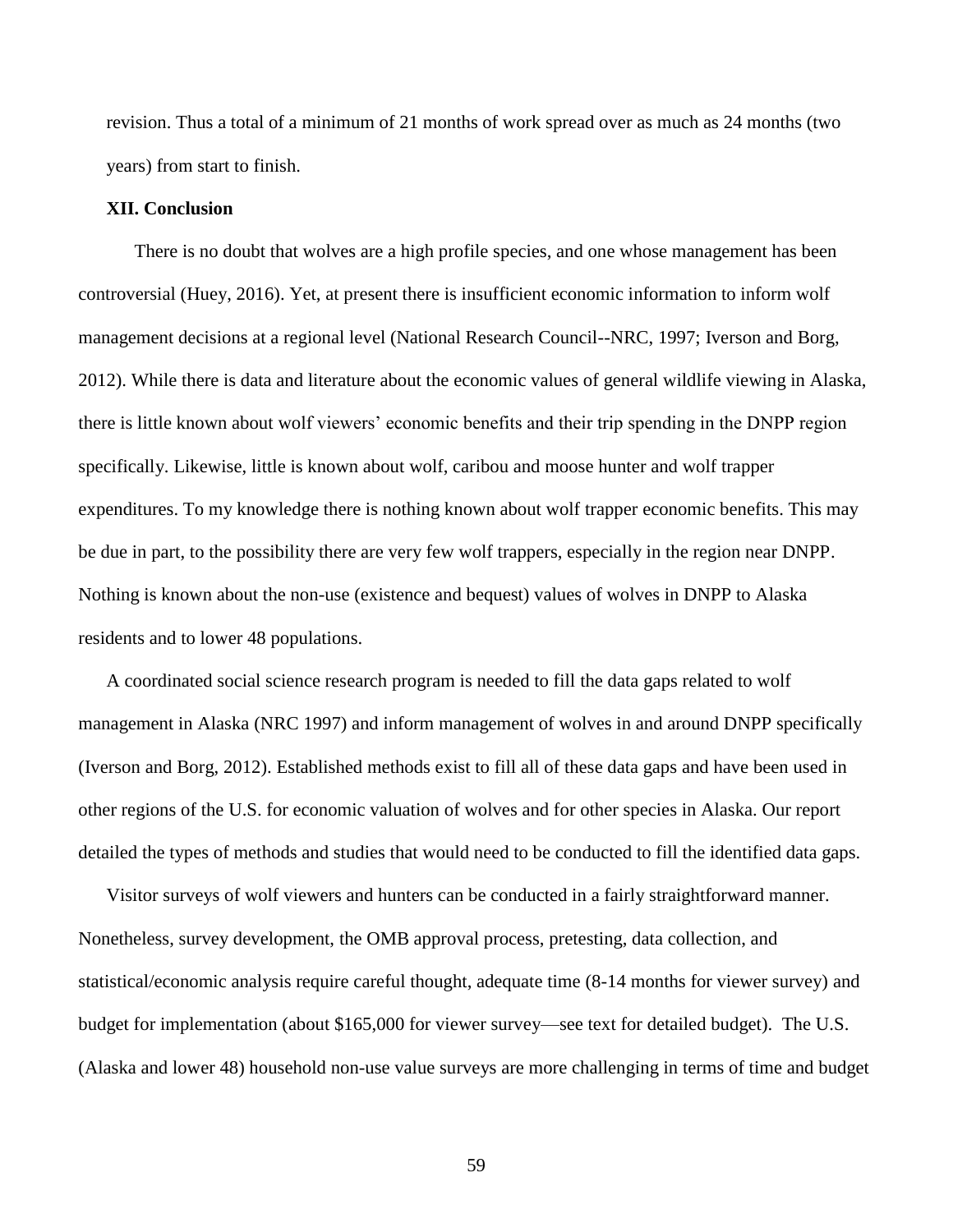to design and implement, and would take up to two years from start to finish, and cost in the range of \$270,800 to \$346,800 . However the general household survey can be done at any point in the year. The visitor surveys would need to be implemented during the summer season. The hunter surveys would need to be implemented after the hunting season, and no doubt after, Alaska Department of Fish and Game does its post-harvest survey. In sum, filling the economic data gaps to inform wolf management in and around Denali National Park and Preserve is amenable to research and can help provide a quantifiable comparison of the economic values of wolf viewing, hunting, wolf trapping and passive-use/non-use benefits.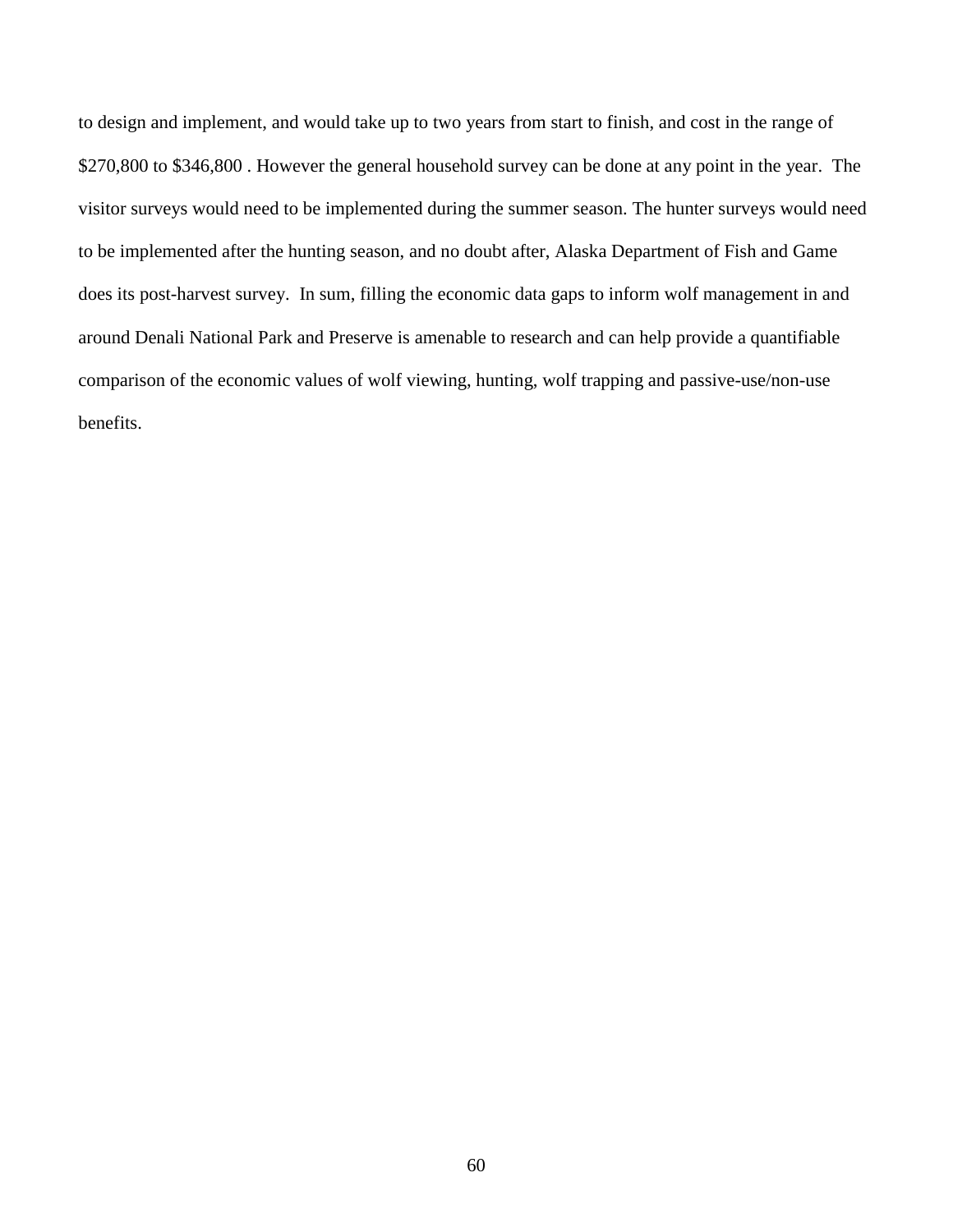# XIII. **References**

Borg B. L. 2015. Effects of harvest on wolf social structure, population dynamics and viewing opportunities in National Parks. Ph.D. Dissertation. University of Fairbanks, Alaska.

Carson, R. N. Flores, K. Martin and J. Wright. 1996. Contingent Valuation and Revealed Preference Methodologies: Comparing the Estimates for Quasi Public Goods. Land Economics 72(1): 80-99.

Carson, R. and T. Groves. 2007. Incentive and Informational Preference Questions. *Environmental and Resource Economics* 37: 181-210.

Chambers, C. and Whitehead, J., 2003. A Contingent Valuation Estimate of the Benefits of Wolves in Minnesota. *Environmental and Resource Economics* 26: 249-267.

Champ, P. 2003. Collecting Survey Data for Nonmarket Valuation. in Champ, P., K. Boyle and T. Brown. A Primer for Nonmarket Valuation. Kluwer Academic Publishers, Boston, MA.

Champ, P. A., Bishop, R. C., Brown, T. C., and McCollum, D. W. 1997. Using Donation Mechanisms to Value Nonuse Benefits from Public Goods," *Journal of Environmental Economics and Management* 33:151-162.

Champ, P., R. Moore and R. Bishop. 2009. A Comparison of Approaches to Mitigate Hypothetical Bias. *Agricultural and Resource Economics Review* 38: 166-180.

Cullinane Thomas, C., C. Huber, and L. Koontz. 2015. 2014 National Park visitor spending effects: Economic contributions to local communities, states, and the Nation. Natural Resource Report NPS/NRSS/EQD/NRR—2015/947. National Park Service, Fort Collins, Colorado.

Dillman, D. 2000. Mail and Internet Survey: The Tailored Design Method, 2<sup>nd</sup> edition. John Wiley and Sons. New York, NY.

Donnelly, D., J. Loomis, C. Sorg, and L. Nelson. 1985. Net Economic Value of Recreational Steelhead Fishing in Idaho. Resource Bulletin RM-9. Rocky Mountain Forest and Range Experiment Station, U.S. Forest Service, Fort Collins, CO.

Dorendorf, R. 2015. Motivations and Drivers of Trapper Catch Per Unit Effort in Alaska. M.S. Thesis, Department of Biology and Wildlife, University of Alaska, Fairbanks.

Duffield, J., 1991. Existence and non-consumptive values for wildlife: application of wolf recovery in Yellowstone National Park. W-133/Western Regional Science Association Joint Session. Measuring Non-Market and Non-Use Values. Monterey, CA.

Duffield, J. 1992. An Economic Analysis of Wolf Recovery in Yellowstone: Park Visitor Attitudes and Values. in J.D. Varley and W.G. Brewster, Editors, Wolves for Yellowstone? A Report to the United States Congress, Volume IV Research and Analysis. National Park Service, Yellowstone National Park.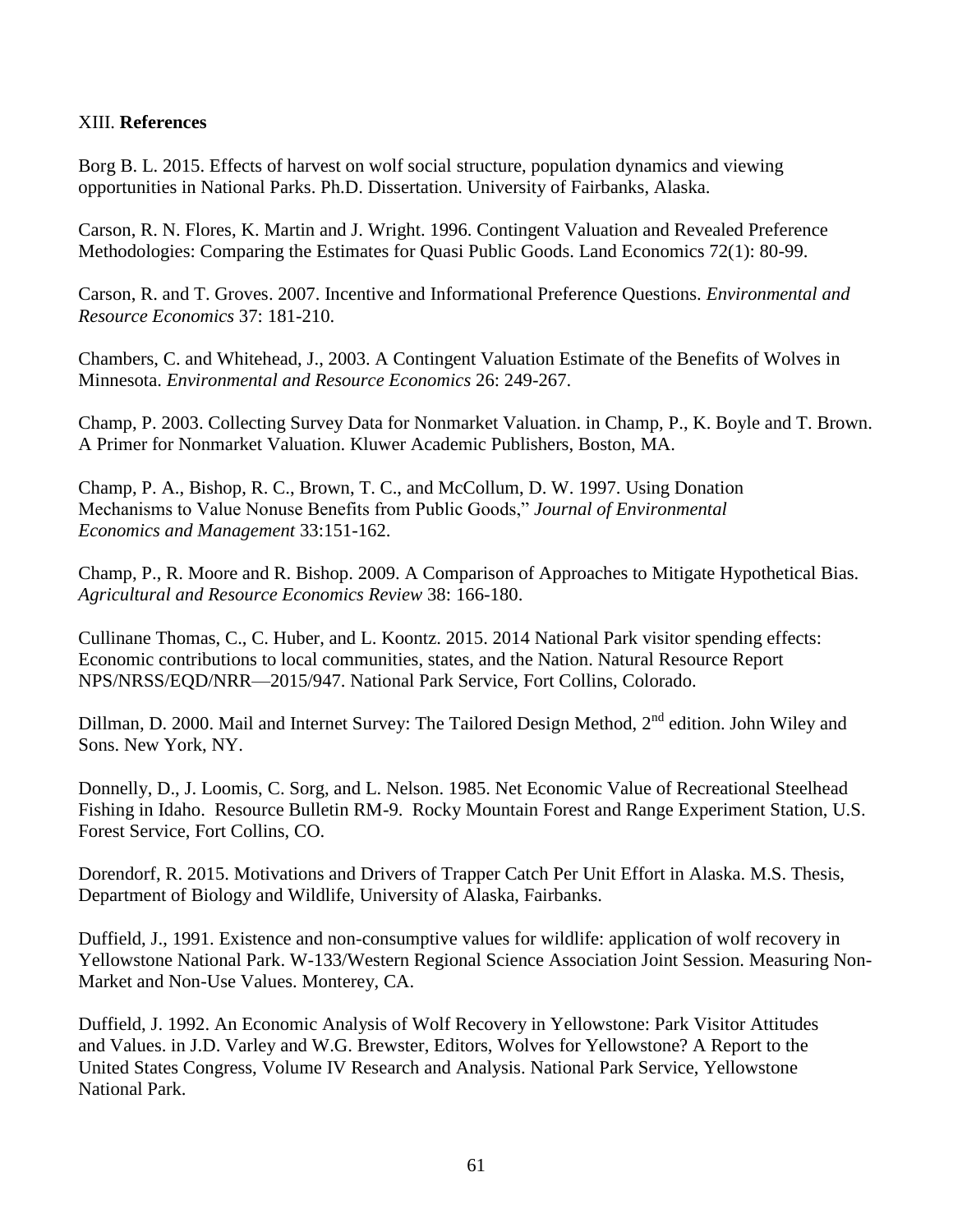Duffield, J., D. Patterson and C. Nehr. 1993. Wolves and People in Yellowstone: A Case Study in the New Resource Economics. Report to the Liz Claiborne and Art Ortenberg Foundation. Dept of Economics, University of Montana, Missoula, MT.

Duffield, John, Chris Neher, and David Patterson. 2006. Wolves and People in Yellowstone: Impacts on the Regional Economy. Prepared for Yellowstone Park Foundation.

Duffield, J. W., C. J. Neher, and D. A. Patterson. 2008. Wolf recovery in Yellowstone: park visitor attitudes, expenditures, and economic impacts. Yellowstone Science 16:20–25.

ECONorthwest. 2014a. The Economic Importance of Alaska's Wildlife in 2011. Summary Report to the Alaska Department of Fish and Game, Division of Wildlife Conservation, contract IHP-12-052. Portland, Oregon.

ECONorthwest. 2014b. The Economic Importance of Alaska's Wildlife in 2011. Final Report to the Alaska Department of Fish and Game, Division of Wildlife Conservation, contract IHP-12-052. Portland, Oregon.

Fix, P. J., A. Ackerman, & G. Fay. 2013. 2011 Denali National Park and Preserve visitor characteristics. Natural Resource Technical Report NPS/AKR/NRTR—2013/669. National Park Service, Fort Collins, Colorado.

Freeman, M. 2003. The Measurement of Environmental and Resource Values: Theory and Methods, 2<sup>nd</sup> Edition. Resources for the Future, Washington DC.

Holmes, T.P., and W.L. Adamowicz. 2003. Attribute-Based Methods. In *A Primer on Nonmarket Valuation,* edited by Patricia A. Champ, K.J. Boyle, and T.C. Brown. Dordrecht: Kluwer Academic Publishers.

Huey, A. 2016. How Can 6 Million Acres at Denali Still Not Be Enough? National Geographic, February 2016.<http://ngm.nationalgeographic.com/2016/02/denali-national-parks-text>

Iverson, M. and B. Borg. 2012. Economic Impact of Wolf-Viewing Opportunities in Denali National Park and Preserve. Denali National Park, Denali, AK.

Keller, R. 2016. Mt. Healy Overlook Trail Visitor Experience: Monitoring Activities 2016. Natural Resource Data Series: NPS/DENA/NRDS-2016/XXX.

Koontz, L. 2016. DENA Visitor Spending Issues. Email from Lynne Koontz, NPS economist. January 13, 2016.

Krutilla, J. 1967. Conservation Reconsidered. American Economic Review 57(4): 777-786.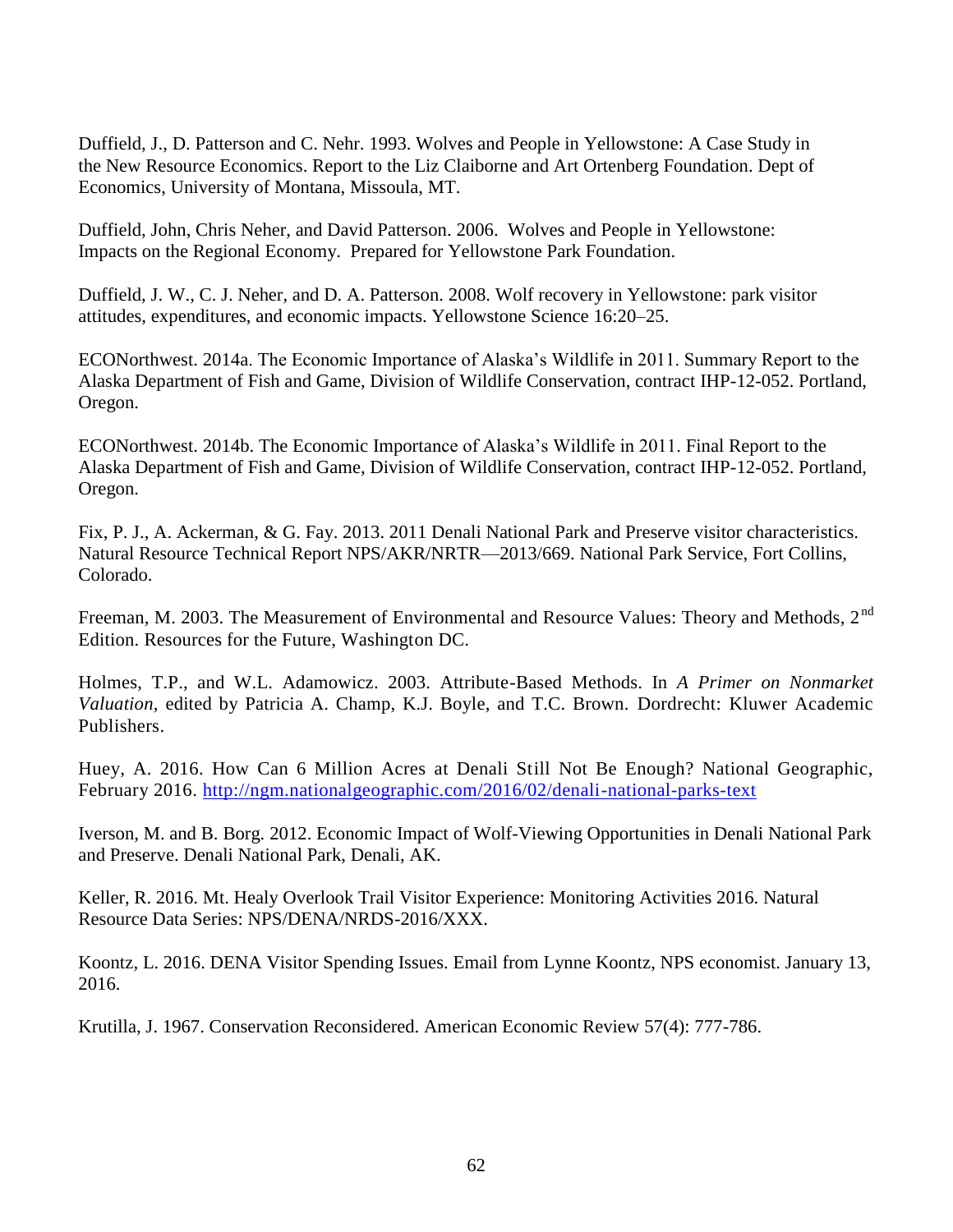Loomis, J., G. Peterson and C. Sorg. 1984. A Field Guide to Wildlife Economic Analysis. Transactions of 49th North American Wildlife and Natural Resources Conference. Wildlife Management Institute, Washington DC

Loomis, J., D. Updike and W. Unkle. 1989. The Consumptive and Nonconsumptive Values of a Game Animal: The Case of California Deer. Transactions of 54th North American Wildlife and Natural Resources Conference. Wildlife Management Institute, Washington DC.

Loomis, J. 1990. Comparative Reliability of the Dichotomous Choice and Open Ended Contingent Valuation Techniques. *Journal of Environmental Economics and Management*, Volume 18(1)

Loomis, J. and P. Fix. 1998. Testing the Importance of Fish Stocking as a Determinant of the Demand for Fishing Licenses and Fishing Effort in Colorado. *Human Dimensions of Wildlife* 3(3): 46-61.

Loomis, J. and R. Walsh. 1997. *Recreation Economic Decisions: Comparing Benefits and Costs.* 2nd, Edition. Venture Publishing, State College, PA. Loomis, J. 2000. Vertically Summing Public Good Demand Curves: An Empirical Comparison of Economic versus Political Jurisdictions. *Land Economics*, 76 (2): 312-321.

Loomis, J. 2014. Strategies for Overcoming Hypothetical Bias in Stated Preference Surveys. *Journal of Agricultural and Resource Economics* 39(1): 34-46. 2014

Louviere, J.J. 2001. Choice Experiments: an Overview of Concepts and Issues. In *The Choice Modeling Approach to Environmental Valuation,* edited by Jeff Bennett and Russell Blamey. Northampton, MA: Edward Elgar Publishing.

Louviere, Jordan J., D.A. Hensher, andJ. D. Swait. 2000. *Stated Choice Methods: Analysis and Applications.* New York, NY: Cambridge University Press.

Manni, M. F., Y. Le, G. A. Vander Stoep, & S. J. Hollenhorst. 2012. Denali National Park and Preserve visitor study: Summer 2011. Natural Resource Report NPS/NRSS/EQD/NRR— 2012/524. National Park Service, Fort Collins, Colorado

Manning, R. E., and J. C. Hallo. 2010. The Denali park road experience: Indicators and standards of quality. Park Science 27:33–41.

McCollum, D., M. Haefele and S. Miller. March 1998. "Attributes and the Value of a Wildlife Viewing Experience: A Preliminary Analysis of Wildlife Viewing in Denali National Park," USDA Forest Service (internal document).

Miller, SuzAnne and D. McCollum. 1997. Alaska Non Resident Visitors. Alaska Dept of Fish and Game, Anchorage, Alaska.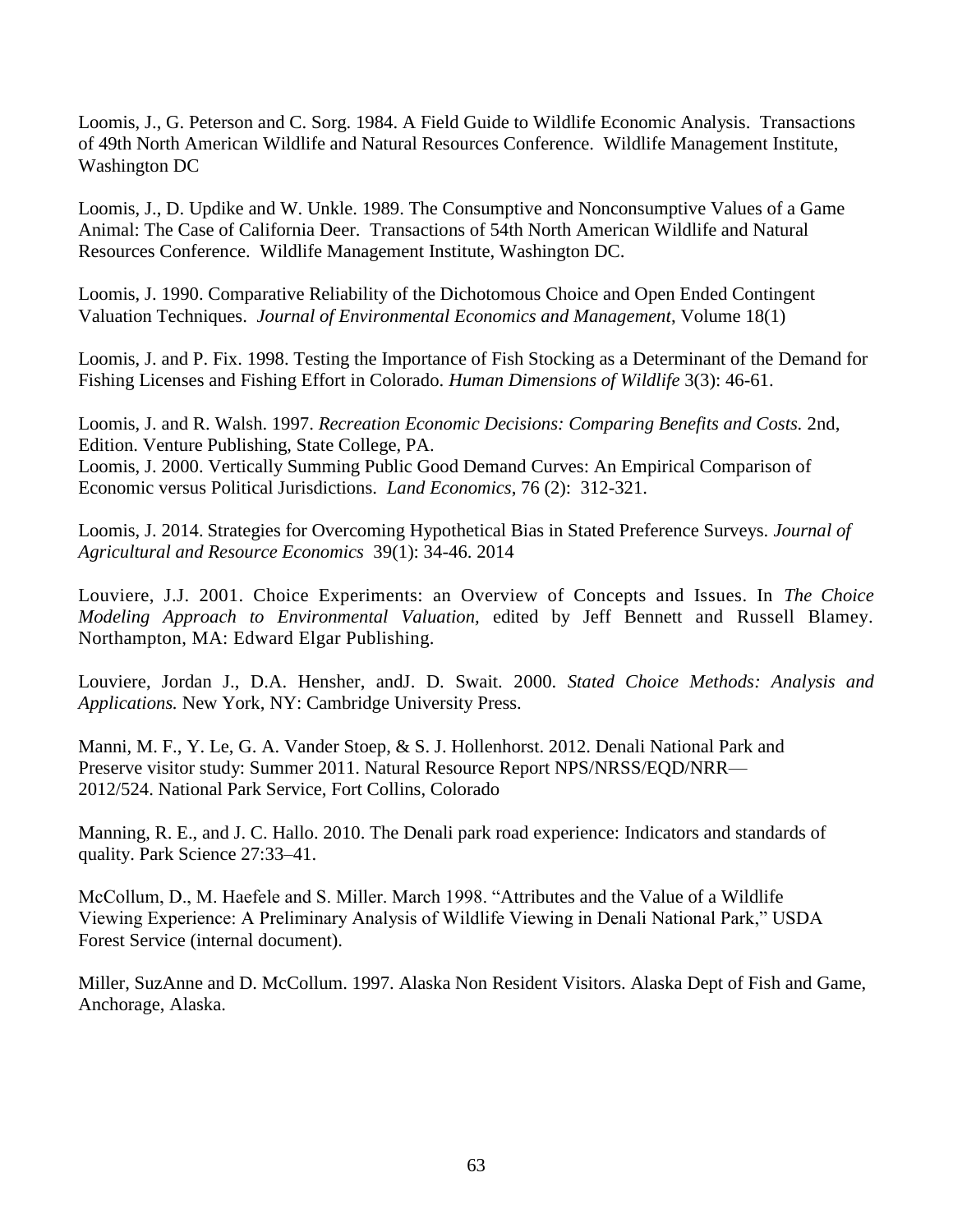National Research Council. 1997. Wolves, Bears, and Their Prey in Alaska. Washington, DC.

NPSpecies. National Park Service Information on Species in National Parks. Updated March 20, 2016. Accessed August 1, 2016. Location: [https://irma.nps.gov/NPSpecies/Search/SpeciesList/DENA.](https://irma.nps.gov/NPSpecies/Search/SpeciesList/DENA)

Schuman, P. and K. Schwabe. 2000. Fundamentals of Economic Principles and Wildlife Management. Human Conflicts with Wildlife: Economic Considerations. USDA National Wildlife Research Center Symposia. University of Nebraska, Digital Commons.

Peterson, G., C. Sorg-Swanson, D. McCollum and M. Thomas, eds. 1992. Valuing Wildlife Resources in Alaska.Westview Press, Boulder, CO.

Reiling, S., K. Boyle, M. Phillips and M. Anderson. 1990. Temporal Reliability of Contingent Values. Land Economics 66(2): 128-134.

Richardson, L. and J. Loomis. 2009. The Total Economic Value of Threatened, Endangered and Rare Species: An Updated Meta Analysis. Ecological Economics 68(5): 1535-1548

Schuman, P. and K. Schwabe. 2000. Fundamentals of Economic Principles and Wildlife Management. Human Conflicts with Wildlife: Economic Considerations. USDA National Wildlife Research Center Symposia. University of Nebraska, Digital Commons.

Skibins, J. C., J. C. Hallo, J. L. Sharp, and R. E. Manning. 2012. Quantifying the Role of Viewing the Denali "Big 5" in Visitor Satisfaction and Awareness: Conservation Implications for Flagship Recognition and Resource Management. Human Dimensions of Wildlife 17:112–128.

Stevens, T., R. Belkner, D. Dennis, D. Kittrredge, C. Willis. 2000. Comparison of Contingent Valuation and Conjoint Analysis in Ecosystem Management. *Ecological Economics* 32(1): 63-74.

Stynes, D. J. and A. Ackerman. 2010. Impacts of visitor spending on the local economy: Denali National Park and Preserve, 2008. Department of Community, Agriculture, Recreation and Resource Studies, Michigan State University, East Lansing, Michigan.

Treves, A. 2009. Hunting for Large Carnivore Conservation. *Journal of Applied Ecology* 46: 1350-1356.

U.S. Environmental Protection Agency.2000. Guidelines for Preparing Economic Analyses. September 2000. Washington DC.

U.S. Fish and Wildlife Service. 1994. The Reintroduction of Gray Wolves to Yellowstone National Park and Central Idaho. Final Environmental Impact Statement. [http://www.fws.gov/mountain](http://www.fws.gov/mountain-prairie/species/mammals/wolf/eis_1994.pdf)[prairie/species/mammals/wolf/eis\\_1994.pdf](http://www.fws.gov/mountain-prairie/species/mammals/wolf/eis_1994.pdf)

U.S. Office of Management and Budget. 1992. Guidelines and Discount Rates for Benefit-Cost Analysis of Federal Programs. Washington DC. Available at http://www.whitehouse.gov/omb/circulars\_a094